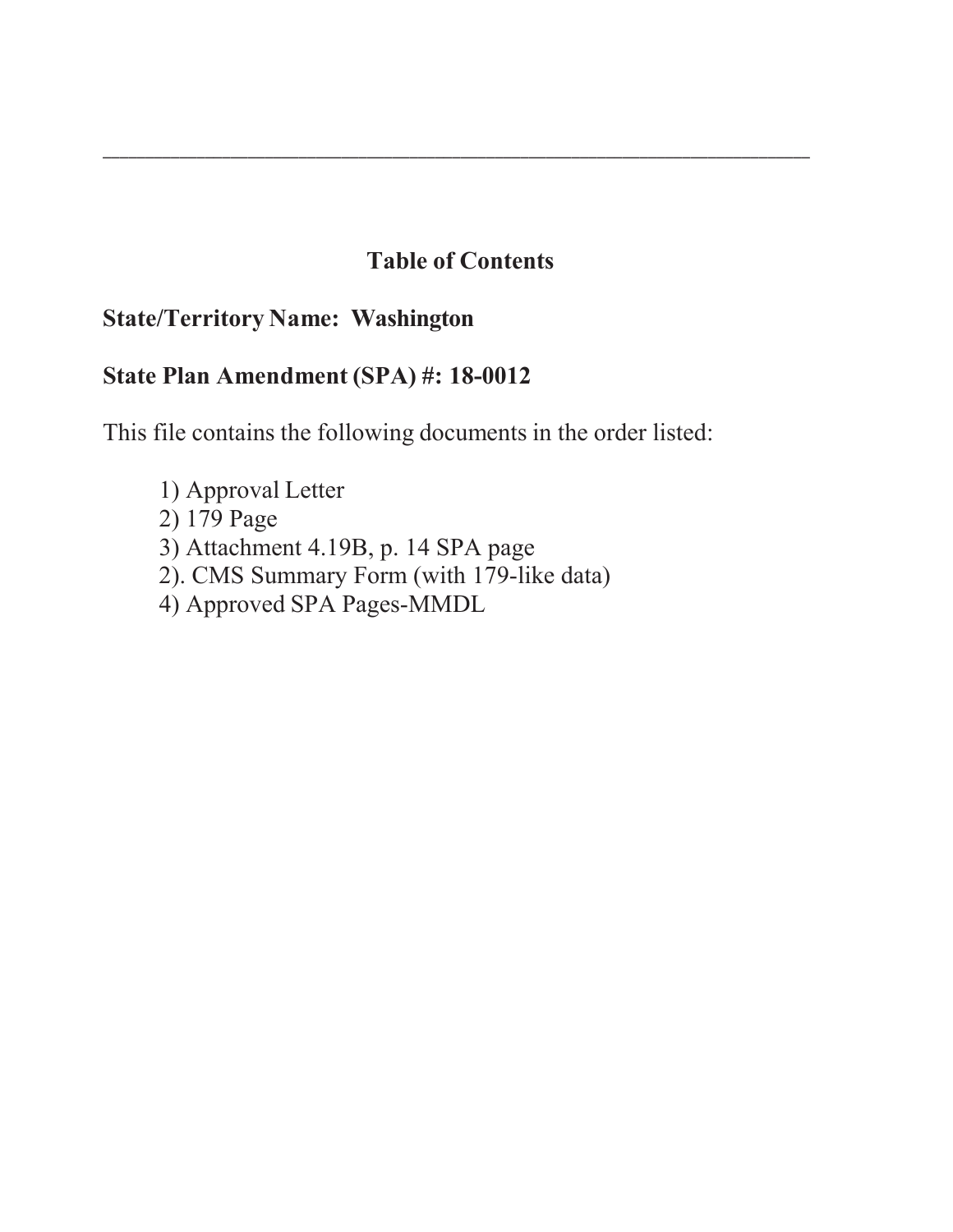DEPARTMENT OF HEALTH & HUMAN SERVICES Centers for Medicare & Medicaid Services Seattle Regional Office 701 Fifth Avenue, Suite 1600, MS/RX-200 Seattle, WA 98104



Division of Medicaid & Children's Health Operations

November 19, 2018

Susan Birch, Director MaryAnne Lindeblad, Medicaid Director Health Care Authority PO Box 45502 Olympia, WA 98504-5010

### **RE: Washington State Plan Amendment (SPA) Transmittal Number 18-0012**

Dear Ms. Birch and Ms. Lindeblad:

The Centers for Medicare & Medicaid Services (CMS) has completed its review of State Plan Amendment (SPA) Transmittal Number WA 18-0012. This amendment implements the Oral Health Connections dental pilot program as directed by the Washington State Legislature in engrossed substitute bill 6032.

This SPA is approved with an effective date of January 1, 2019.

If there are additional questions please contact me, or your staff may contact James Moreth at James.Moreth@cms.hhs.gov or (206) 615-2043.

Sincerely,

David L. Meacham Associate Regional Administrator

cc: Ann Myers, SPA Coordinator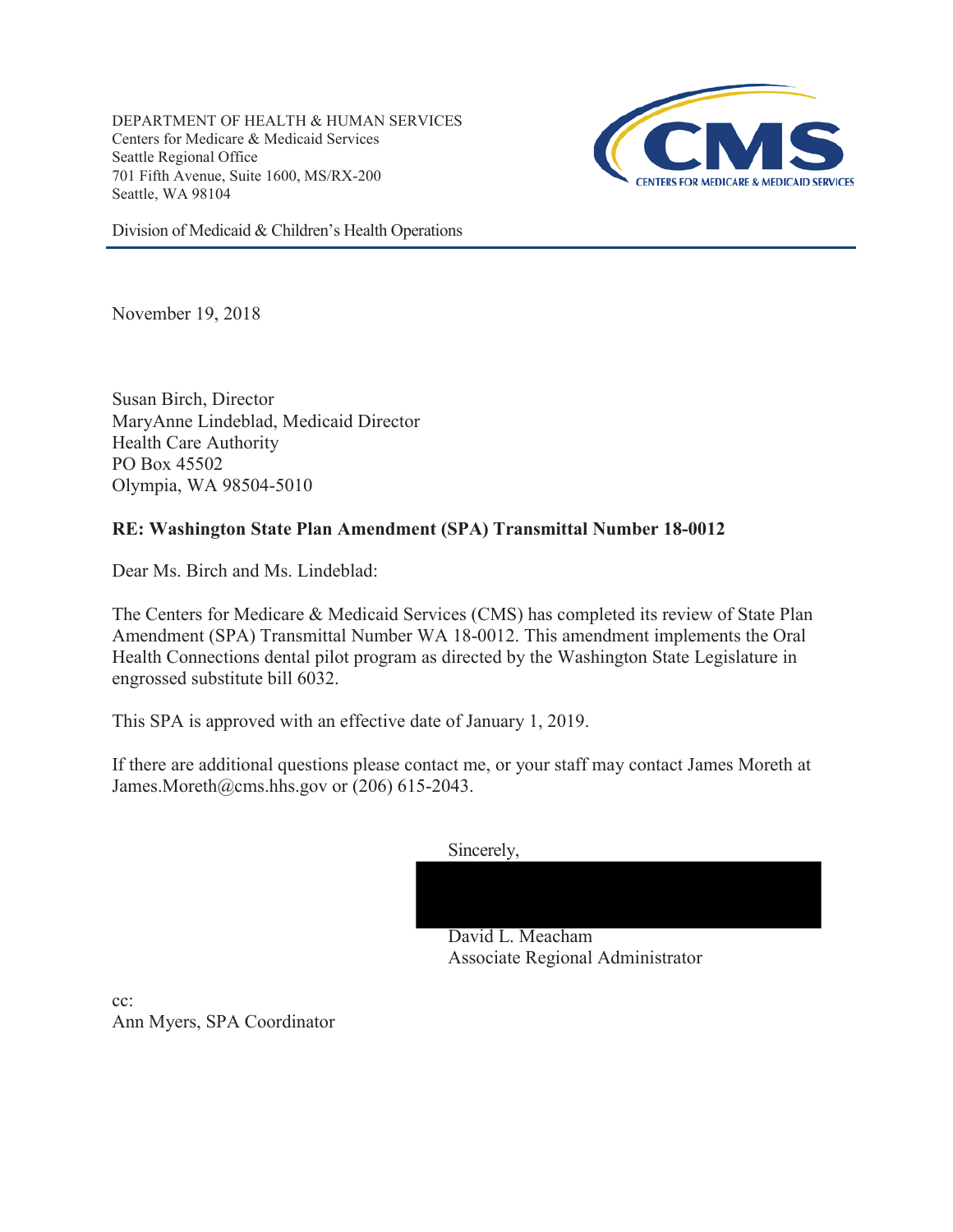| DEPARTMENT OF HEALTH AND HUMAN SERVICES<br>HEALTH CARE FINANCING ADMINISTRATION             |                                                                               | <b>FORM APPROVED</b><br>OMB NO. 0938-0193 |
|---------------------------------------------------------------------------------------------|-------------------------------------------------------------------------------|-------------------------------------------|
| <b>TRANSMITTAL AND NOTICE OF APPROVAL OF</b>                                                | 1. TRANSMITTAL NUMBER:                                                        | 2. STATE                                  |
| <b>STATE PLAN MATERIAL</b>                                                                  | 18-0012                                                                       | Washington                                |
|                                                                                             |                                                                               |                                           |
| <b>FOR: HEALTH CARE FINANCING ADMINISTRATION</b>                                            | 3. PROGRAM IDENTIFICATION: TITLE XIX OF THE<br>SOCIAL SECURITY ACT (MEDICAID) |                                           |
| TO: REGIONAL ADMINISTRATOR                                                                  | 4. PROPOSED EFFECTIVE DATE                                                    |                                           |
| HEALTH CARE FINANCING ADMINISTRATION                                                        | Jan. 1, 2019                                                                  |                                           |
| DEPARTMENT OF HEALTH AND HUMAN SERVICES                                                     |                                                                               |                                           |
| 5. TYPE OF PLAN MATERIAL (Check One):                                                       |                                                                               |                                           |
| NEW STATE PLAN                                                                              | AMENDMENT TO BE CONSIDERED AS NEW PLAN                                        | $\boxtimes$ AMENDMENT                     |
| COMPLETE BLOCKS 6 THRU 10 IF THIS IS AN AMENDMENT (Separate Transmittal for each amendment) |                                                                               |                                           |
| 6. FEDERAL STATUTE/REGULATION CITATION:                                                     | 7. FEDERAL BUDGET IMPACT:                                                     |                                           |
| 1902(a) of the Social Security Act                                                          | a. FFY 2019 \$1,106,799                                                       |                                           |
| 8. PAGE NUMBER OF THE PLAN SECTION OR ATTACHMENT:                                           | b. FFY 2019 \$1,511,508<br>9. PAGE NUMBER OF THE SUPERSEDED PLAN SECTION      |                                           |
|                                                                                             | OR ATTACHMENT (If Applicable):                                                |                                           |
| Attachment 4.19-B page 14                                                                   |                                                                               |                                           |
|                                                                                             | Attachment 4.19-B page 14                                                     |                                           |
|                                                                                             |                                                                               |                                           |
|                                                                                             |                                                                               |                                           |
|                                                                                             |                                                                               |                                           |
| 10. SUBJECT OF AMENDMENT:                                                                   |                                                                               |                                           |
| Oral Health Connections Dental Pilot Payment Policy                                         |                                                                               |                                           |
|                                                                                             |                                                                               |                                           |
| 11. GOVERNOR'S REVIEW (Check One):                                                          |                                                                               |                                           |
| GOVERNOR'S OFFICE REPORTED NO COMMENT                                                       | $\boxtimes$ OTHER, AS SPECIFIED: Exempt                                       |                                           |
| COMMENTS OF GOVERNOR'S OFFICE ENCLOSED                                                      |                                                                               |                                           |
| NO REPLY RECEIVED WITHIN 45 DAYS OF SUBMITTAL                                               |                                                                               |                                           |
| 12. SIGNATURE OF STATE AGENCY OFFICIAL:                                                     | 16. RETURN TO:                                                                |                                           |
|                                                                                             | Ann Myers                                                                     |                                           |
|                                                                                             | <b>Rules and Publications</b>                                                 |                                           |
| 13. TYPED NAME:                                                                             | Division of Legal Services                                                    |                                           |
| MaryAnne Lindeblad                                                                          | <b>Health Care Authority</b>                                                  |                                           |
| 14. TITLE:                                                                                  | 626 8 <sup>th</sup> Ave SE MS: 42716                                          |                                           |
| Director<br>15. DATE SUBMITTED:                                                             | Olympia, WA 98504-2716                                                        |                                           |
| $7 - 27 - 18$                                                                               |                                                                               |                                           |
| FOR REGIONAL OFFICE USE ONLY                                                                |                                                                               |                                           |
| 17. DATE RECEIVED:                                                                          | 18. DATE APPROVED:<br>11/19/18                                                |                                           |
| 9/27/18                                                                                     |                                                                               |                                           |
| PLAN APPROVED - ONE COPY ATTACHED                                                           |                                                                               | Digitally signed by David L. Meacham -    |
| 19. EFFECTIVE DATE OF APPROVED MATERIAL:<br>1/1/19                                          | 20. SIGNATURE Q                                                               |                                           |
| 21. TYPED NAME:<br>David L. Meacham                                                         | 22. TITLE:<br>Associate Regional Administrator                                |                                           |
| 23. REMARKS:                                                                                |                                                                               |                                           |
|                                                                                             |                                                                               |                                           |
|                                                                                             |                                                                               |                                           |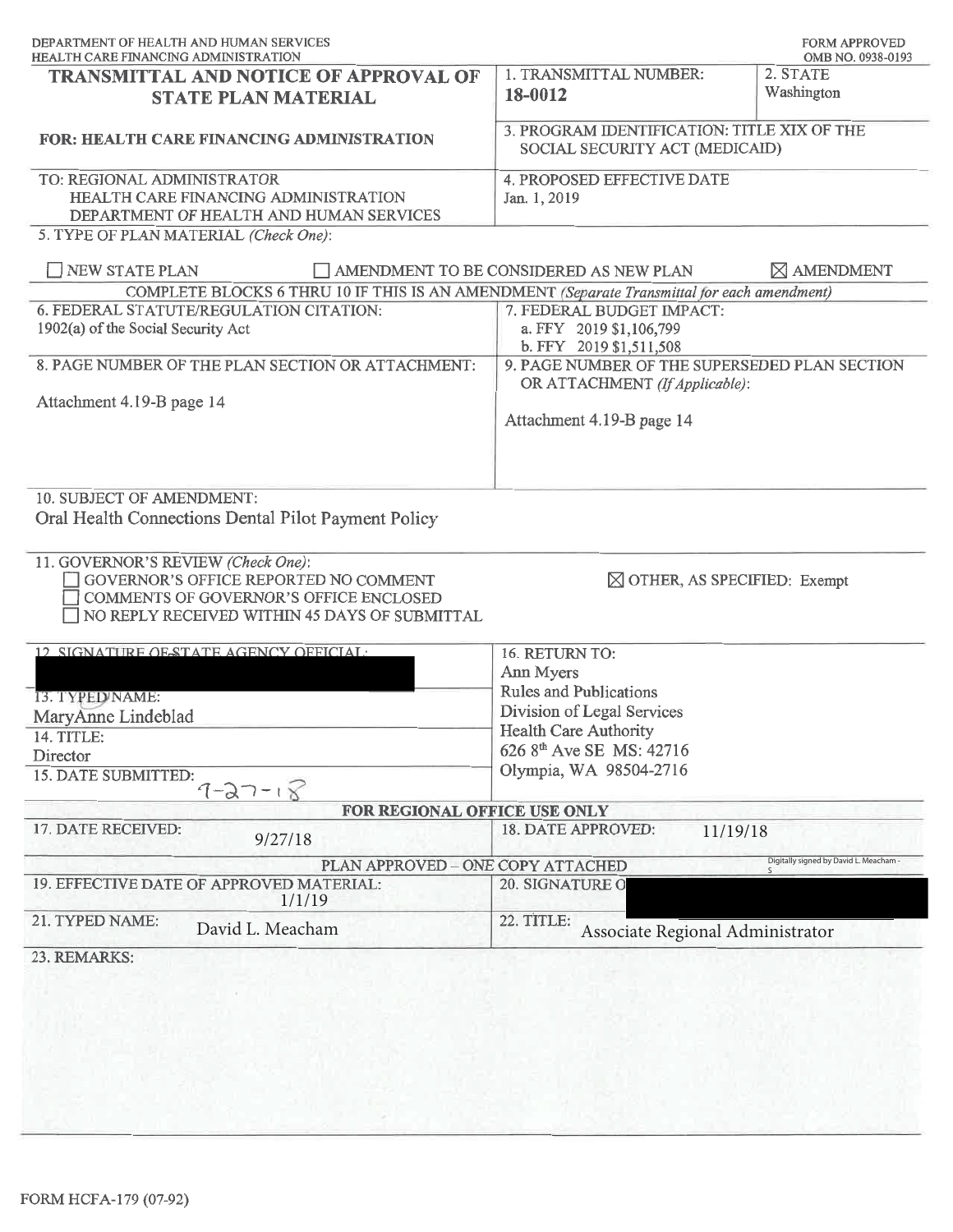#### STATE PLAN UNDER TITLE XIX OF THE SOCIAL SECURITY ACT

 $\_$  , and the set of the set of the set of the set of the set of the set of the set of the set of the set of the set of the set of the set of the set of the set of the set of the set of the set of the set of the set of th

STATE: WASHINGTON

#### **POLICY AND METHODS USED IN ESTABLISHING PAYMENT RATES FOR EACH OF THE OTHER TYPES OF CARE OR SERVICE LISTED IN SECTION 1905 (A) OF THE ACT THAT IS INCLUDED IN THE PROGRAM UNDER THE PLAN (cont.)**

#### VI. Dental Services and Dentures

- A. The Medicaid agency pays directly to the specific provider the lesser of the usual and customary charge or a fee based on an agency fee schedule for dentures and dental services that are provided within their specific scope of practice by dentists, dental hygienists, and denturists throughout the state. There are no geographical or other variations in the fee schedule.
- B. The usual and customary charge is defined as that fee usually charged for a given service by an individual dentist, dental hygienist, or denturist to private patients (e.g., that provider's usual fee) and which fee is within the range of usual fees charged by dentists, dental hygienists, or denturists of similar training and experience.
- C. Except as otherwise noted in the plan, fee schedule rates are the same for both governmental and private providers of dentures, dental services and dental hygiene.

See 4.19-B I, General, #G for the agency's website where the fee schedules are published.

The agency's fee schedule rate was set as of April 1, 2018, and is effective for services provided on or after that date.

D. Under the Oral Health Connections pilot program, eligible dental providers are paid an enhanced rate to provide up to three additional periodontal treatments (for a total of four) per calendar year to adult Medicaid clients who have diabetes or who are pregnant.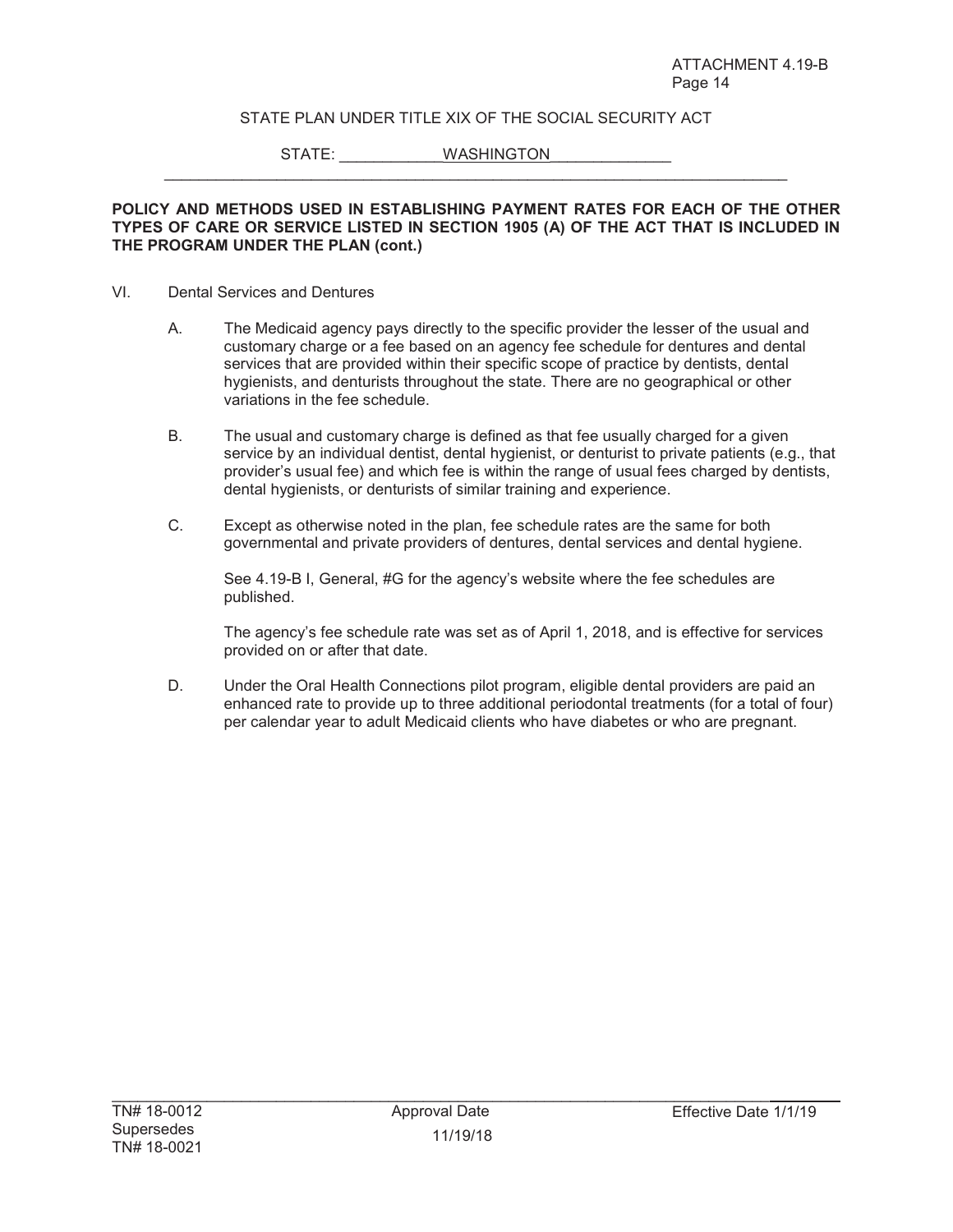| <b>State/Territory name:</b><br><b>Transmittal Number:</b><br>WA-18-0012 |                                                                                        | Washington<br>Please enter the Transmittal Number (TN) in the format $ST-YY-0000$ where $ST=$ the state abbreviation, $YY=$ the last two digits of<br>the submission year, and 0000 = a four digit number with leading zeros. The dashes must also be entered. |  |
|--------------------------------------------------------------------------|----------------------------------------------------------------------------------------|----------------------------------------------------------------------------------------------------------------------------------------------------------------------------------------------------------------------------------------------------------------|--|
| <b>Proposed Effective Date</b>                                           |                                                                                        |                                                                                                                                                                                                                                                                |  |
| 01/01/2019                                                               | (mm/dd/yyyy)                                                                           |                                                                                                                                                                                                                                                                |  |
| <b>Federal Statute/Regulation Citation</b>                               |                                                                                        |                                                                                                                                                                                                                                                                |  |
| 1902(a) of the Social Security Act                                       |                                                                                        |                                                                                                                                                                                                                                                                |  |
| <b>Federal Budget Impact</b>                                             |                                                                                        |                                                                                                                                                                                                                                                                |  |
|                                                                          | <b>Federal Fiscal Year</b>                                                             | Amount                                                                                                                                                                                                                                                         |  |
| <b>First Year</b>                                                        | 2019                                                                                   | $\frac{$ 1106799.00}{}$                                                                                                                                                                                                                                        |  |
| <b>Second Year</b>                                                       | 2020                                                                                   | $\frac{$  1511508.00}{}$                                                                                                                                                                                                                                       |  |
| <b>Subject of Amendment</b>                                              | Oral Health Connections Dental Pilot                                                   |                                                                                                                                                                                                                                                                |  |
| <b>Governor's Office Review</b>                                          |                                                                                        |                                                                                                                                                                                                                                                                |  |
|                                                                          | Governor's office reported no comment<br><b>Comments of Governor's office received</b> |                                                                                                                                                                                                                                                                |  |
| Describe:                                                                |                                                                                        |                                                                                                                                                                                                                                                                |  |
|                                                                          |                                                                                        |                                                                                                                                                                                                                                                                |  |
|                                                                          | $\bigcirc$ No reply received within 45 days of submittal                               |                                                                                                                                                                                                                                                                |  |
| Other, as specified<br>$\circledcirc$                                    |                                                                                        |                                                                                                                                                                                                                                                                |  |
| Describe:<br>Exempt                                                      |                                                                                        |                                                                                                                                                                                                                                                                |  |
|                                                                          |                                                                                        |                                                                                                                                                                                                                                                                |  |
| <b>Signature of State Agency Official</b>                                |                                                                                        |                                                                                                                                                                                                                                                                |  |
| <b>Submitted By:</b>                                                     |                                                                                        | <b>Ann Myers</b>                                                                                                                                                                                                                                               |  |
|                                                                          |                                                                                        | Oct 17, 2018                                                                                                                                                                                                                                                   |  |
| <b>Last Revision Date:</b><br><b>Submit Date:</b>                        |                                                                                        | Sep 27, 2018                                                                                                                                                                                                                                                   |  |

Approved: 11/15/2018 Effective: 1/01/2019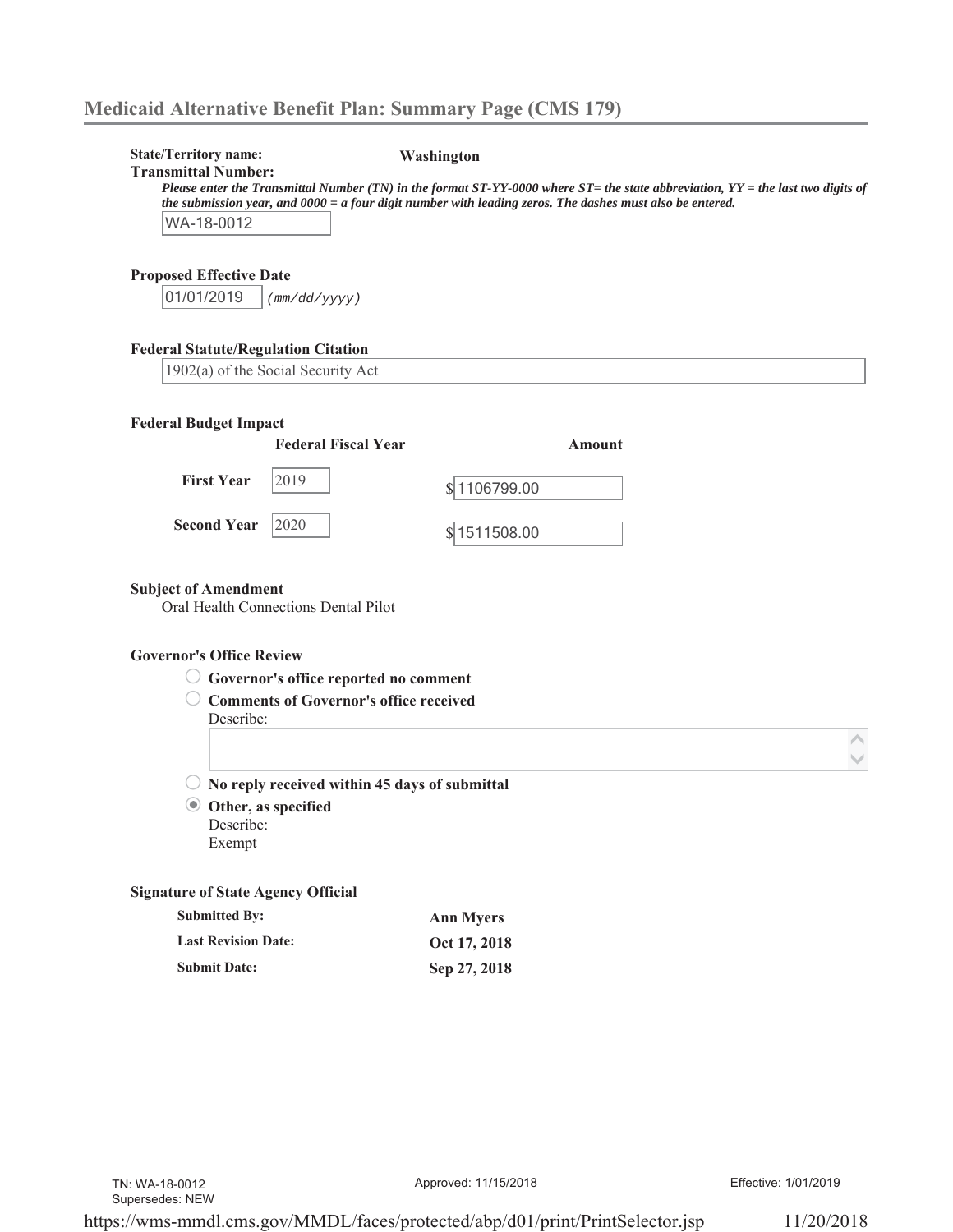

|             | State Name: Washington                                                                                                                                                                                   | Attachment 3.1-L-<br>$\overline{2}$ | OMB Control Number: 0938-1148               |      |
|-------------|----------------------------------------------------------------------------------------------------------------------------------------------------------------------------------------------------------|-------------------------------------|---------------------------------------------|------|
|             | Transmittal Number: WA - 18 - 0012                                                                                                                                                                       |                                     |                                             |      |
|             | <b>Alternative Benefit Plan Populations</b>                                                                                                                                                              |                                     |                                             | ABP1 |
|             | Identify and define the population that will participate in the Alternative Benefit Plan.                                                                                                                |                                     |                                             |      |
|             | Alternative Benefit Plan Population Name:<br>Oral Health Connections Pilot                                                                                                                               |                                     |                                             |      |
|             | Identify eligibility groups that are included in the Alternative Benefit Plan's population, and which may contain individuals that meet any<br>targeting criteria used to further define the population. |                                     |                                             |      |
|             | Eligibility Groups Included in the Alternative Benefit Plan Population:                                                                                                                                  |                                     |                                             |      |
|             | Eligibility Group:                                                                                                                                                                                       |                                     | Enrollment is<br>mandatory or<br>voluntary? |      |
| $\div$      | Pregnant Women                                                                                                                                                                                           |                                     | Voluntary                                   | X    |
| ╈           | Parents and Other Caretaker Relatives                                                                                                                                                                    |                                     | Voluntary                                   | X    |
| $\mathbf +$ | <b>Adult Group</b>                                                                                                                                                                                       |                                     | Voluntary                                   | X    |
| $\ddag$     | <b>Transitional Medical Assistance</b>                                                                                                                                                                   |                                     | Voluntary                                   | X    |
| $\bm{+}$    | <b>Extended Medicaid Due to Earnings</b>                                                                                                                                                                 |                                     | Voluntary                                   | X    |
| $\mathbf +$ | Extended Medicaid due to Spousal Support Collections                                                                                                                                                     |                                     | Voluntary                                   | X    |
| $\mathbf +$ | <b>SSI Beneficiaries</b>                                                                                                                                                                                 |                                     | Voluntary                                   | X    |
| $\mathbf +$ | Medically Needy Pregnant Women                                                                                                                                                                           |                                     | Voluntary                                   | X    |
| $\ddag$     | Medically Needy Aged, Blind or Disabled                                                                                                                                                                  |                                     | Voluntary                                   | X    |
| +           | Former Foster Care Children                                                                                                                                                                              |                                     | Voluntary                                   | Χ    |
| $\mathbf +$ | Working Disabled under 1619(b)                                                                                                                                                                           |                                     | Voluntary                                   | Χ    |
| $\mathbf +$ | Poverty Level Aged or Disabled                                                                                                                                                                           |                                     | Voluntary                                   | Χ    |
| $\mathbf +$ | Optional State Supplement - 1634 States and SSI Criteria States with 1616 Agreements                                                                                                                     |                                     | Voluntary                                   | Χ    |
| $\div$      | Aged, Blind or Disabled Individuals Eligible for but Not Receiving Cash                                                                                                                                  |                                     | Voluntary                                   | X    |
|             | Enrollment is available for all individuals in these eligibility group(s).                                                                                                                               | No                                  |                                             |      |
|             | Targeting Criteria (select all that apply):                                                                                                                                                              |                                     |                                             |      |
|             | Income Standard.                                                                                                                                                                                         |                                     |                                             |      |
| ⊠           | Disease/Condition/Diagnosis/Disorder.                                                                                                                                                                    |                                     |                                             |      |
|             | Disease/Condition/Diagnosis/Disorder<br>IN: WA-18-0012<br>Supersedes: NEW                                                                                                                                | Approved: 11/15/2018                | Effective: 1/01/2019                        |      |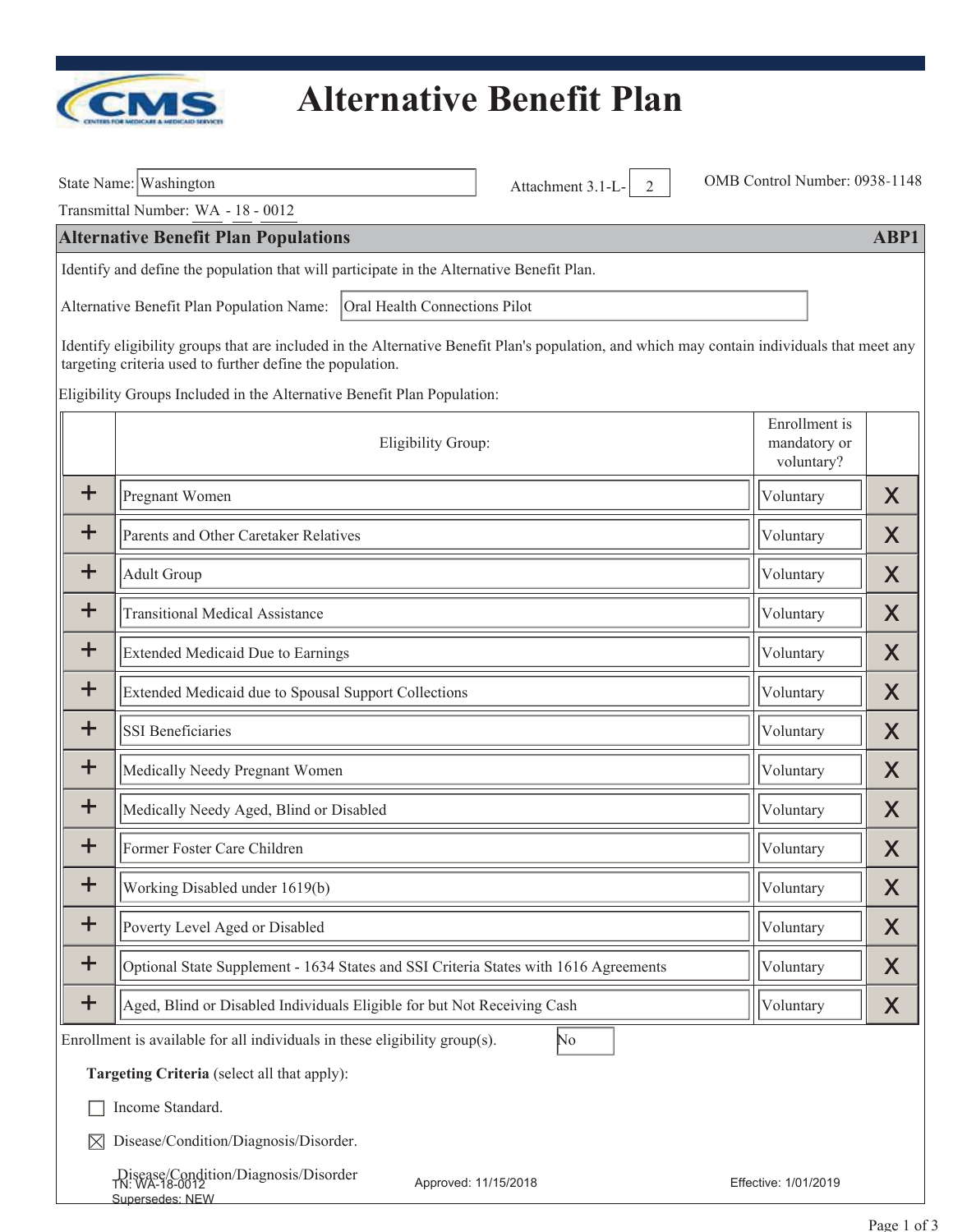

| Physical Disability                                                                                                                                                                                                                                                                                                                    |
|----------------------------------------------------------------------------------------------------------------------------------------------------------------------------------------------------------------------------------------------------------------------------------------------------------------------------------------|
| Brain Injury                                                                                                                                                                                                                                                                                                                           |
| <b>HIV/AIDS</b>                                                                                                                                                                                                                                                                                                                        |
| Medically Frail                                                                                                                                                                                                                                                                                                                        |
| <b>Technology Dependent</b>                                                                                                                                                                                                                                                                                                            |
| Autism                                                                                                                                                                                                                                                                                                                                 |
| Developmental Disability                                                                                                                                                                                                                                                                                                               |
| <b>Intellectual Disability</b>                                                                                                                                                                                                                                                                                                         |
| Mental Illness                                                                                                                                                                                                                                                                                                                         |
| Substance Use Disorder                                                                                                                                                                                                                                                                                                                 |
| Diabetes<br>$\boxtimes$                                                                                                                                                                                                                                                                                                                |
| <b>Heart Disease</b>                                                                                                                                                                                                                                                                                                                   |
| Asthma                                                                                                                                                                                                                                                                                                                                 |
| Obesity                                                                                                                                                                                                                                                                                                                                |
| Other Disease/Condition/Diagnosis/Disorder                                                                                                                                                                                                                                                                                             |
| $\boxtimes$<br>Other.                                                                                                                                                                                                                                                                                                                  |
| Other Targeting Criteria (Describe):                                                                                                                                                                                                                                                                                                   |
| Adults 21 years of age and older who are pregnant or who have diabetes. Excludes dual eligibles. Washington Administrative<br>Code (WAC) excludes: Family Planning Only and Take Charge programs under chapter 182-532 WAC; Medical care services<br>(MCS) under WAC 182-508-0005; and clients enrolled in both Medicaid and Medicare. |
| Geographic Area                                                                                                                                                                                                                                                                                                                        |
| The Alternative Benefit Plan population will include individuals from the entire state/territory.<br>No                                                                                                                                                                                                                                |
| Select a method of geographic variation:                                                                                                                                                                                                                                                                                               |
| $\odot$ By county.                                                                                                                                                                                                                                                                                                                     |
| By region.                                                                                                                                                                                                                                                                                                                             |
| By city or town.                                                                                                                                                                                                                                                                                                                       |
| Other geographic area.<br>$\bigcirc$                                                                                                                                                                                                                                                                                                   |
| Specify counties:                                                                                                                                                                                                                                                                                                                      |
| Cowlitz, Spokane, Thurston                                                                                                                                                                                                                                                                                                             |
|                                                                                                                                                                                                                                                                                                                                        |
|                                                                                                                                                                                                                                                                                                                                        |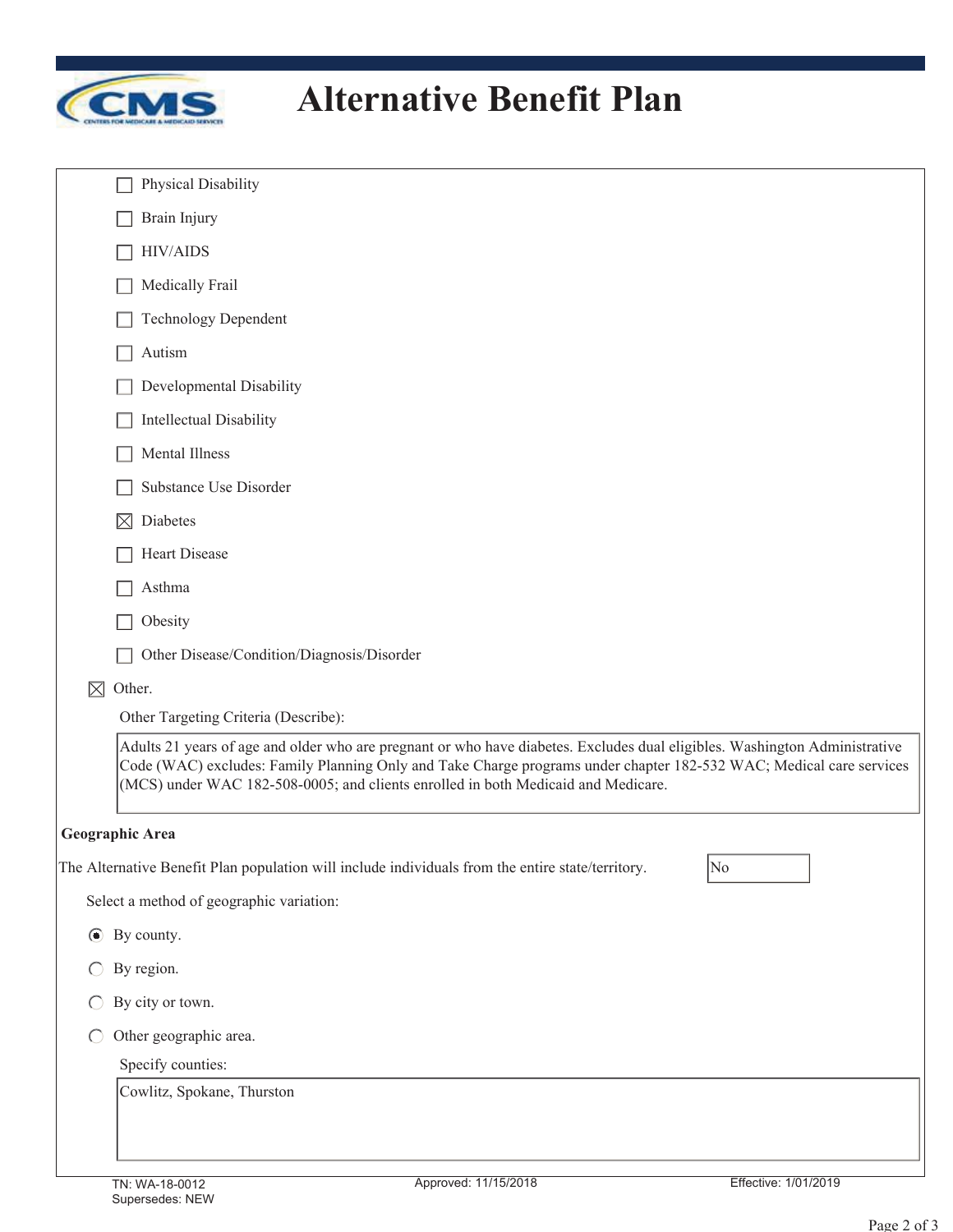

Any other information the state/territory wishes to provide about the population (optional)

The population of adults, 21 years of age and older, who are pregnant or who have diabetes and obtain their dental services in the designated counties will be entitled to all of the dental benefits as described in EHB 5, plus up to 3 additional periodontal treatment visits per year, for a total of 4 visits (dental benefits include 1 periodontal treatment per year for all eligible clients).

#### PRA Disclosure Statement

According to the Paperwork Reduction Act of 1995, no persons are required to respond to a collection of information unless it displays a valid OMB control number. The valid OMB control number for this information collection is 0938-1148. The time required to complete this information collection is estimated to average 5 hours per response, including the time to review instructions, search existing data resources, gather the data needed, and complete and review the information collection. If you have comments concerning the accuracy of the time estimate(s) or suggestions for improving this form, please write to: CMS, 7500 Security Boulevard, Attn: PRA Reports Clearance Officer, Mail Stop C4-26-05, Baltimore, Maryland 21244-1850.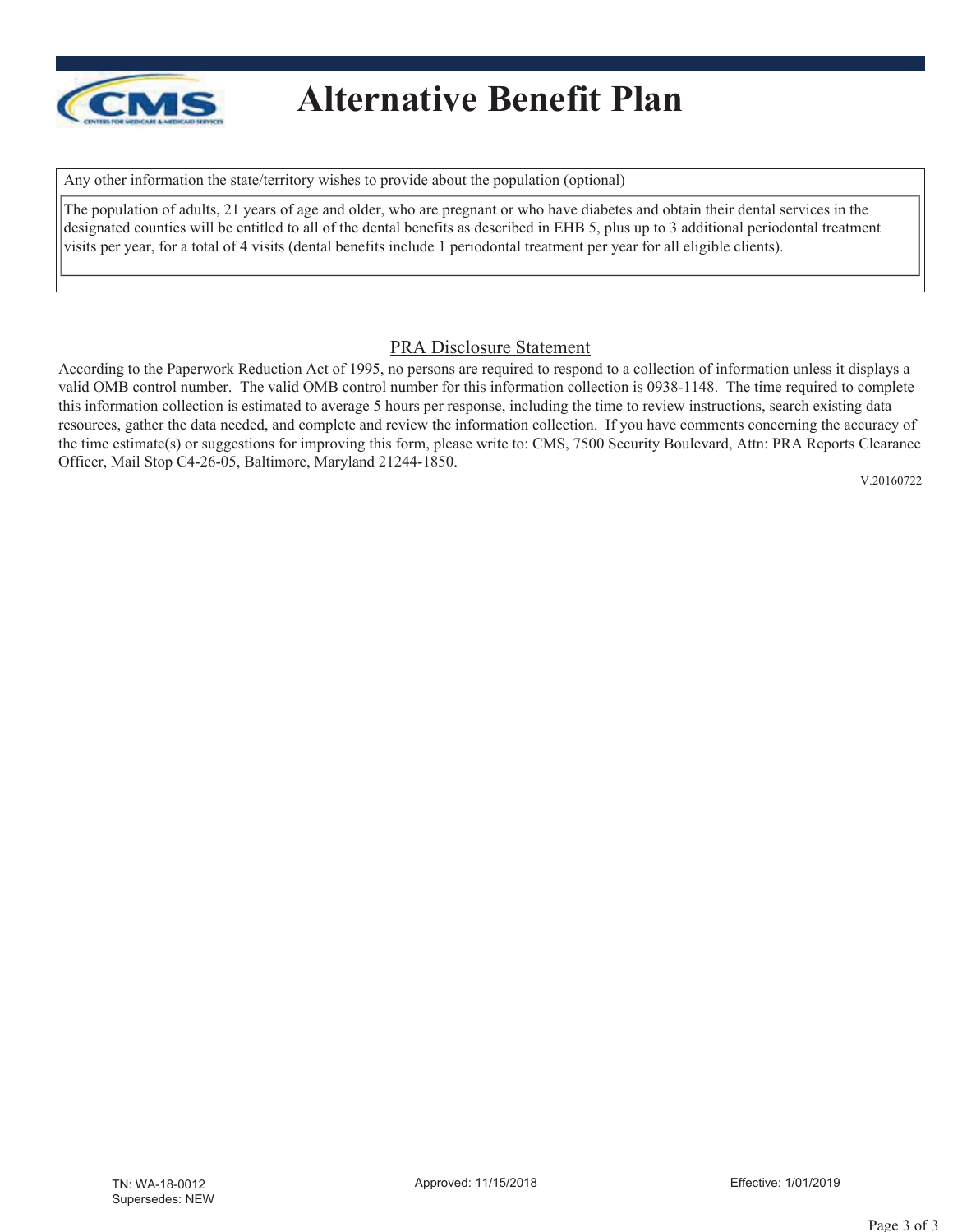

Transmittal Number: WA - 18 - 0012

### **Voluntary Benefit Package Selection Assurances - Eligibility Group under Section 1902(a)(10)(A)(i)(VIII) of the Act ABP2a**

The state/territory has fully aligned its benefits in the Alternative Benefit Plan using Essential Health Benefits and subject to 1937 requirements with its Alternative Benefit Plan that is the state's approved Medicaid state plan that is not subject to 1937 requirements. Therefore the state/territory is deemed to have met the requirements for voluntary choice of benefit package for individuals exempt from mandatory participation in a section 1937 Alternative Benefit Plan. Yes

Explain how the state has fully aligned its benefits in the Alternative Benefit Plan using Essential Health Benefits and subject to 1937 requirements with its Alternative Benefit Plan that is the state's approved Medicaid state plan that is not subject to 1937 requirements.

Washington State's Medicaid State Plan includes the same coverage of the Essential Health Benefit (EHB) preventive services, including the federal definition of minimum coverage for the EHB.

### PRA Disclosure Statement

According to the Paperwork Reduction Act of 1995, no persons are required to respond to a collection of information unless it displays a valid OMB control number. The valid OMB control number for this information collection is 0938-1148. The time required to complete this information collection is estimated to average 5 hours per response, including the time to review instructions, search existing data resources, gather the data needed, and complete and review the information collection. If you have comments concerning the accuracy of the time estimate(s) or suggestions for improving this form, please write to: CMS, 7500 Security Boulevard, Attn: PRA Reports Clearance Officer, Mail Stop C4-26-05, Baltimore, Maryland 21244-1850.

V.20160722

State Name: Washington Attachment 3.1-L- 2 OMB Control Number: 0938-1148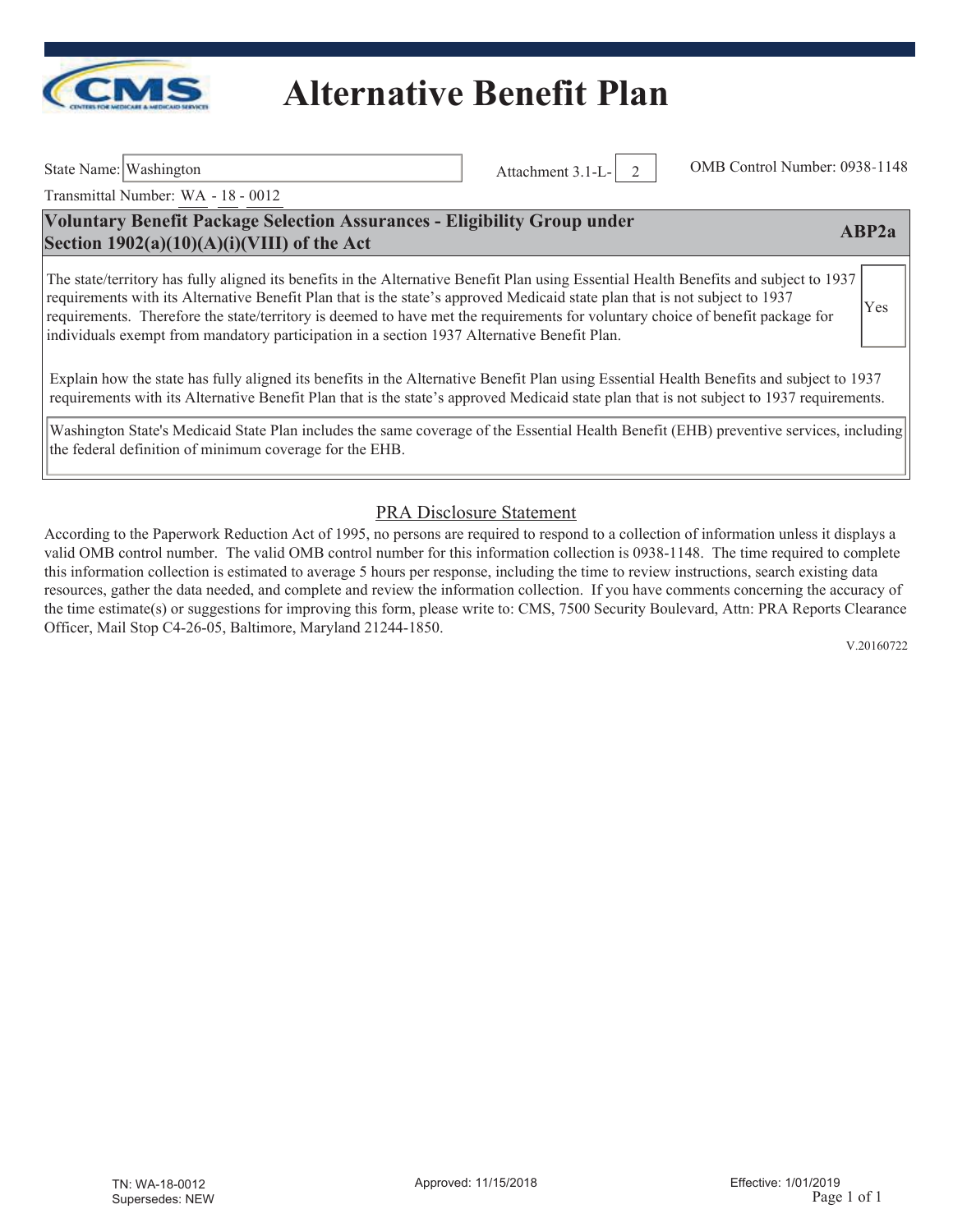

| State Name: Washington                                                                                                                                                         | Attachment 3.1-L-<br>2      | OMB Control Number: 0938-1148 |       |
|--------------------------------------------------------------------------------------------------------------------------------------------------------------------------------|-----------------------------|-------------------------------|-------|
| Transmittal Number: WA - 18 - 0012                                                                                                                                             |                             |                               |       |
| Voluntary Enrollment Assurances for Eligibility Groups other than the Adult Group under<br>Section $1902(a)(10)(A)(i)(VIII)$ of the Act                                        |                             |                               | ABP2b |
| These assurances must be made by the state/territory if the ABP Population includes any eligibility groups other than or in addition to the<br>Adult eligibility group.        |                             |                               |       |
| When offering voluntary enrollment in an Alternative Benefit Plan (Benchmark or Benchmark-Equivalent), prior to enrollment:                                                    |                             |                               |       |
| $\sqrt{\sqrt{ }}$ The state/territory must inform the individual they are exempt and the state/territory must comply with all requirements related to<br>voluntary enrollment. |                             |                               |       |
| $\sqrt{\ }$ The state/territory assures it will effectively inform individuals who voluntary enroll of the following:                                                          |                             |                               |       |
| a) Enrollment is voluntary;                                                                                                                                                    |                             |                               |       |
| b) The individual may disenroll from the Alternative Benefit Plan at any time and regain immediate access to full standard state/<br>territory plan coverage;                  |                             |                               |       |
| c) What the process is for disenrolling.                                                                                                                                       |                             |                               |       |
| The state/territory assures it will inform the individual of:<br>$\overline{\vee}$                                                                                             |                             |                               |       |
| a) The benefits available under the Alternative Benefit Plan; and                                                                                                              |                             |                               |       |
| b) The costs of the different benefit packages and a comparison of how the Alternative Benefit Plan differs from the approved<br>Medicaid state/territory plan.                |                             |                               |       |
| How will the state/territory inform individuals about voluntary enrollment? (Check all that apply.)                                                                            |                             |                               |       |
| $\boxtimes$ Letter                                                                                                                                                             |                             |                               |       |
| Email                                                                                                                                                                          |                             |                               |       |
| $\boxtimes$<br>Other:                                                                                                                                                          |                             |                               |       |
| Describe:                                                                                                                                                                      |                             |                               |       |
| Benefit confirmation letter to be mailed Jan. 1, 2019. Electronic notice to providers to be sent Nov. 1, 2018. Agency social<br>media: HCA Facebook and blog post.             |                             |                               |       |
| Provide a copy of the letter, email text or other communication text that will be used to inform individuals about voluntary enrollment.                                       |                             |                               |       |
|                                                                                                                                                                                | An attachment is submitted. |                               |       |
| When did/will the state/territory inform the individuals?                                                                                                                      |                             |                               |       |
| See above.                                                                                                                                                                     |                             |                               |       |
| Please describe the state/territory's process for allowing voluntarily enrolled individuals to disenroll.                                                                      |                             |                               |       |
| Clients will contact their Apple Health provider.                                                                                                                              |                             |                               |       |
|                                                                                                                                                                                |                             |                               |       |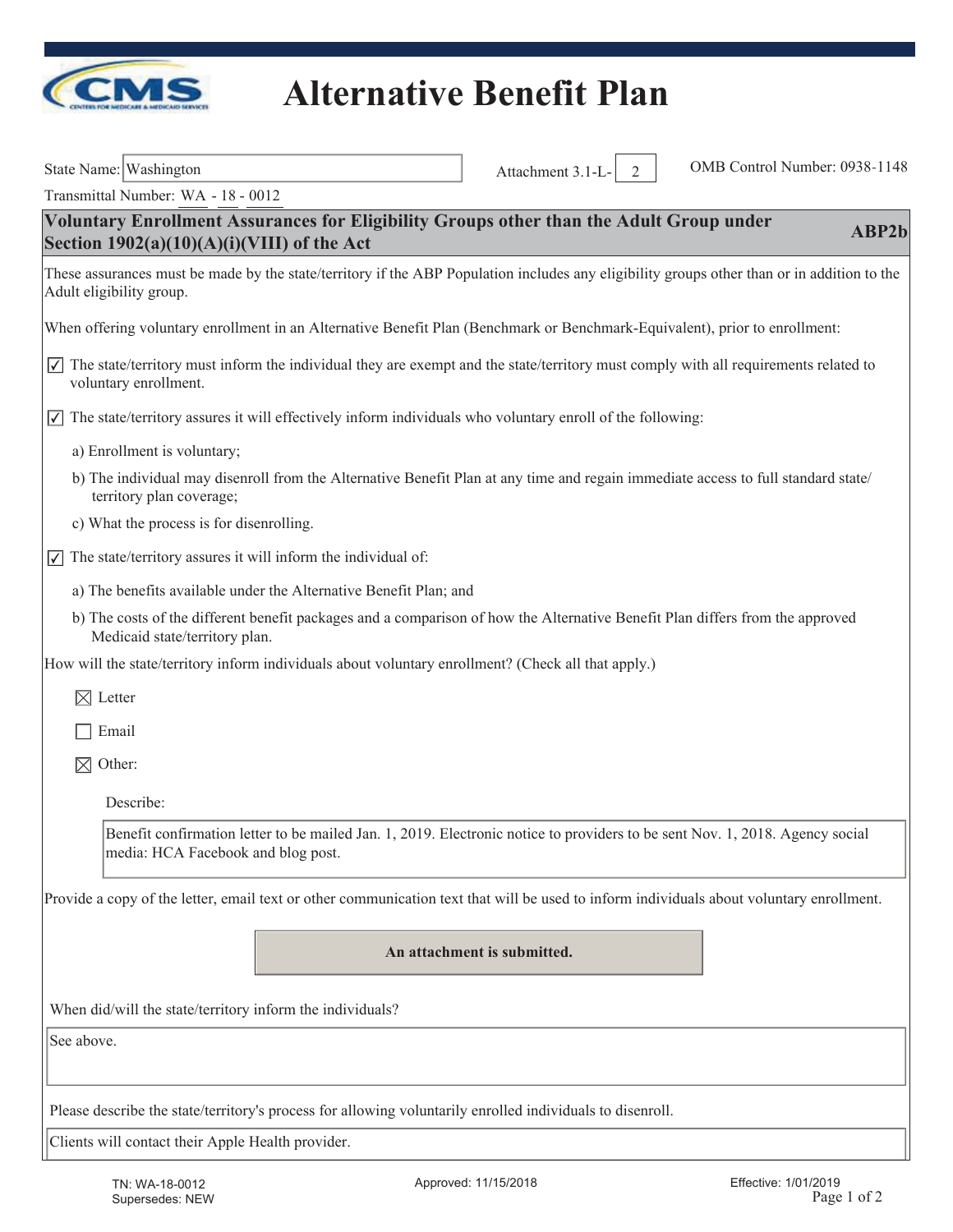

| The state/territory assures it will document in the exempt individual's eligibility file that the individual:<br>$\overline{\blacktriangledown}$                                                                                       |
|----------------------------------------------------------------------------------------------------------------------------------------------------------------------------------------------------------------------------------------|
| a) Was informed in accordance with this section prior to enrollment;                                                                                                                                                                   |
| b) Was given ample time to arrive at an informed choice; and                                                                                                                                                                           |
| c) Voluntarily and affirmatively chose to enroll in the Alternative Benefit Plan.                                                                                                                                                      |
| Where will the information be documented? (Check all that apply.)                                                                                                                                                                      |
| In the eligibility system.                                                                                                                                                                                                             |
| In the hard copy of the case record.<br>M                                                                                                                                                                                              |
| Other:                                                                                                                                                                                                                                 |
| What documentation will be maintained in the eligibility file? (Check all that apply.)                                                                                                                                                 |
| Copy of correspondence sent to the individual.                                                                                                                                                                                         |
| Signed documentation from the individual consenting to enrollment in the Alternative Benefit Plan.<br>$\bowtie$                                                                                                                        |
| Other:                                                                                                                                                                                                                                 |
| The state/territory assures that it will maintain data that tracks the total number of individuals who have voluntarily enrolled in an<br>$\overline{\sqrt{ }}$<br>Alternative Benefit Plan and the total number who have disenrolled. |
| Other Information Related to Enrollment Assurance for Voluntary Participants (optional):                                                                                                                                               |
|                                                                                                                                                                                                                                        |

#### PRA Disclosure Statement

According to the Paperwork Reduction Act of 1995, no persons are required to respond to a collection of information unless it displays a valid OMB control number. The valid OMB control number for this information collection is 0938-1148. The time required to complete this information collection is estimated to average 5 hours per response, including the time to review instructions, search existing data resources, gather the data needed, and complete and review the information collection. If you have comments concerning the accuracy of the time estimate(s) or suggestions for improving this form, please write to: CMS, 7500 Security Boulevard, Attn: PRA Reports Clearance Officer, Mail Stop C4-26-05, Baltimore, Maryland 21244-1850.

V.20160722

Π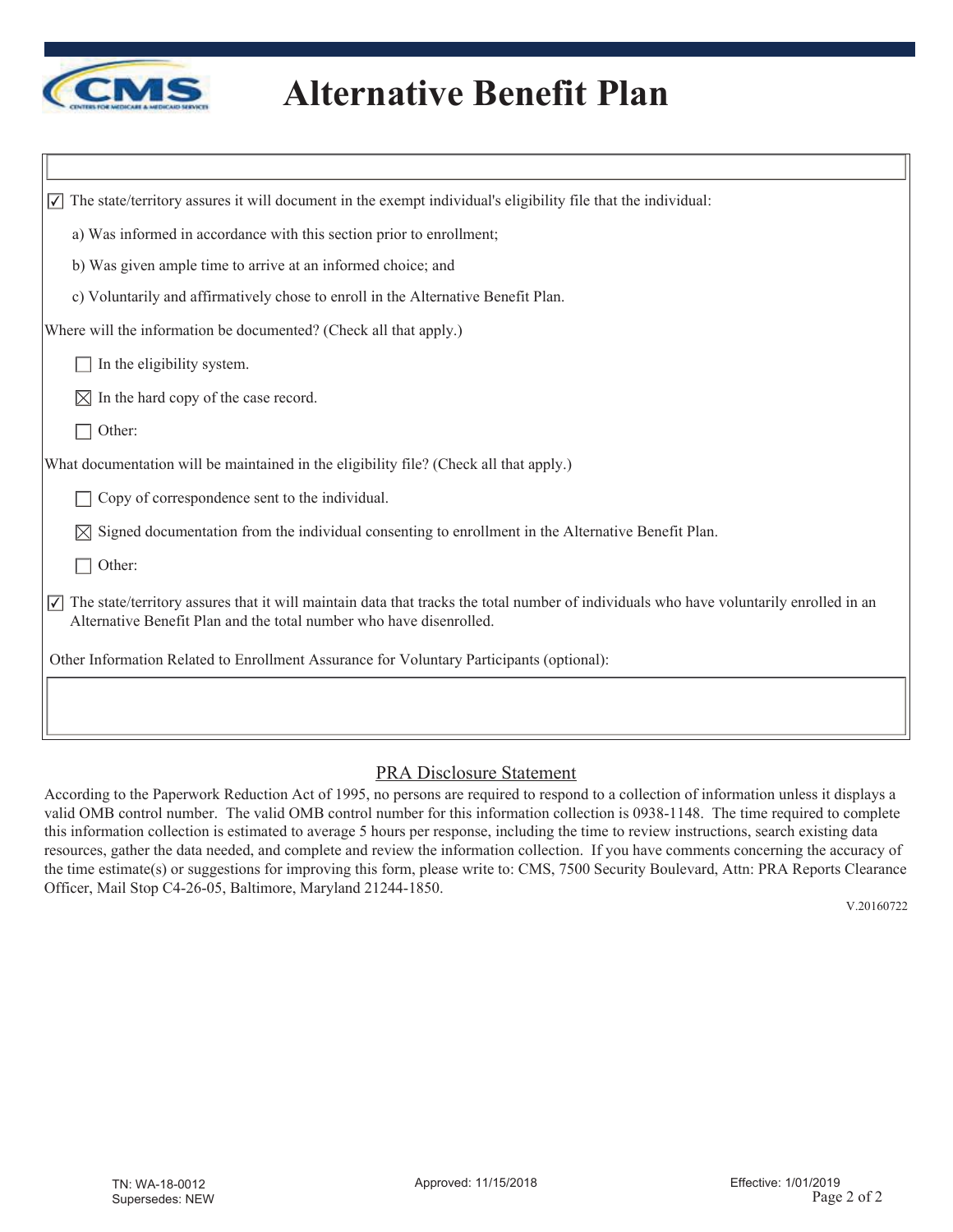

Attachment 3.1-L- 2 OMB Control Number: 0938-1148

| State Name: Washington |
|------------------------|
|                        |

Transmittal Number: WA - 18 - 0012

#### **Selection of Benchmark Benefit Package or Benchmark-Equivalent Benefit Package ABP3**

Select one of the following:

- $\bigcirc$  The state/territory is amending one existing benefit package for the population defined in Section 1.
- The state/territory is creating a single new benefit package for the population defined in Section 1.

Name of benefit package: Oral Health Connections Pilot

#### **Selection of the Section 1937 Coverage Option**

The state/territory selects as its Section 1937 Coverage option the following type of Benchmark Benefit Package or Benchmark-Equivalent Benefit Package under this Alternative Benefit Plan (check one):

- Benchmark Benefit Package.
- ◯ Benchmark-Equivalent Benefit Package.

The state/territory will provide the following Benchmark Benefit Package (check one that applies):

- The Standard Blue Cross/Blue Shield Preferred Provider Option offered through the Federal Employee Health Benefit Program (FEHBP).
- State employee coverage that is offered and generally available to state employees (State Employee Coverage):
- A commercial HMO with the largest insured commercial, non-Medicaid enrollment in the state/territory (Commercial HMO):
- Secretary-Approved Coverage.
	- The state/territory offers benefits based on the approved state plan.
	- The state/territory offers an array of benefits from the section 1937 coverage option and/or base benchmark plan  $\bigcirc$ benefit packages, or the approved state plan, or from a combination of these benefit packages.
		- $\bigcirc$  The state/territory offers the benefits provided in the approved state plan.
		- Benefits include all those provided in the approved state plan plus additional benefits.
		- $\bigcirc$  Benefits are the same as provided in the approved state plan but in a different amount, duration and/or scope.
		- $\bigcirc$  The state/territory offers only a partial list of benefits provided in the approved state plan.
		- $\bigcirc$  The state/territory offers a partial list of benefits provided in the approved state plan plus additional benefits.

Please briefly identify the benefits, the source of benefits and any limitations:

All benefits in the Medicaid State Plan are covered in the Alternative Benefit Plan.

Dental benefits beyond those found in the Medicaid State Plan are being provided for certain clients in certain counties in this ABP as described in ABP 1

#### **Selection of Base Benchmark Plan**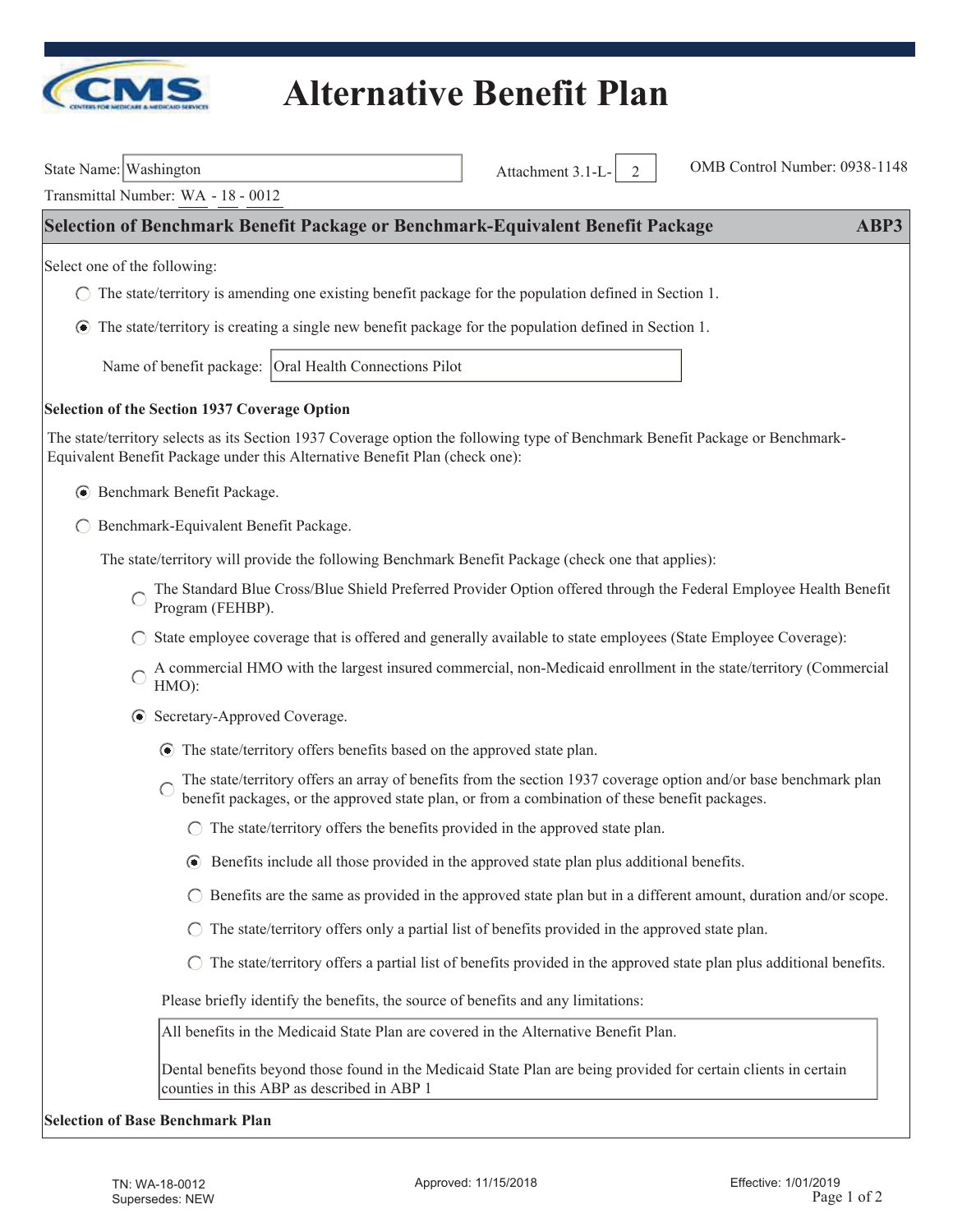

| The state/territory must select a Base Benchmark Plan as the basis for providing Essential Health Benefits in its Benchmark or<br>Benchmark-Equivalent Package.                                                                                                                                                      |
|----------------------------------------------------------------------------------------------------------------------------------------------------------------------------------------------------------------------------------------------------------------------------------------------------------------------|
| The Base Benchmark Plan is the same as the Section 1937 Coverage option. No                                                                                                                                                                                                                                          |
| Indicate which Benchmark Plan described at 45 CFR 156.100(a) the state/territory will use as its Base Benchmark Plan:                                                                                                                                                                                                |
| • Largest plan by enrollment of the three largest small group insurance products in the state's small group market.                                                                                                                                                                                                  |
| Any of the largest three state employee health benefit plans by enrollment.<br>$\left( \begin{array}{c} \end{array} \right)$                                                                                                                                                                                         |
| Any of the largest three national FEHBP plan options open to Federal employees in all geographies by enrollment.                                                                                                                                                                                                     |
| Largest insured commercial non-Medicaid HMO.                                                                                                                                                                                                                                                                         |
| Regence Renova<br>Plan name:                                                                                                                                                                                                                                                                                         |
| Other Information Related to Selection of the Section 1937 Coverage Option and the Base Benchmark Plan (optional):                                                                                                                                                                                                   |
| The State assures that all services in the base benchmark have been accounted for throughout the benefit chart found in ABP5.<br>The State asuures the accuracy of all information in ABP5 depicting amount, duration, and scope parameters of services authorized in<br>the currently approved Medicaid State Plan. |

### PRA Disclosure Statement

According to the Paperwork Reduction Act of 1995, no persons are required to respond to a collection of information unless it displays a valid OMB control number. The valid OMB control number for this information collection is 0938-1148. The time required to complete this information collection is estimated to average 5 hours per response, including the time to review instructions, search existing data resources, gather the data needed, and complete and review the information collection. If you have comments concerning the accuracy of the time estimate(s) or suggestions for improving this form, please write to: CMS, 7500 Security Boulevard, Attn: PRA Reports Clearance Officer, Mail Stop C4-26-05, Baltimore, Maryland 21244-1850.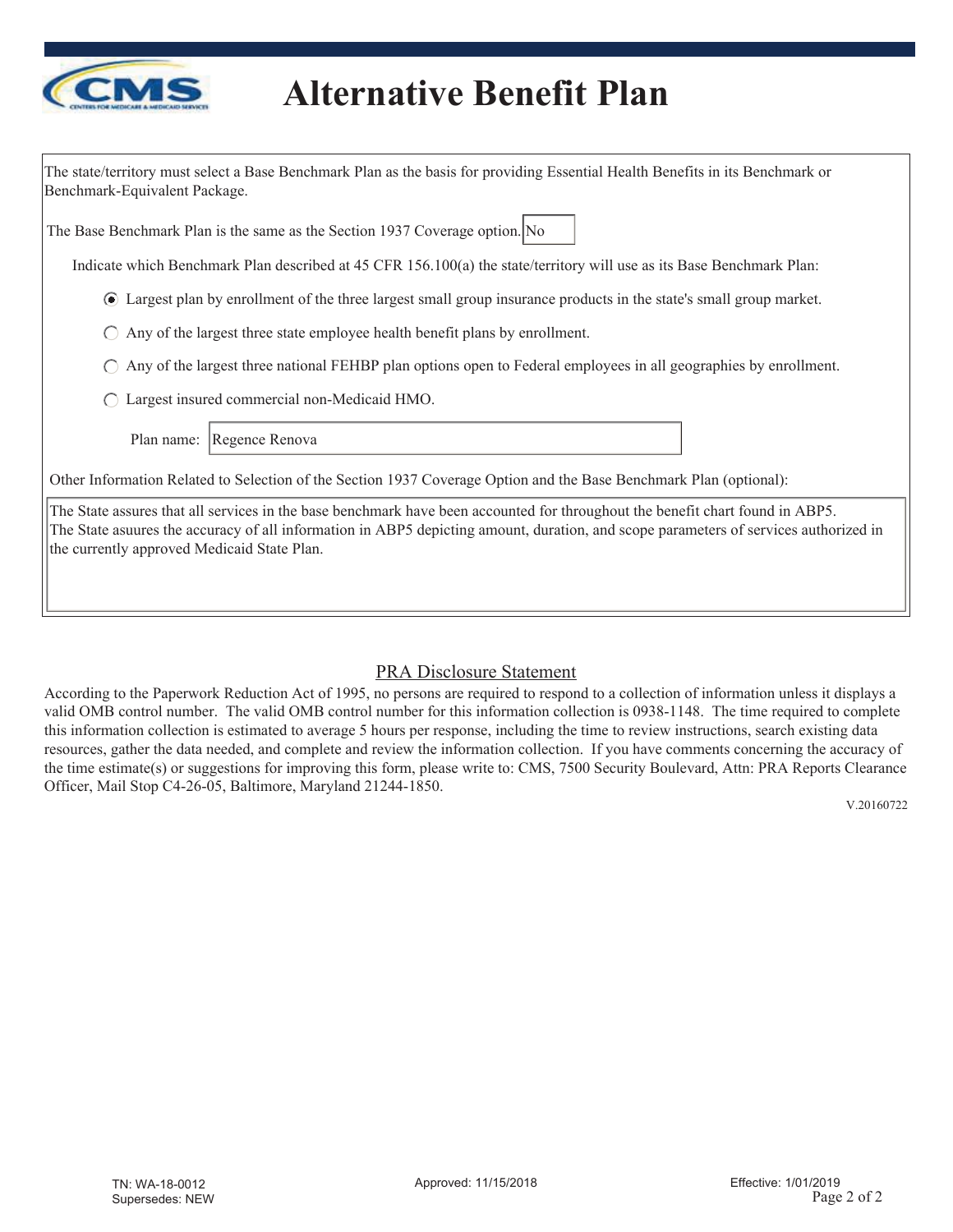

State Name: Washington Attachment 3.1-L- 2 OMB Control Number: 0938-1148

Transmittal Number: WA - 18 - 0012

#### **Alternative Benefit Plan Cost-Sharing ABP4**

 $\sqrt{\phantom{a}}$  Any cost sharing described in Attachment 4.18-A applies to the Alternative Benefit Plan.

Attachment 4.18-A may be revised to include cost sharing for ABP services that are not otherwise described in the state plan. Any such cost sharing must comply with Section 1916 of the Social Security Act.

The Alternative Benefit Plan for individuals with income over 100% FPL includes cost-sharing other than that described in Attachment 4.18-A.

Other Information Related to Cost Sharing Requirements (optional):

### PRA Disclosure Statement

According to the Paperwork Reduction Act of 1995, no persons are required to respond to a collection of information unless it displays a valid OMB control number. The valid OMB control number for this information collection is 0938-1148. The time required to complete this information collection is estimated to average 5 hours per response, including the time to review instructions, search existing data resources, gather the data needed, and complete and review the information collection. If you have comments concerning the accuracy of the time estimate(s) or suggestions for improving this form, please write to: CMS, 7500 Security Boulevard, Attn: PRA Reports Clearance Officer, Mail Stop C4-26-05, Baltimore, Maryland 21244-1850.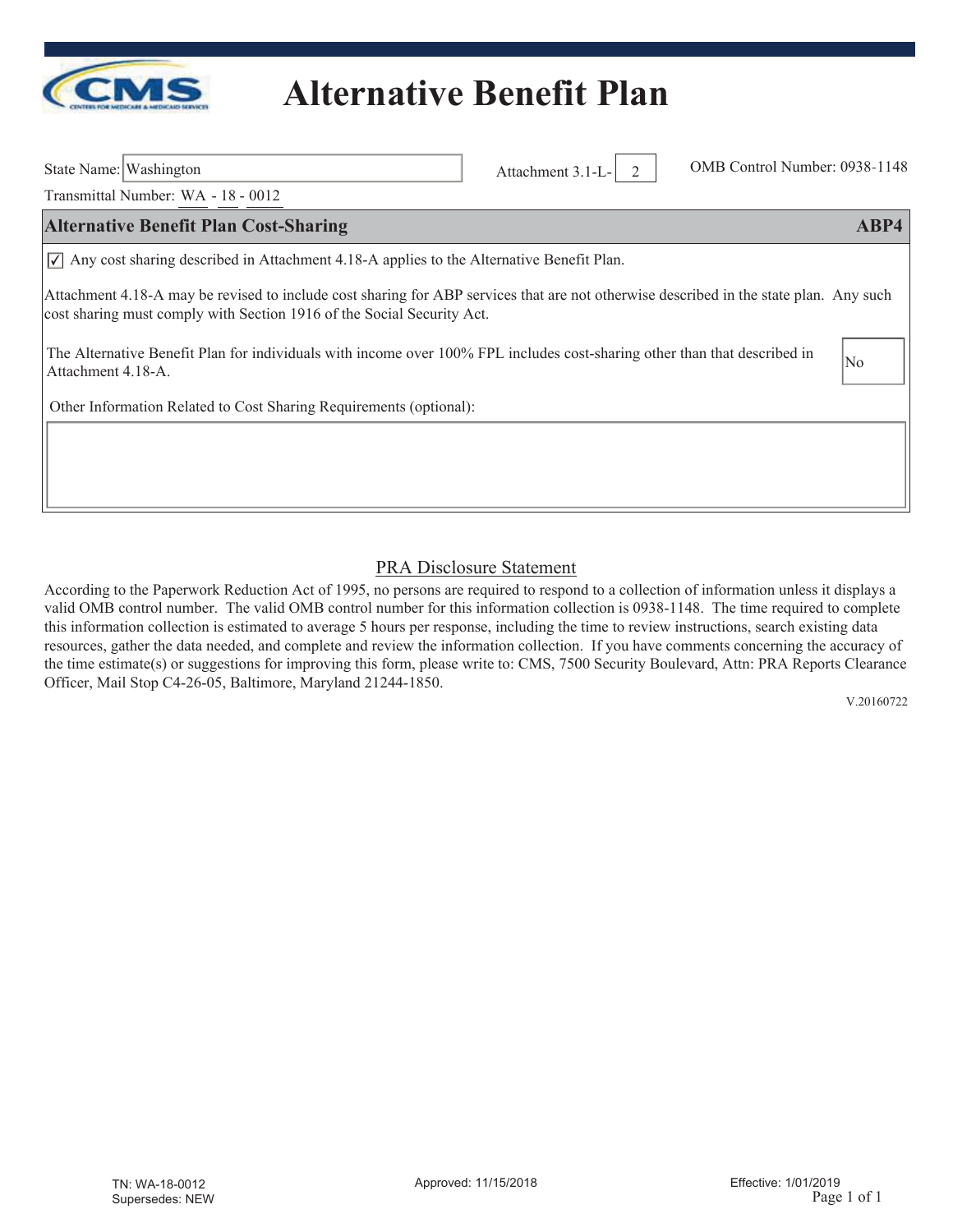

| State Name: Washington                                                                                                                            | Attachment 3.1-L- | OMB Control Number: 0938-1148 |
|---------------------------------------------------------------------------------------------------------------------------------------------------|-------------------|-------------------------------|
| Transmittal Number: WA - 18 - 0012                                                                                                                |                   |                               |
| <b>Benefits Description</b>                                                                                                                       |                   | ABP5                          |
| The state/territory proposes a "Benchmark-Equivalent" benefit package.                                                                            | No                |                               |
| <b>Benefits Included in Alternative Benefit Plan</b>                                                                                              |                   |                               |
| Enter the specific name of the base benchmark plan selected:                                                                                      |                   |                               |
| Regence Innova - largest plan in the state's small group market and the same benchmark as used by Washington State's Exchange.                    |                   |                               |
|                                                                                                                                                   |                   |                               |
| Enter the specific name of the section 1937 coverage option selected, if other than Secretary-Approved. Otherwise, enter<br>"Secretary-Approved." |                   |                               |
| Secretary-Approved                                                                                                                                |                   |                               |
|                                                                                                                                                   |                   |                               |
|                                                                                                                                                   |                   |                               |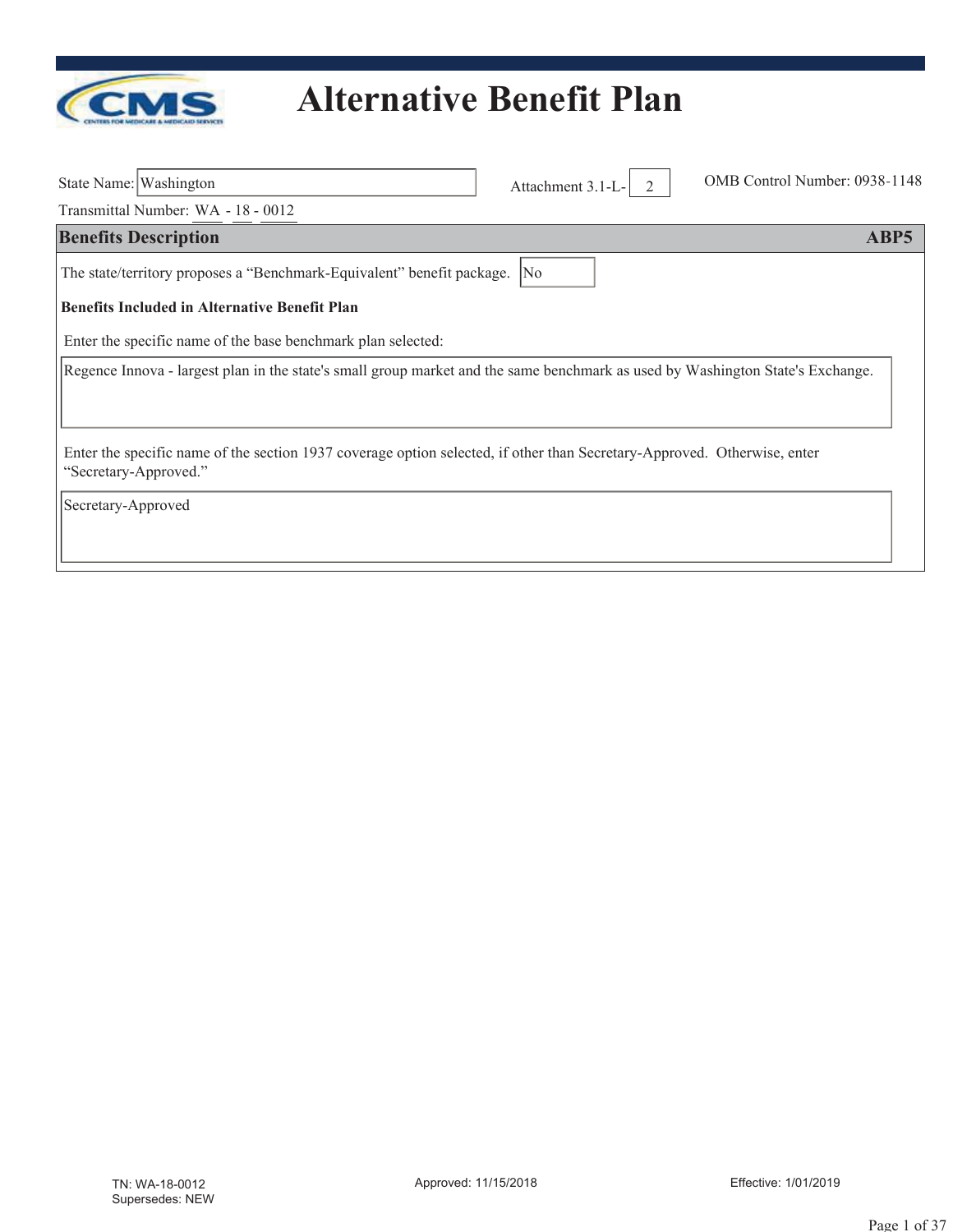

| 1. Essential Health Benefit: Ambulatory patient services                                                                                                                                                                      |                                                                                                                | Collapse All $\Box$ |
|-------------------------------------------------------------------------------------------------------------------------------------------------------------------------------------------------------------------------------|----------------------------------------------------------------------------------------------------------------|---------------------|
| Benefit Provided:                                                                                                                                                                                                             | Source:                                                                                                        | Remove              |
| Clinic Services: Free-Standing Ambulatory Surgery                                                                                                                                                                             | State Plan 1905(a)                                                                                             |                     |
| Authorization:                                                                                                                                                                                                                | Provider Qualifications:                                                                                       |                     |
| Prior Authorization                                                                                                                                                                                                           | Medicaid State Plan                                                                                            |                     |
| Amount Limit:                                                                                                                                                                                                                 | Duration Limit:                                                                                                |                     |
| No limits                                                                                                                                                                                                                     | No limits                                                                                                      |                     |
| Scope Limit:                                                                                                                                                                                                                  |                                                                                                                |                     |
| See below                                                                                                                                                                                                                     |                                                                                                                |                     |
| benchmark plan:<br>Covers outpatient surgeries in the fee-standing ambulatory surgery center. Includes facility, related                                                                                                      | Other information regarding this benefit, including the specific name of the source plan if it is not the base |                     |
| professional services, and supplies and equipment. Prior authorization may be required for some<br>procedures.                                                                                                                |                                                                                                                |                     |
| Benefit Provided:                                                                                                                                                                                                             | Source:                                                                                                        | Remove              |
| Clinic Services: Free-Standing Kidney Centers                                                                                                                                                                                 | State Plan 1905(a)                                                                                             |                     |
| Authorization:                                                                                                                                                                                                                | Provider Qualifications:                                                                                       |                     |
| Authorization required in excess of limitation                                                                                                                                                                                | Medicaid State Plan                                                                                            |                     |
| Amount Limit:                                                                                                                                                                                                                 | Duration Limit:                                                                                                |                     |
| Treatment limits depending on type of analysis                                                                                                                                                                                | No limit                                                                                                       |                     |
| Scope Limit:                                                                                                                                                                                                                  |                                                                                                                |                     |
| See below                                                                                                                                                                                                                     |                                                                                                                |                     |
| benchmark plan:                                                                                                                                                                                                               | Other information regarding this benefit, including the specific name of the source plan if it is not the base |                     |
| Coverage includes dialysis in outpatient or home setting: hemodialysis; intermittent peritoneal dialysis;<br>supplies. Limits on services can be exceeded through a limitation extension provided via prior<br>authorization. | continuous ambulatory peritoneal dialysis; home helper services for home-based care; and treatment-related     |                     |
| Benefit Provided:                                                                                                                                                                                                             | Source:                                                                                                        | Remove              |
| Dental: Adult                                                                                                                                                                                                                 | State Plan 1905(a)                                                                                             |                     |
| Authorization:                                                                                                                                                                                                                | Provider Qualifications:                                                                                       |                     |
| Prior Authorization                                                                                                                                                                                                           | Medicaid State Plan                                                                                            |                     |
| Amount Limit:                                                                                                                                                                                                                 | Duration Limit:                                                                                                |                     |
| For some services                                                                                                                                                                                                             | No limit                                                                                                       |                     |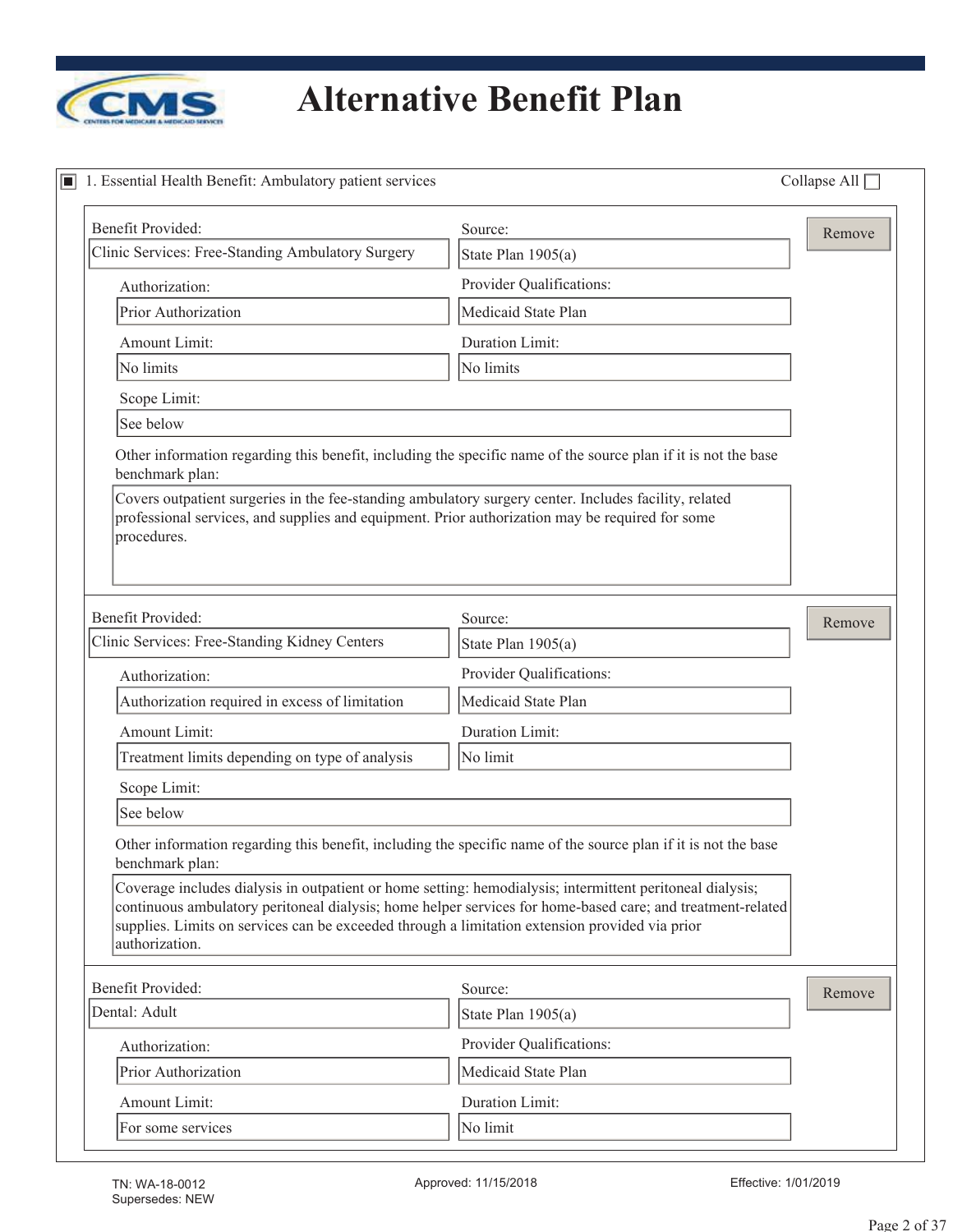

| extension limitation via prior authorization.                                | Covers comprehensive dental services, including dentures. Certain services may be delivered via<br>telemedicine. Some services require prior authorization. Limits on services can be exceeded through an                                                                                                                          |        |
|------------------------------------------------------------------------------|------------------------------------------------------------------------------------------------------------------------------------------------------------------------------------------------------------------------------------------------------------------------------------------------------------------------------------|--------|
| benchmark plan:                                                              | Other information regarding this benefit, including the specific name of the source plan if it is not the base                                                                                                                                                                                                                     |        |
|                                                                              |                                                                                                                                                                                                                                                                                                                                    |        |
| <b>Benefit Provided:</b>                                                     | Source:                                                                                                                                                                                                                                                                                                                            | Remove |
| <b>Family Planning</b>                                                       | State Plan $1905(a)$                                                                                                                                                                                                                                                                                                               |        |
| Authorization:                                                               | Provider Qualifications:                                                                                                                                                                                                                                                                                                           |        |
| None                                                                         | Medicaid State Plan                                                                                                                                                                                                                                                                                                                |        |
| Amount Limit:                                                                | Duration Limit:                                                                                                                                                                                                                                                                                                                    |        |
| No limit                                                                     | No limit                                                                                                                                                                                                                                                                                                                           |        |
| Scope Limit:                                                                 |                                                                                                                                                                                                                                                                                                                                    |        |
| See below                                                                    |                                                                                                                                                                                                                                                                                                                                    |        |
| benchmark plan:                                                              | Other information regarding this benefit, including the specific name of the source plan if it is not the base<br>Covers contraceptive services and supplies rendered by licensed health care professionals practicing within                                                                                                      |        |
| their scope of practice as defined by state law.<br><b>Benefit Provided:</b> | Source:                                                                                                                                                                                                                                                                                                                            |        |
| Home Health Care Services                                                    | State Plan 1905(a)                                                                                                                                                                                                                                                                                                                 | Remove |
| Authorization:                                                               | Provider Qualifications:                                                                                                                                                                                                                                                                                                           |        |
| None                                                                         | Medicaid State Plan                                                                                                                                                                                                                                                                                                                |        |
| Amount Limit:                                                                | Duration Limit:                                                                                                                                                                                                                                                                                                                    |        |
| Nursing visits limited to 2 per day                                          | No limit                                                                                                                                                                                                                                                                                                                           |        |
| Scope Limit:                                                                 |                                                                                                                                                                                                                                                                                                                                    |        |
| See below                                                                    |                                                                                                                                                                                                                                                                                                                                    |        |
| benchmark plan:                                                              | Other information regarding this benefit, including the specific name of the source plan if it is not the base                                                                                                                                                                                                                     |        |
| extended through a limitation extension provided via prior authorization.    | Covers home-based services: skilled nursing services by licensed nurses and services provided by certified<br>nurse's aides through a Medicare-certified home health agency, or a registered nurse when no home health<br>agency exists in the area. Certain services may be delivered via telemedicine. Limits on services can be |        |
| Benefit Provided:                                                            | Source:                                                                                                                                                                                                                                                                                                                            | Remove |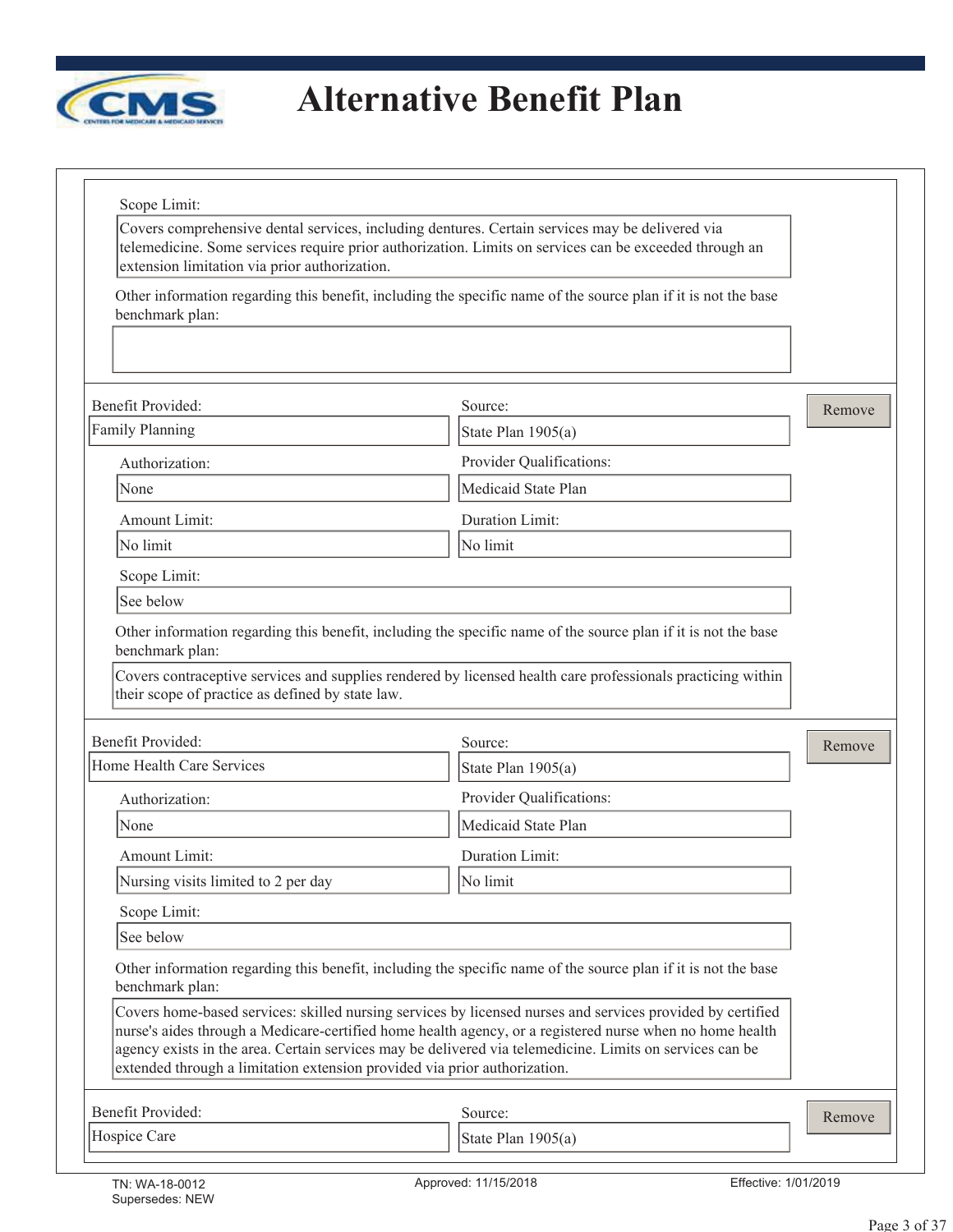

| Authorization:                                                                                                                                                                                                                                                                                                                                                                                                                                                                                                                                                                                                        | Provider Qualifications:                                                                                                                                                                                                                                                                                                                     |        |
|-----------------------------------------------------------------------------------------------------------------------------------------------------------------------------------------------------------------------------------------------------------------------------------------------------------------------------------------------------------------------------------------------------------------------------------------------------------------------------------------------------------------------------------------------------------------------------------------------------------------------|----------------------------------------------------------------------------------------------------------------------------------------------------------------------------------------------------------------------------------------------------------------------------------------------------------------------------------------------|--------|
| None                                                                                                                                                                                                                                                                                                                                                                                                                                                                                                                                                                                                                  | Medicaid State Plan                                                                                                                                                                                                                                                                                                                          |        |
| Amount Limit:                                                                                                                                                                                                                                                                                                                                                                                                                                                                                                                                                                                                         | Duration Limit:                                                                                                                                                                                                                                                                                                                              |        |
| No limit                                                                                                                                                                                                                                                                                                                                                                                                                                                                                                                                                                                                              | No limit                                                                                                                                                                                                                                                                                                                                     |        |
| Scope Limit:                                                                                                                                                                                                                                                                                                                                                                                                                                                                                                                                                                                                          |                                                                                                                                                                                                                                                                                                                                              |        |
| See below                                                                                                                                                                                                                                                                                                                                                                                                                                                                                                                                                                                                             |                                                                                                                                                                                                                                                                                                                                              |        |
| benchmark plan:                                                                                                                                                                                                                                                                                                                                                                                                                                                                                                                                                                                                       | Other information regarding this benefit, including the specific name of the source plan if it is not the base                                                                                                                                                                                                                               |        |
| Covers home-based services by a state Department of Health, Medicare Title XVIII-certified hospice<br>agency with staff that are licensed or certified health care professionals (physicians, registered nurses,<br>licensed practical nurses, social workers) as required by state law. Certain services may be provided via<br>an election period of hospice care. Patients can continue to receive hospice care as long as they remain<br>under the care of a hospice agency and do not revoke the election.<br>treatment or respite care.<br>Concurrent care is available with hospice for children 20 and under. | telemedicine. Covers two (2) 90-day election periods followed by an unlimited number of 60-day election<br>periods. A client or client's authorized representative must sign an election statement to initiate or reinstate<br>Coverage includes inpatient care in a hospital, hospice care center, and skilled nursing facility for general |        |
| Benefit Provided:                                                                                                                                                                                                                                                                                                                                                                                                                                                                                                                                                                                                     | Source:                                                                                                                                                                                                                                                                                                                                      | Remove |
| <b>Other Licensed Practitioners</b>                                                                                                                                                                                                                                                                                                                                                                                                                                                                                                                                                                                   | State Plan 1905(a)                                                                                                                                                                                                                                                                                                                           |        |
| Authorization:                                                                                                                                                                                                                                                                                                                                                                                                                                                                                                                                                                                                        | Provider Qualifications:                                                                                                                                                                                                                                                                                                                     |        |
| Prior Authorization                                                                                                                                                                                                                                                                                                                                                                                                                                                                                                                                                                                                   | Medicaid State Plan                                                                                                                                                                                                                                                                                                                          |        |
| Amount Limit:                                                                                                                                                                                                                                                                                                                                                                                                                                                                                                                                                                                                         |                                                                                                                                                                                                                                                                                                                                              |        |
|                                                                                                                                                                                                                                                                                                                                                                                                                                                                                                                                                                                                                       | Duration Limit:                                                                                                                                                                                                                                                                                                                              |        |
| For some services                                                                                                                                                                                                                                                                                                                                                                                                                                                                                                                                                                                                     | No limit                                                                                                                                                                                                                                                                                                                                     |        |
| Scope Limit:                                                                                                                                                                                                                                                                                                                                                                                                                                                                                                                                                                                                          |                                                                                                                                                                                                                                                                                                                                              |        |
| See below                                                                                                                                                                                                                                                                                                                                                                                                                                                                                                                                                                                                             |                                                                                                                                                                                                                                                                                                                                              |        |
| benchmark plan:                                                                                                                                                                                                                                                                                                                                                                                                                                                                                                                                                                                                       | Other information regarding this benefit, including the specific name of the source plan if it is not the base                                                                                                                                                                                                                               |        |
| Services include those provided by other practitioners such as advanced registered nurse practitioners,<br>certified nurse anesthetists, chiropractors (for EPSDT only), dental hygienists, dentists, denturists,<br>counselors, licensed non-nurse midwives, licensed social workers, naturopathic physicians, opticians,<br>physician assistants, psychiatrists, psychologists, and therapy assistants, all limited to their scope of<br>some services rendered by these practitioners. Limits on services can be extended through an extension<br>limitation via prior authorization.                              | dietitians, lead behavior analysis therapists, licensed marriage and family therapists, licensed mental health<br>practice by state law. Certain services may be provided via telemedicine. Prior authorization required for                                                                                                                 |        |
| Benefit Provided:                                                                                                                                                                                                                                                                                                                                                                                                                                                                                                                                                                                                     | Source:                                                                                                                                                                                                                                                                                                                                      | Remove |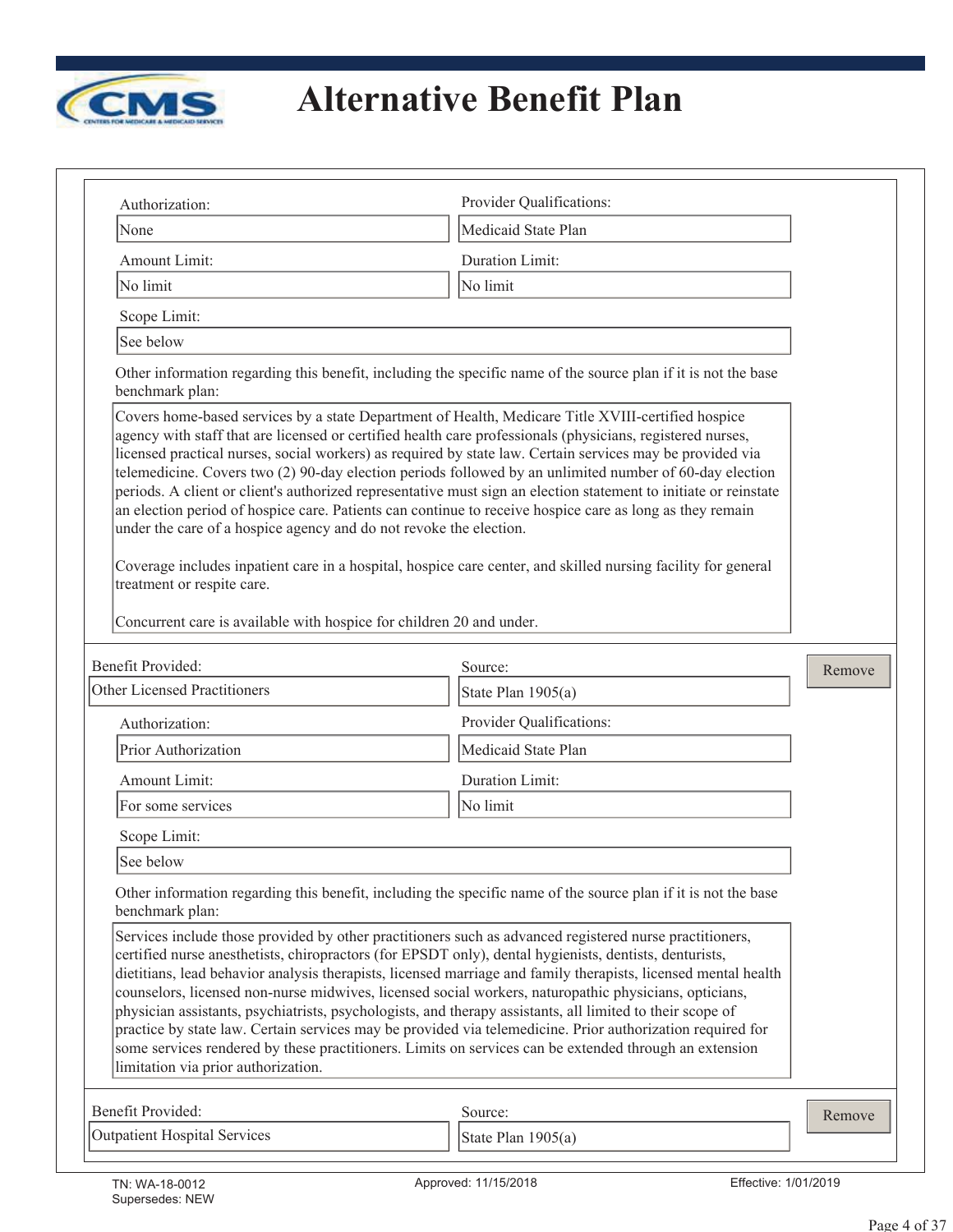

Supersedes: NEW

| Authorization:                                                                                                                                                                                                                                                 | Provider Qualifications:                                                                                                                                                                                                                                                                                                             |        |
|----------------------------------------------------------------------------------------------------------------------------------------------------------------------------------------------------------------------------------------------------------------|--------------------------------------------------------------------------------------------------------------------------------------------------------------------------------------------------------------------------------------------------------------------------------------------------------------------------------------|--------|
| Prior Authorization                                                                                                                                                                                                                                            | Medicaid State Plan                                                                                                                                                                                                                                                                                                                  |        |
| Amount Limit:                                                                                                                                                                                                                                                  | <b>Duration Limit:</b>                                                                                                                                                                                                                                                                                                               |        |
| No limit                                                                                                                                                                                                                                                       | No limit                                                                                                                                                                                                                                                                                                                             |        |
| Scope Limit:                                                                                                                                                                                                                                                   |                                                                                                                                                                                                                                                                                                                                      |        |
| See below                                                                                                                                                                                                                                                      |                                                                                                                                                                                                                                                                                                                                      |        |
| benchmark plan:                                                                                                                                                                                                                                                | Other information regarding this benefit, including the specific name of the source plan if it is not the base                                                                                                                                                                                                                       |        |
| outpatient surgeries or diagnostics done in this setting.                                                                                                                                                                                                      | This benefit includes all services rendered in the outpatient hospital setting. Coverage includes facility,<br>treatment, supplies, and all other related professional services performed within the scope of the licensed<br>professional. Certain services may be provided via telemedicine. Prior authorization required for some |        |
| Benefit Provided:                                                                                                                                                                                                                                              | Source:                                                                                                                                                                                                                                                                                                                              | Remove |
| Outpatient Hospital Services: Diabetes Education                                                                                                                                                                                                               | State Plan $1905(a)$                                                                                                                                                                                                                                                                                                                 |        |
| Authorization:                                                                                                                                                                                                                                                 | Provider Qualifications:                                                                                                                                                                                                                                                                                                             |        |
| None                                                                                                                                                                                                                                                           | Medicaid State Plan                                                                                                                                                                                                                                                                                                                  |        |
| Amount Limit:                                                                                                                                                                                                                                                  | Duration Limit:                                                                                                                                                                                                                                                                                                                      |        |
| 6 hours per calendar year                                                                                                                                                                                                                                      | No limit                                                                                                                                                                                                                                                                                                                             |        |
| Scope Limit:                                                                                                                                                                                                                                                   |                                                                                                                                                                                                                                                                                                                                      |        |
| See below.                                                                                                                                                                                                                                                     |                                                                                                                                                                                                                                                                                                                                      |        |
| benchmark plan:<br>Covers medically necessary diabetes education by qualified diabetes educators as determined by the<br>Washington State Department of Health. Limits on services can be exceeded through an extension<br>limitation via prior authorization. | Other information regarding this benefit, including the specific name of the source plan if it is not the base                                                                                                                                                                                                                       |        |
| Benefit Provided:                                                                                                                                                                                                                                              | Source:                                                                                                                                                                                                                                                                                                                              |        |
| Physicians' Services                                                                                                                                                                                                                                           | State Plan 1905(a)                                                                                                                                                                                                                                                                                                                   | Remove |
| Authorization:                                                                                                                                                                                                                                                 | Provider Qualifications:                                                                                                                                                                                                                                                                                                             |        |
| Prior Authorization                                                                                                                                                                                                                                            | Medicaid State Plan                                                                                                                                                                                                                                                                                                                  |        |
| Amount Limit:                                                                                                                                                                                                                                                  | Duration Limit:                                                                                                                                                                                                                                                                                                                      |        |
| 1 office visit per day per physician                                                                                                                                                                                                                           | No limit in total number of visits                                                                                                                                                                                                                                                                                                   |        |
| Scope Limit:                                                                                                                                                                                                                                                   |                                                                                                                                                                                                                                                                                                                                      |        |
| See below                                                                                                                                                                                                                                                      |                                                                                                                                                                                                                                                                                                                                      |        |
| benchmark plan:                                                                                                                                                                                                                                                | Other information regarding this benefit, including the specific name of the source plan if it is not the base                                                                                                                                                                                                                       |        |
|                                                                                                                                                                                                                                                                | Covers services by a physician (primary care or specialist) within their scope of practice as defined by<br>state law and provided in the patient's home, a hospital, a skilled nursing facility, or elsewhere, including                                                                                                            |        |
| TN: WA-18-0012                                                                                                                                                                                                                                                 | Approved: 11/15/2018<br>Effective: 1/01/2019                                                                                                                                                                                                                                                                                         |        |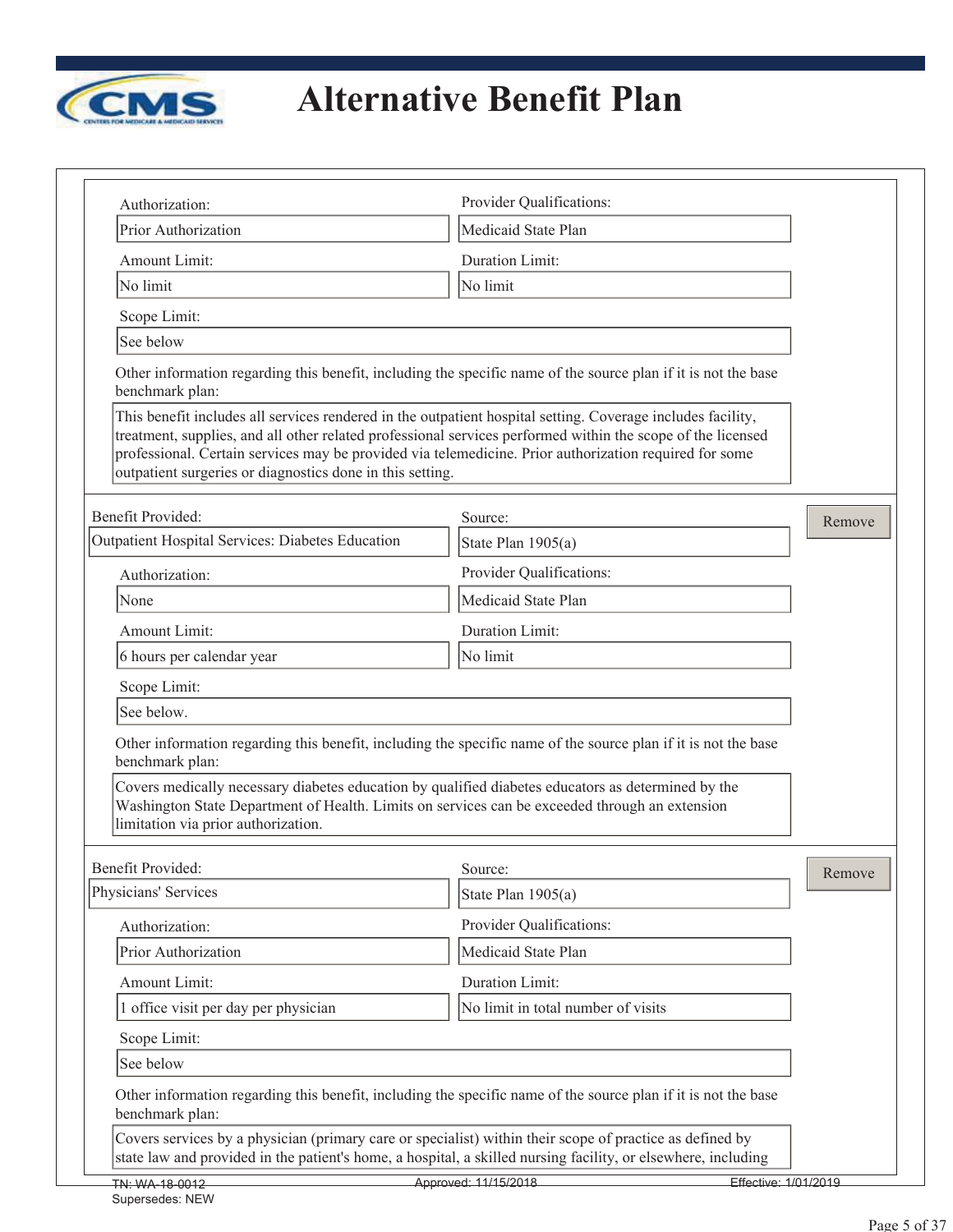

| via telemedicine. Services provided by optometrists (diagnosis and treatment of conditions of the eye,     |
|------------------------------------------------------------------------------------------------------------|
| including the ordering and dispensing of materials such as contact lenses and low vision aids) are also    |
| included under physician services. Some physician services require prior authorization. Limits on services |
| can be extended through a limitation extension provided via prior authorization.                           |

Add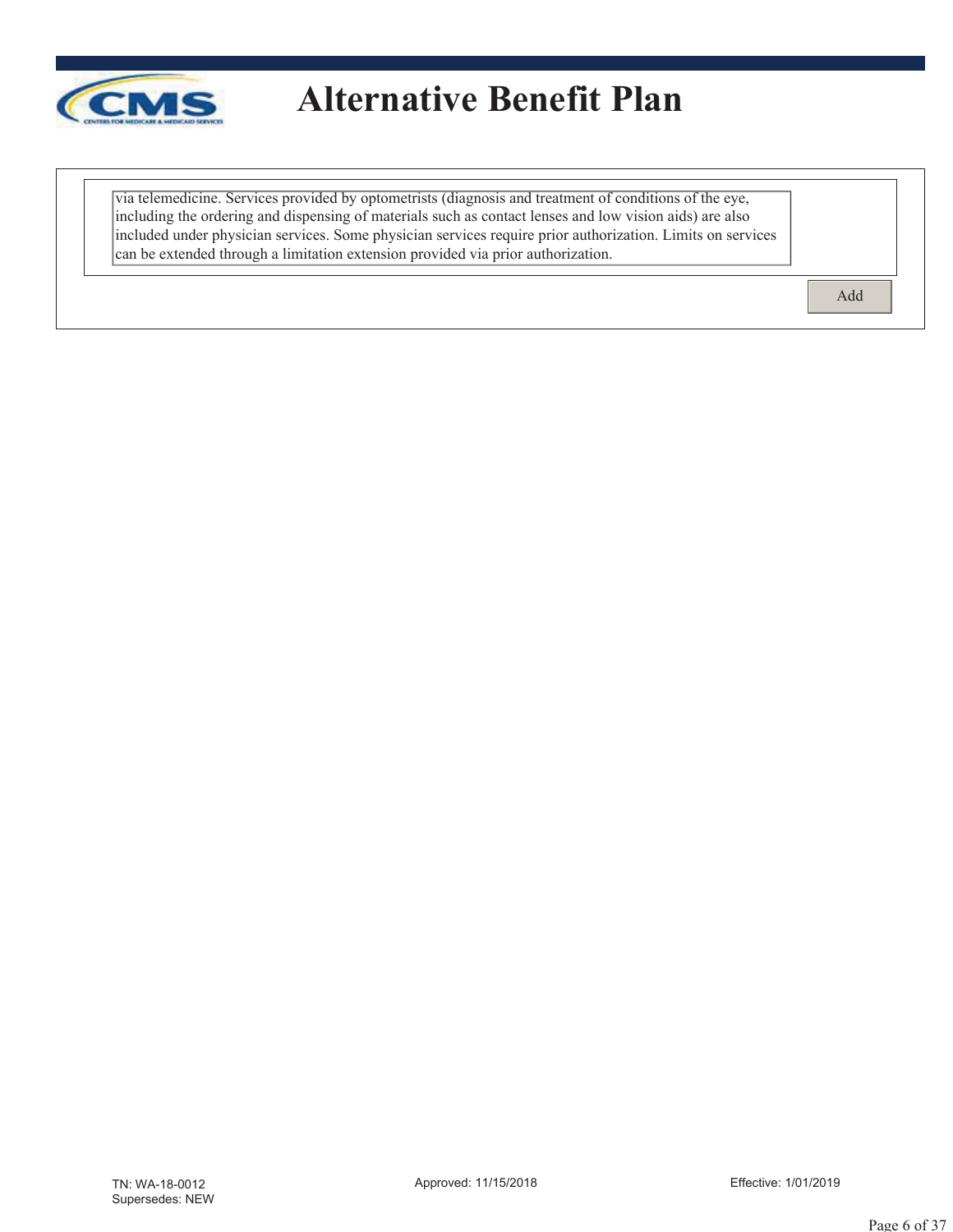

| 2. Essential Health Benefit: Emergency services  |                                                                                                                                                                                                                 | Collapse All $\square$ |
|--------------------------------------------------|-----------------------------------------------------------------------------------------------------------------------------------------------------------------------------------------------------------------|------------------------|
| Benefit Provided:                                | Source:                                                                                                                                                                                                         | Remove                 |
| <b>Outpatient Hospital Services: Emergency</b>   | State Plan 1905(a)                                                                                                                                                                                              |                        |
| Authorization:                                   | Provider Qualifications:                                                                                                                                                                                        |                        |
| Retroactive Authorization                        | Medicaid State Plan                                                                                                                                                                                             |                        |
| Amount Limit:                                    | <b>Duration Limit:</b>                                                                                                                                                                                          |                        |
| No limit                                         | No limit                                                                                                                                                                                                        |                        |
| Scope Limit:                                     |                                                                                                                                                                                                                 |                        |
|                                                  | Covers emergency services in the outpatient setting. Coverage includes facility, related professional<br>services, diagnostics, treatment, and supplies. Some services may require retrospective authorization. |                        |
| benchmark plan:                                  | Other information regarding this benefit, including the specific name of the source plan if it is not the base                                                                                                  |                        |
| Benefit Provided:                                | Source:                                                                                                                                                                                                         | Remove                 |
| Outpatient Hospital Svcs: ER Transport-Ambulance | State Plan 1905(a)                                                                                                                                                                                              |                        |
| Authorization:                                   | Provider Qualifications:                                                                                                                                                                                        |                        |
| None                                             | Medicaid State Plan                                                                                                                                                                                             |                        |
| Amount Limit:                                    | Duration Limit:                                                                                                                                                                                                 |                        |
| No limit                                         | No limit                                                                                                                                                                                                        |                        |
| Scope Limit:                                     |                                                                                                                                                                                                                 |                        |
| ambulance.                                       | Covers emergency transportation to an outpatient hospital setting for emergency care via ground or air                                                                                                          |                        |
| benchmark plan:                                  | Other information regarding this benefit, including the specific name of the source plan if it is not the base                                                                                                  |                        |
| Benefit Provided:                                | Source:                                                                                                                                                                                                         | Remove                 |
| Outpatient Hospital: Urgent Care Centers         | State Plan 1905(a)                                                                                                                                                                                              |                        |
| Authorization:                                   | Provider Qualifications:                                                                                                                                                                                        |                        |
| None                                             | Medicaid State Plan                                                                                                                                                                                             |                        |
| Amount Limit:                                    | Duration Limit:                                                                                                                                                                                                 |                        |
| No limit                                         | No limit                                                                                                                                                                                                        |                        |
|                                                  |                                                                                                                                                                                                                 |                        |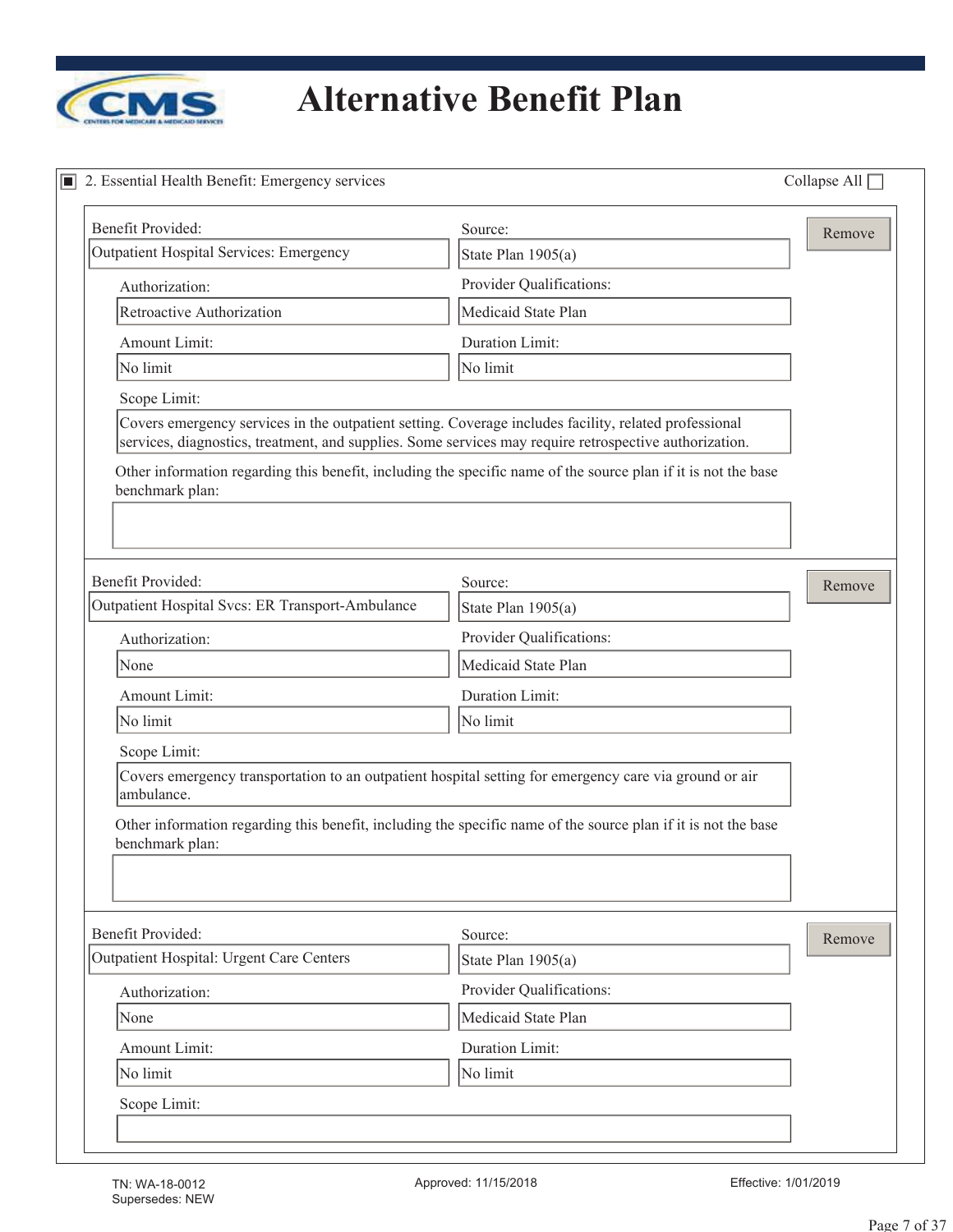

Other information regarding this benefit, including the specific name of the source plan if it is not the base benchmark plan:

Add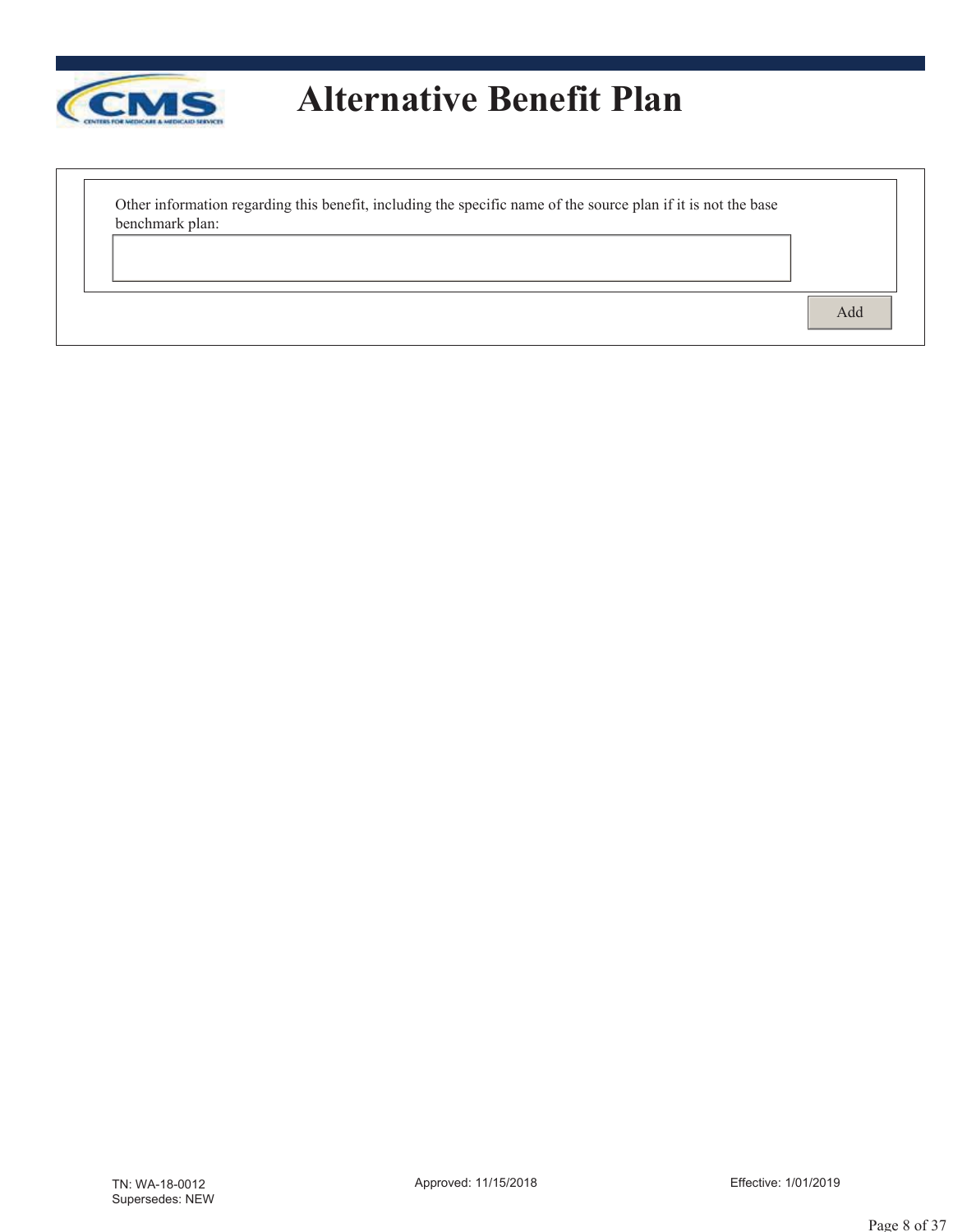

# **<u>***Alternative Benefit Plan*</u>

| Benefit Provided:                                                           | Source:                                                                                                        | Remove |
|-----------------------------------------------------------------------------|----------------------------------------------------------------------------------------------------------------|--------|
| Inpatient Hospital Services                                                 | State Plan 1905(a)                                                                                             |        |
| Authorization:                                                              | Provider Qualifications:                                                                                       |        |
| Prior Authorization                                                         | Medicaid State Plan                                                                                            |        |
| Amount Limit:                                                               | Duration Limit:                                                                                                |        |
| No limit                                                                    | No limit                                                                                                       |        |
| Scope Limit:                                                                |                                                                                                                |        |
| See below                                                                   |                                                                                                                |        |
| benchmark plan:                                                             | Other information regarding this benefit, including the specific name of the source plan if it is not the base |        |
|                                                                             | surgical, and physical medicine and rehabilitation admissions. Certain services may be provided via            |        |
| bariatric surgery).                                                         | telemedicine. Prior authorization required for some scheduled procedures or reasons for admission, (e.g.       |        |
|                                                                             | Source:                                                                                                        | Remove |
|                                                                             | State Plan $1905(a)$                                                                                           |        |
| Authorization:                                                              | Provider Qualifications:                                                                                       |        |
| Prior Authorization                                                         | Medicaid State Plan                                                                                            |        |
| Amount Limit:                                                               | Duration Limit:                                                                                                |        |
| <b>Benefit Provided:</b><br><b>Inpatient Physician Services</b><br>No limit | No limit                                                                                                       |        |
| Scope Limit:                                                                |                                                                                                                |        |
| surgery). Certain services may be provided via telemedicine.                | Prior authorization required for some scheduled procedures or reasons for admission, (e.g. bariatric           |        |
| benchmark plan:                                                             | Other information regarding this benefit, including the specific name of the source plan if it is not the base |        |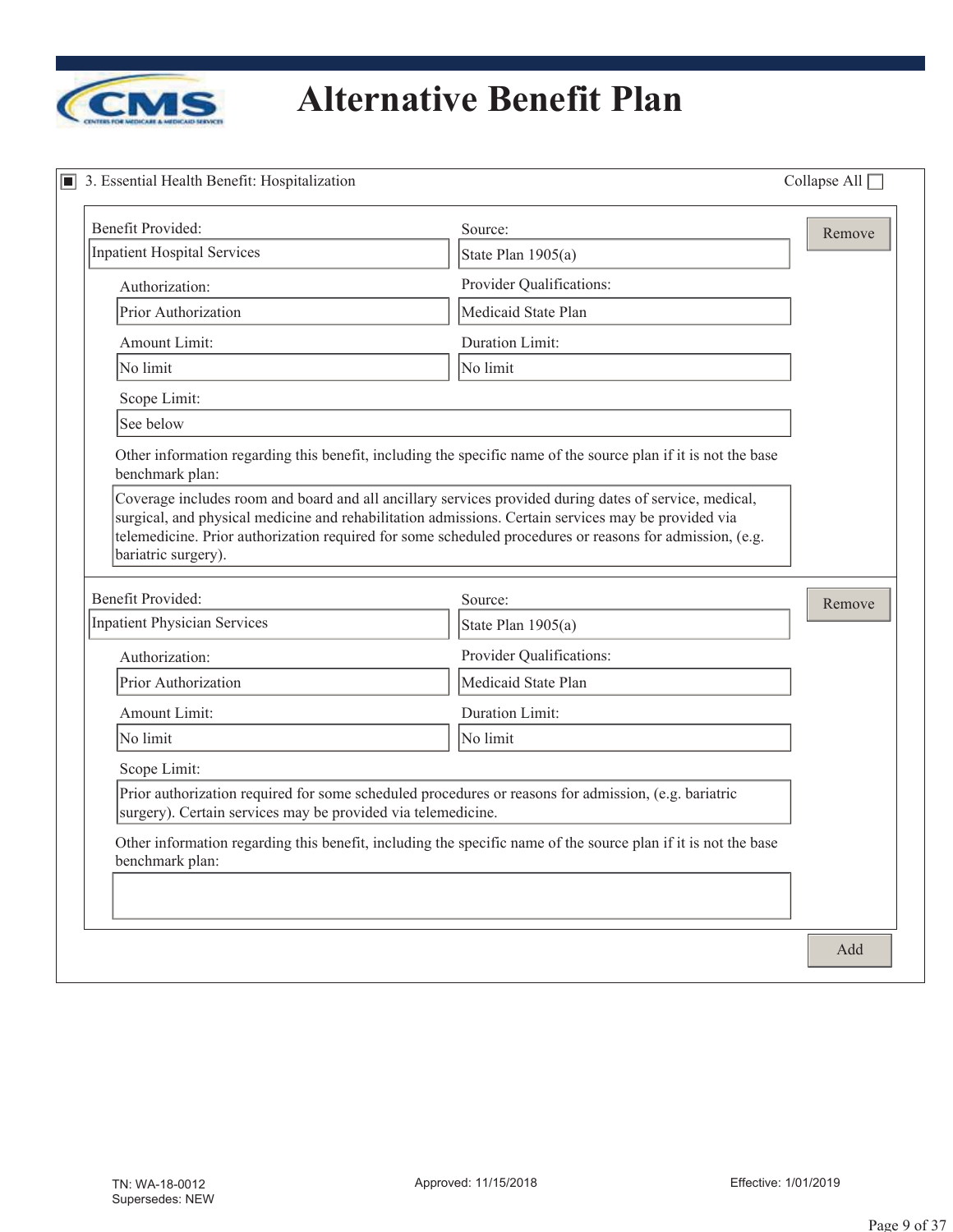

| <b>Benefit Provided:</b>                                           | Source:                                                                                                        | Remove |
|--------------------------------------------------------------------|----------------------------------------------------------------------------------------------------------------|--------|
| Physician Services: Maternity and Newborn                          | State Plan 1905(a)                                                                                             |        |
| Authorization:                                                     | Provider Qualifications:                                                                                       |        |
| None                                                               | Medicaid State Plan                                                                                            |        |
| Amount Limit:                                                      | <b>Duration Limit:</b>                                                                                         |        |
| No limit                                                           | No limit                                                                                                       |        |
| Scope Limit:                                                       |                                                                                                                |        |
| Includes telemedicine.                                             | standing birthing center, and ambulatory care setting within the scope of practice as defined by state law.    |        |
|                                                                    | Other information regarding this benefit, including the specific name of the source plan if it is not the base |        |
| benchmark plan:                                                    |                                                                                                                |        |
|                                                                    |                                                                                                                |        |
|                                                                    |                                                                                                                |        |
|                                                                    | Source:                                                                                                        | Remove |
|                                                                    | State Plan 1905(a)                                                                                             |        |
| Authorization:                                                     | Provider Qualifications:                                                                                       |        |
| None                                                               | Medicaid State Plan                                                                                            |        |
| Amount Limit:                                                      | Duration Limit:                                                                                                |        |
| No limit                                                           | No limit                                                                                                       |        |
| Scope Limit:                                                       |                                                                                                                |        |
| <b>Benefit Provided:</b><br>Inpatient Hospital Services: Maternity | Covers prenatal services, delivery, and postpartum care as medically necessary. Includes telemedicine.         |        |
| benchmark plan:                                                    | Other information regarding this benefit, including the specific name of the source plan if it is not the base |        |
|                                                                    |                                                                                                                |        |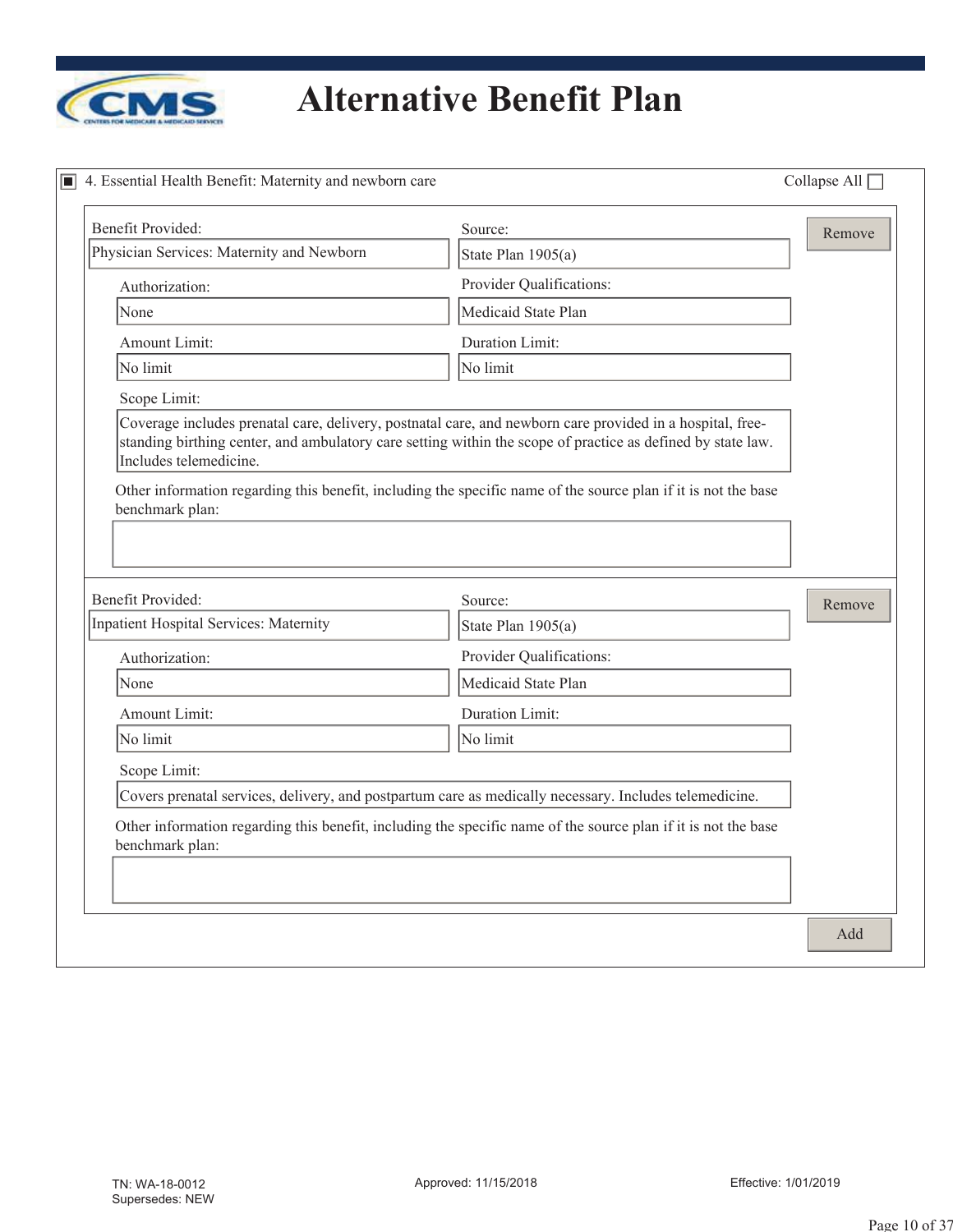

| behavioral health treatment                                                                                                                                                           |                                                                                                                                                                                                                                                                                                                                                                                                                                                                                                                                                                                                                                                                                                                                                                                                                                                                                                        |                      |
|---------------------------------------------------------------------------------------------------------------------------------------------------------------------------------------|--------------------------------------------------------------------------------------------------------------------------------------------------------------------------------------------------------------------------------------------------------------------------------------------------------------------------------------------------------------------------------------------------------------------------------------------------------------------------------------------------------------------------------------------------------------------------------------------------------------------------------------------------------------------------------------------------------------------------------------------------------------------------------------------------------------------------------------------------------------------------------------------------------|----------------------|
| Benefit Provided:                                                                                                                                                                     | Source:                                                                                                                                                                                                                                                                                                                                                                                                                                                                                                                                                                                                                                                                                                                                                                                                                                                                                                | Remove               |
| Rehab: Outpatient Mental/Behavioral Health Svcs                                                                                                                                       | State Plan 1905(a)                                                                                                                                                                                                                                                                                                                                                                                                                                                                                                                                                                                                                                                                                                                                                                                                                                                                                     |                      |
| Authorization:                                                                                                                                                                        | Provider Qualifications:                                                                                                                                                                                                                                                                                                                                                                                                                                                                                                                                                                                                                                                                                                                                                                                                                                                                               |                      |
| None                                                                                                                                                                                  | Medicaid State Plan                                                                                                                                                                                                                                                                                                                                                                                                                                                                                                                                                                                                                                                                                                                                                                                                                                                                                    |                      |
| Amount Limit:                                                                                                                                                                         | Duration Limit:                                                                                                                                                                                                                                                                                                                                                                                                                                                                                                                                                                                                                                                                                                                                                                                                                                                                                        |                      |
| No limit                                                                                                                                                                              | No limit                                                                                                                                                                                                                                                                                                                                                                                                                                                                                                                                                                                                                                                                                                                                                                                                                                                                                               |                      |
| Scope Limit:                                                                                                                                                                          |                                                                                                                                                                                                                                                                                                                                                                                                                                                                                                                                                                                                                                                                                                                                                                                                                                                                                                        |                      |
| These services are not provided through institutions of mental disease (IMDs).                                                                                                        |                                                                                                                                                                                                                                                                                                                                                                                                                                                                                                                                                                                                                                                                                                                                                                                                                                                                                                        |                      |
| benchmark plan:                                                                                                                                                                       | Other information regarding this benefit, including the specific name of the source plan if it is not the base                                                                                                                                                                                                                                                                                                                                                                                                                                                                                                                                                                                                                                                                                                                                                                                         |                      |
| monitoring, peer support, psychological assessment, rehabilitation case management, specialized<br>provided via telemedicine.<br>room and board, custodial care and medical services. | population evaluation, stabilization services and therapeutic psycho-education. Certain services may be<br>These services also include mental health services provided in a residential setting, a specialized form of<br>rehabilitation service (non-hospital/non-IMD) for individuals who do not meet hospital admission criteria.<br>This service is provided in residential settings that are considered the individual's home (e.g., boarding<br>homes, supported housing, cluster housing, SRO apartments) for extended hours to provide direct mental<br>health care to a Medicaid enrollee. The therapeutic interventions may be individual and group and include<br>medication management and monitoring. The treatment is not for the purpose of providing custodial care or<br>respite, nor is the sole purpose of increasing social activity. This services does not include the costs for |                      |
| Practitioners provide services as defined by state law.                                                                                                                               |                                                                                                                                                                                                                                                                                                                                                                                                                                                                                                                                                                                                                                                                                                                                                                                                                                                                                                        |                      |
| Benefit Provided:                                                                                                                                                                     | Source:                                                                                                                                                                                                                                                                                                                                                                                                                                                                                                                                                                                                                                                                                                                                                                                                                                                                                                | Remove               |
| Rehab: Inpatient Mental/Behavioral Health Svcs                                                                                                                                        | State Plan 1905(a)                                                                                                                                                                                                                                                                                                                                                                                                                                                                                                                                                                                                                                                                                                                                                                                                                                                                                     |                      |
| Authorization:                                                                                                                                                                        | Provider Qualifications:                                                                                                                                                                                                                                                                                                                                                                                                                                                                                                                                                                                                                                                                                                                                                                                                                                                                               |                      |
| Prior Authorization                                                                                                                                                                   | Medicaid State Plan                                                                                                                                                                                                                                                                                                                                                                                                                                                                                                                                                                                                                                                                                                                                                                                                                                                                                    |                      |
| Amount Limit:                                                                                                                                                                         | Duration Limit:                                                                                                                                                                                                                                                                                                                                                                                                                                                                                                                                                                                                                                                                                                                                                                                                                                                                                        |                      |
| No limit                                                                                                                                                                              | No limit                                                                                                                                                                                                                                                                                                                                                                                                                                                                                                                                                                                                                                                                                                                                                                                                                                                                                               |                      |
| Scope Limit:                                                                                                                                                                          |                                                                                                                                                                                                                                                                                                                                                                                                                                                                                                                                                                                                                                                                                                                                                                                                                                                                                                        |                      |
|                                                                                                                                                                                       |                                                                                                                                                                                                                                                                                                                                                                                                                                                                                                                                                                                                                                                                                                                                                                                                                                                                                                        |                      |
| benchmark plan:                                                                                                                                                                       | Other information regarding this benefit, including the specific name of the source plan if it is not the base                                                                                                                                                                                                                                                                                                                                                                                                                                                                                                                                                                                                                                                                                                                                                                                         |                      |
|                                                                                                                                                                                       | Covers inpatient hospital care for mental/behavioral health conditions. Certain services may be provided via<br>telemedicine. Requires prior authorization for admissions and concurrent stay review to approve the length                                                                                                                                                                                                                                                                                                                                                                                                                                                                                                                                                                                                                                                                             |                      |
| TN: WA-18-0012                                                                                                                                                                        | Approved: 11/15/2018                                                                                                                                                                                                                                                                                                                                                                                                                                                                                                                                                                                                                                                                                                                                                                                                                                                                                   | Effective: 1/01/2019 |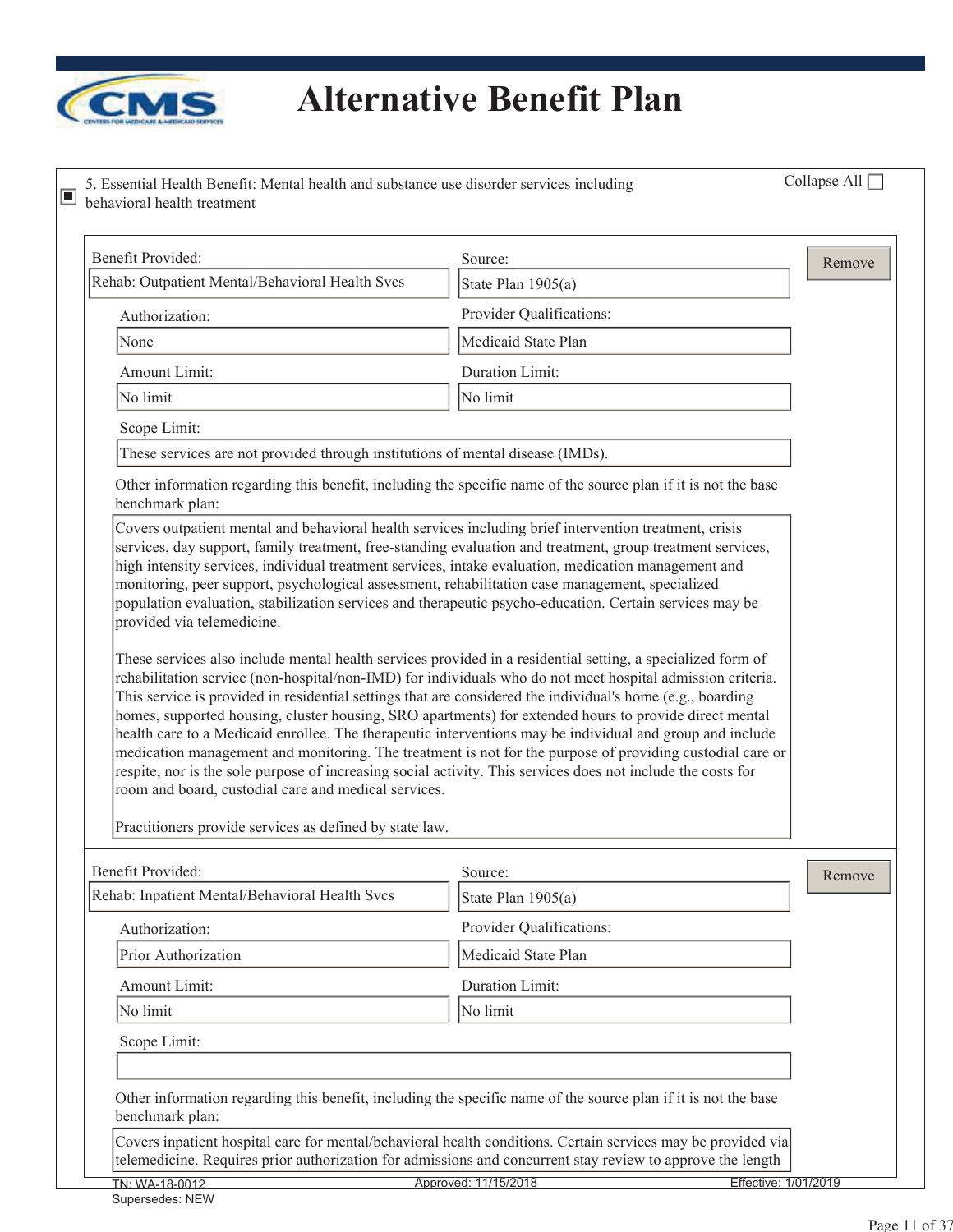

| Benefit Provided:                                                                                                                                                                                                                                                                                                                                                                       | Source:                                                                                                                                                                                                                  | Remove |
|-----------------------------------------------------------------------------------------------------------------------------------------------------------------------------------------------------------------------------------------------------------------------------------------------------------------------------------------------------------------------------------------|--------------------------------------------------------------------------------------------------------------------------------------------------------------------------------------------------------------------------|--------|
| Rehab: Inpatient/Residential Alcohol & Drug Trtmt                                                                                                                                                                                                                                                                                                                                       | State Plan 1905(a)                                                                                                                                                                                                       |        |
| Authorization:                                                                                                                                                                                                                                                                                                                                                                          | Provider Qualifications:                                                                                                                                                                                                 |        |
| None                                                                                                                                                                                                                                                                                                                                                                                    | Medicaid State Plan                                                                                                                                                                                                      |        |
| Amount Limit:                                                                                                                                                                                                                                                                                                                                                                           | Duration Limit:                                                                                                                                                                                                          |        |
| Some limits                                                                                                                                                                                                                                                                                                                                                                             | No limit                                                                                                                                                                                                                 |        |
| Scope Limit:                                                                                                                                                                                                                                                                                                                                                                            |                                                                                                                                                                                                                          |        |
| These services are not provided through institutions of mental disease (IMDs).                                                                                                                                                                                                                                                                                                          |                                                                                                                                                                                                                          |        |
| benchmark plan:                                                                                                                                                                                                                                                                                                                                                                         | Other information regarding this benefit, including the specific name of the source plan if it is not the base                                                                                                           |        |
| Covers screening, detoxification, and counseling in certified facilities. To receive these services, clients<br>practice as defined by state law. Counseling must be provided by certified chemical dependency<br>counselors. Limits to services can be extended through a limitation extension provided via prior<br>authorization. Certain services may be provided via telemedicine. | must have been diagnosed with a substance use disorder based on DSM IV or V. Patient placement is based<br>on ASAM patient placement criteria. Inpatient care is furnished by practitioners practicing in their scope of |        |
|                                                                                                                                                                                                                                                                                                                                                                                         |                                                                                                                                                                                                                          |        |
| Benefit Provided:                                                                                                                                                                                                                                                                                                                                                                       | Source:                                                                                                                                                                                                                  | Remove |
| Rehab: Outpatient Chemical Dependency Treatment                                                                                                                                                                                                                                                                                                                                         | State Plan 1905(a)                                                                                                                                                                                                       |        |
| Authorization:                                                                                                                                                                                                                                                                                                                                                                          | Provider Qualifications:                                                                                                                                                                                                 |        |
| None                                                                                                                                                                                                                                                                                                                                                                                    | Medicaid State Plan                                                                                                                                                                                                      |        |
| Amount Limit:                                                                                                                                                                                                                                                                                                                                                                           | Duration Limit:                                                                                                                                                                                                          |        |
| No limit                                                                                                                                                                                                                                                                                                                                                                                | No limit                                                                                                                                                                                                                 |        |
| Scope Limit:                                                                                                                                                                                                                                                                                                                                                                            |                                                                                                                                                                                                                          |        |
| See below                                                                                                                                                                                                                                                                                                                                                                               |                                                                                                                                                                                                                          |        |
| benchmark plan:                                                                                                                                                                                                                                                                                                                                                                         | Other information regarding this benefit, including the specific name of the source plan if it is not the base                                                                                                           |        |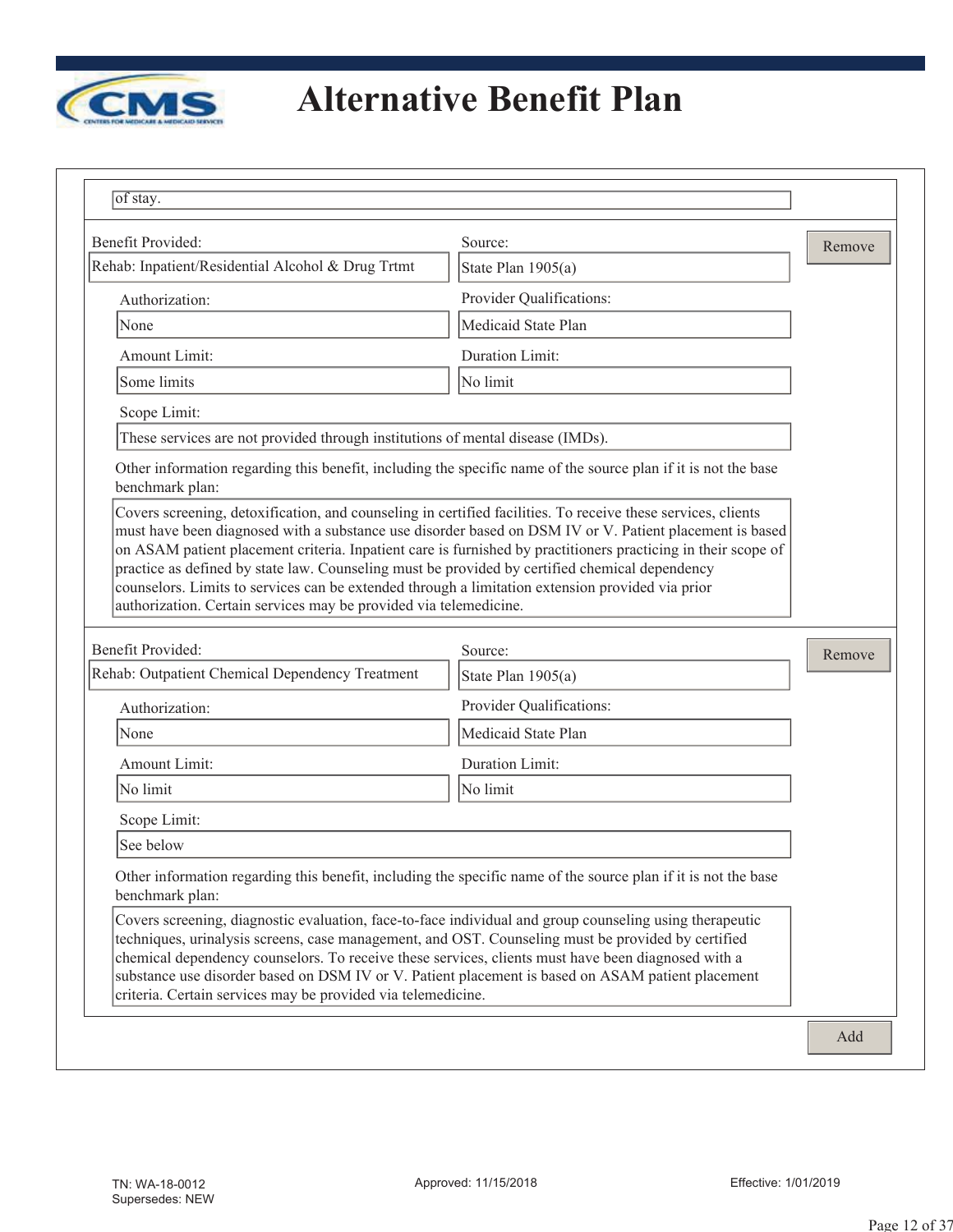

| $\Box$ 6. Essential Health Benefit: Prescription drugs<br>Benefit Provided:                                                                                                                   |                |                          |
|-----------------------------------------------------------------------------------------------------------------------------------------------------------------------------------------------|----------------|--------------------------|
| Coverage is at least the greater of one drug in each U.S. Pharmacopeia (USP) category and class or the<br>same number of prescription drugs in each category and class as the base benchmark. |                |                          |
| Prescription Drug Limits (Check all that apply.):                                                                                                                                             | Authorization: | Provider Qualifications: |
| Limit on days supply<br>IX                                                                                                                                                                    | Yes            | State licensed           |
| Limit on number of prescriptions                                                                                                                                                              |                |                          |
| Limit on brand drugs<br>IX                                                                                                                                                                    |                |                          |
| Other coverage limits<br>IX                                                                                                                                                                   |                |                          |
| Preferred drug list<br>IX                                                                                                                                                                     |                |                          |
| Coverage that exceeds the minimum requirements or other:                                                                                                                                      |                |                          |
| The State of Washington's ABP prescription drug benefit plan is the same as under the approved<br>Medicaid State Plan for prescribed drugs.                                                   |                |                          |
|                                                                                                                                                                                               |                |                          |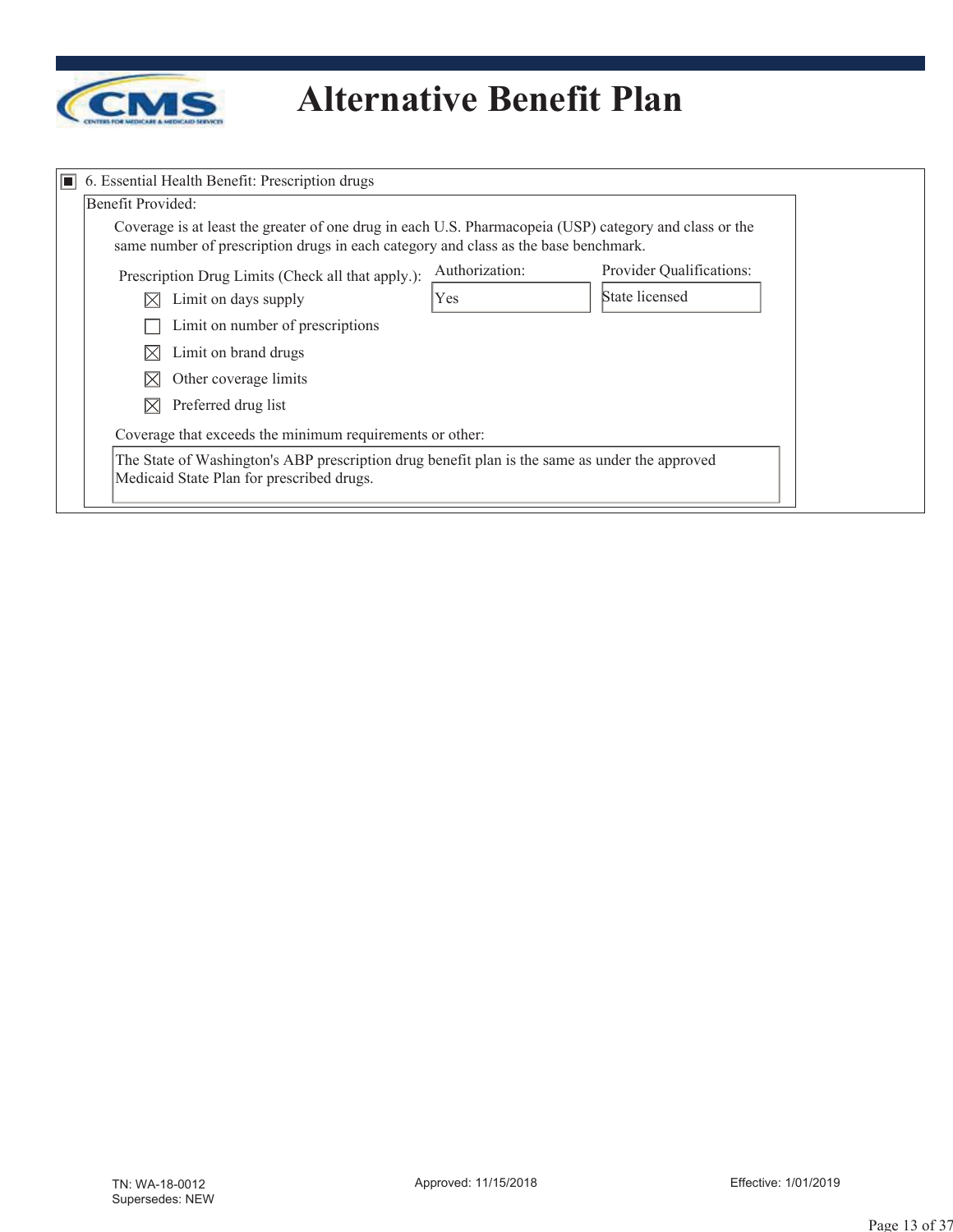

| Benefit Provided:                                                                                                                                                                                                                                                                                                                   | Source:                                                                                                                                                                                                                     | Remove |
|-------------------------------------------------------------------------------------------------------------------------------------------------------------------------------------------------------------------------------------------------------------------------------------------------------------------------------------|-----------------------------------------------------------------------------------------------------------------------------------------------------------------------------------------------------------------------------|--------|
| <b>Habilitative Services</b>                                                                                                                                                                                                                                                                                                        | <b>Base Benchmark Small Group</b>                                                                                                                                                                                           |        |
| Authorization:                                                                                                                                                                                                                                                                                                                      | Provider Qualifications:                                                                                                                                                                                                    |        |
| Authorization required in excess of limitation                                                                                                                                                                                                                                                                                      | Medicaid State Plan                                                                                                                                                                                                         |        |
| Amount Limit:                                                                                                                                                                                                                                                                                                                       | Duration Limit:                                                                                                                                                                                                             |        |
| 24 units ea phys & occupa thrpy; 6 units speech                                                                                                                                                                                                                                                                                     | No limit                                                                                                                                                                                                                    |        |
| Scope Limit:                                                                                                                                                                                                                                                                                                                        |                                                                                                                                                                                                                             |        |
| See below                                                                                                                                                                                                                                                                                                                           |                                                                                                                                                                                                                             |        |
| Other information regarding this benefit, including the specific name of the source plan if it is not the base<br>benchmark plan:                                                                                                                                                                                                   |                                                                                                                                                                                                                             |        |
| client in partially or fully attaining, learning, maintaining or improving developmentally age-appropriate<br>skills that were not fully acquired as a result of a congenital, genetic, or early-acquired health condition,<br>and are required to maximize, to the extent possible, the client's ability to function in his or her | Covers services in the home or in the outpatient setting. These are medically necessary services to assist the<br>environment. Limitation extension allowed via prior authorization when medical necessity is demonstrated. |        |
| <b>Benefit Provided:</b>                                                                                                                                                                                                                                                                                                            | Source:                                                                                                                                                                                                                     | Remove |
| Home Health Svcs: Medical Equipment & Supplies                                                                                                                                                                                                                                                                                      | State Plan 1905(a)                                                                                                                                                                                                          |        |
| Authorization:                                                                                                                                                                                                                                                                                                                      | Provider Qualifications:                                                                                                                                                                                                    |        |
| Prior Authorization                                                                                                                                                                                                                                                                                                                 | Medicaid State Plan                                                                                                                                                                                                         |        |
| Amount Limit:                                                                                                                                                                                                                                                                                                                       | Duration Limit:                                                                                                                                                                                                             |        |
| For some services                                                                                                                                                                                                                                                                                                                   | No limit                                                                                                                                                                                                                    |        |
| Scope Limit:                                                                                                                                                                                                                                                                                                                        |                                                                                                                                                                                                                             |        |
| See below                                                                                                                                                                                                                                                                                                                           |                                                                                                                                                                                                                             |        |
| Other information regarding this benefit, including the specific name of the source plan if it is not the base<br>benchmark plan:                                                                                                                                                                                                   |                                                                                                                                                                                                                             |        |
| medical nutrition and related supplies and services provided by a licensed/certified dietitian. Limits to<br>amounts can be provided through a limitation extension via prior authorization.                                                                                                                                        | Covers medical equipment and supplies for use in the home. This includes devices, appliances, prosthetics,<br>orthotics, oxygen and respiratory therapy equipment, home infusion-parenteral equipment and supplies, and     |        |
| Benefit Provided:                                                                                                                                                                                                                                                                                                                   | Source:                                                                                                                                                                                                                     | Remove |
| Nursing Facility: Skilled                                                                                                                                                                                                                                                                                                           | State Plan 1905(a)                                                                                                                                                                                                          |        |
| Authorization:                                                                                                                                                                                                                                                                                                                      | Provider Qualifications:                                                                                                                                                                                                    |        |
| Prior Authorization                                                                                                                                                                                                                                                                                                                 | Medicaid State Plan                                                                                                                                                                                                         |        |
| Amount Limit:                                                                                                                                                                                                                                                                                                                       | Duration Limit:                                                                                                                                                                                                             |        |
|                                                                                                                                                                                                                                                                                                                                     |                                                                                                                                                                                                                             |        |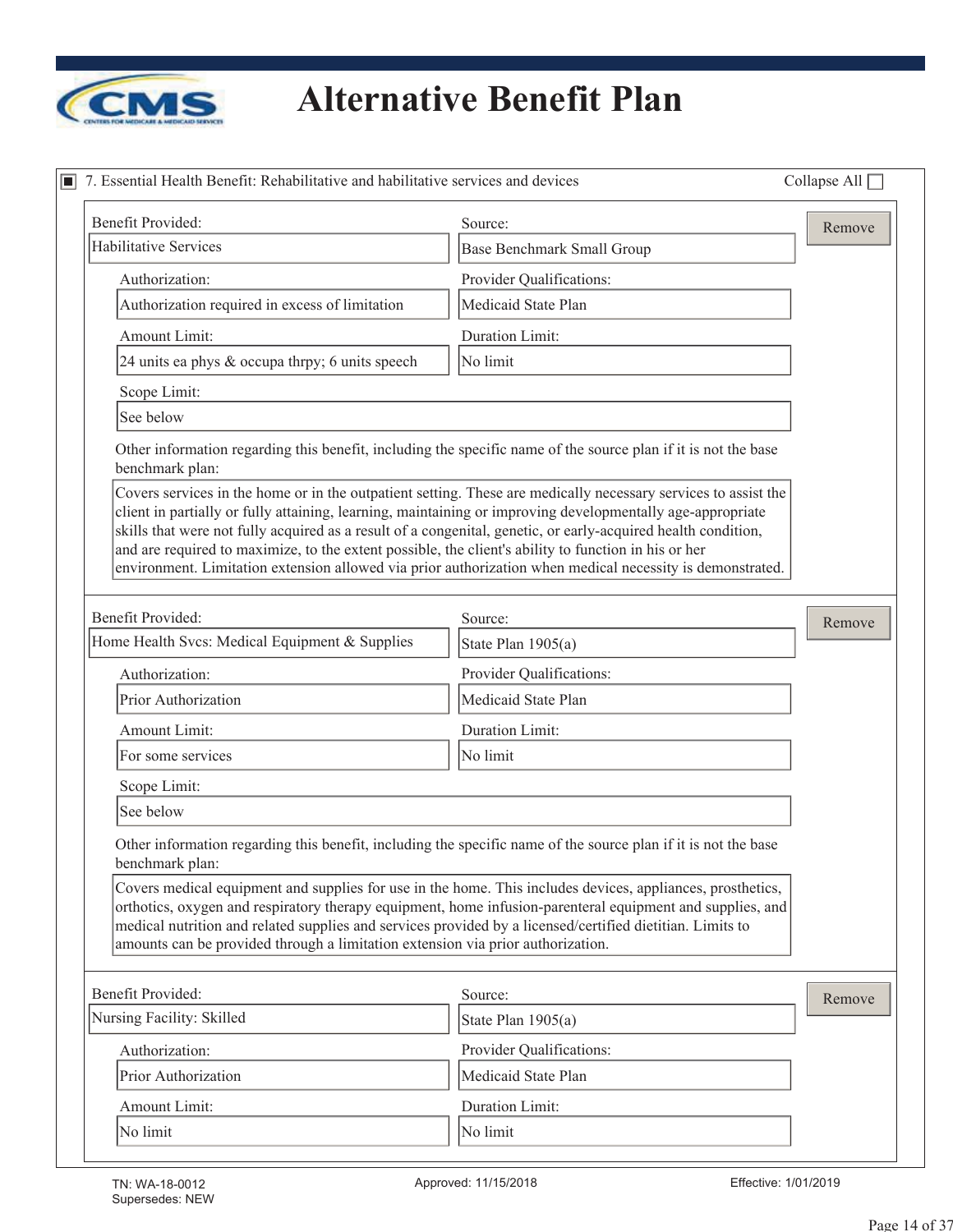

Room and Board with skilled nursing and rehabilitation services, as well as for ventilator/tracheostomy care for clients of all ages. Admission requires authorization; client must meet level of care criteria for admission.

Other information regarding this benefit, including the specific name of the source plan if it is not the base benchmark plan:

| Benefit Provided:                                                                                                | Source:                                                                                                                                                                                                                 | Remove |
|------------------------------------------------------------------------------------------------------------------|-------------------------------------------------------------------------------------------------------------------------------------------------------------------------------------------------------------------------|--------|
| Occupational Therapy                                                                                             | State Plan 1905(a)                                                                                                                                                                                                      |        |
| Authorization:                                                                                                   | Provider Qualifications:                                                                                                                                                                                                |        |
| Authorization required in excess of limitation                                                                   | Medicaid State Plan                                                                                                                                                                                                     |        |
| Amount Limit:                                                                                                    | Duration Limit:                                                                                                                                                                                                         |        |
| 24 unit limit*                                                                                                   | No limit                                                                                                                                                                                                                |        |
| Scope Limit:                                                                                                     |                                                                                                                                                                                                                         |        |
| See below                                                                                                        |                                                                                                                                                                                                                         |        |
| benchmark plan:                                                                                                  | Other information regarding this benefit, including the specific name of the source plan if it is not the base                                                                                                          |        |
| older only. Limitation extensions are allowed via prior authorization when medical necessity is<br>demonstrated. | Covers occupational therapy in the home or outpatient setting. *Limited to 24 units for clients age 21 and                                                                                                              |        |
| Benefit Provided:                                                                                                | Source:                                                                                                                                                                                                                 | Remove |
| Physical Therapy                                                                                                 | State Plan 1905(a)                                                                                                                                                                                                      |        |
| Authorization:                                                                                                   | Provider Qualifications:                                                                                                                                                                                                |        |
| Authorization required in excess of limitation                                                                   | Medicaid State Plan                                                                                                                                                                                                     |        |
| Amount Limit:                                                                                                    | <b>Duration Limit:</b>                                                                                                                                                                                                  |        |
| 24 unit limit*                                                                                                   | No limit                                                                                                                                                                                                                |        |
| Scope Limit:                                                                                                     |                                                                                                                                                                                                                         |        |
| See below                                                                                                        |                                                                                                                                                                                                                         |        |
|                                                                                                                  |                                                                                                                                                                                                                         |        |
| benchmark plan:                                                                                                  | Other information regarding this benefit, including the specific name of the source plan if it is not the base                                                                                                          |        |
|                                                                                                                  | Covers physical therapy in the home or outpatient setting. *Limited to 24 units for clients age 21 and older<br>only. Limitation extensions are allowed via prior authorization when medical necessity is demonstrated. |        |
| Benefit Provided:                                                                                                | Source:                                                                                                                                                                                                                 | Remove |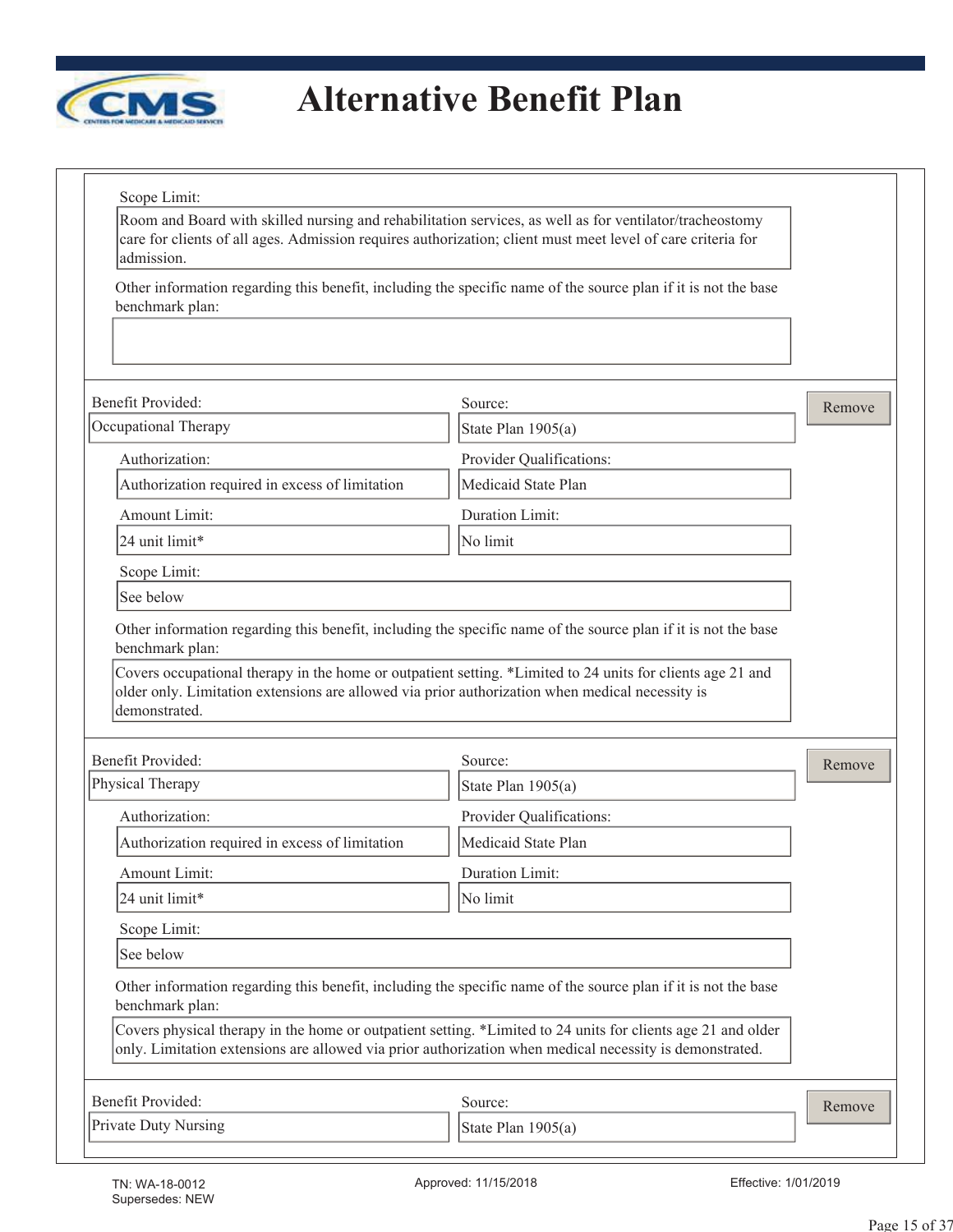

| Authorization:                                                                                                                                   | Provider Qualifications:                                                                                                                                                                                                                                                                                                                      |        |
|--------------------------------------------------------------------------------------------------------------------------------------------------|-----------------------------------------------------------------------------------------------------------------------------------------------------------------------------------------------------------------------------------------------------------------------------------------------------------------------------------------------|--------|
| Prior Authorization                                                                                                                              | Medicaid State Plan                                                                                                                                                                                                                                                                                                                           |        |
| Amount Limit:                                                                                                                                    | Duration Limit:                                                                                                                                                                                                                                                                                                                               |        |
| No limit                                                                                                                                         | No limit                                                                                                                                                                                                                                                                                                                                      |        |
| Scope Limit:                                                                                                                                     |                                                                                                                                                                                                                                                                                                                                               |        |
| See below                                                                                                                                        |                                                                                                                                                                                                                                                                                                                                               |        |
| benchmark plan:                                                                                                                                  | Other information regarding this benefit, including the specific name of the source plan if it is not the base                                                                                                                                                                                                                                |        |
| law. Clients must require at least four continuous hours of skilled nursing care on a day-to-day basis.<br>and that policy requirements are met. | Services provided in the client's home by licensed nurses within their scope of practice as defined by state<br>Services provide an alternative to institutionalization or nursing facility and are not intended to supplant or<br>replace other means of providing the services. Prior authorization is required to assure medical necessity |        |
| <b>Benefit Provided:</b>                                                                                                                         | Source:                                                                                                                                                                                                                                                                                                                                       | Remove |
| Speech, Language & Hearing Therapy                                                                                                               | State Plan 1905(a)                                                                                                                                                                                                                                                                                                                            |        |
| Authorization:                                                                                                                                   | Provider Qualifications:                                                                                                                                                                                                                                                                                                                      |        |
| Authorization required in excess of limitation                                                                                                   | Medicaid State Plan                                                                                                                                                                                                                                                                                                                           |        |
| Amount Limit:                                                                                                                                    | Duration Limit:                                                                                                                                                                                                                                                                                                                               |        |
| 6 unit limit                                                                                                                                     | No limie                                                                                                                                                                                                                                                                                                                                      |        |
| Scope Limit:                                                                                                                                     |                                                                                                                                                                                                                                                                                                                                               |        |
| See below                                                                                                                                        |                                                                                                                                                                                                                                                                                                                                               |        |
| benchmark plan:                                                                                                                                  | Other information regarding this benefit, including the specific name of the source plan if it is not the base                                                                                                                                                                                                                                |        |
| clients age 21 and older only. Limitation extensions are allowed via prior authorization when medical<br>necessity is demonstrated.              | Covers speech, language and hearing therapy in the home and outpatient setting. *Limited to 6 units for                                                                                                                                                                                                                                       |        |
|                                                                                                                                                  |                                                                                                                                                                                                                                                                                                                                               | Add    |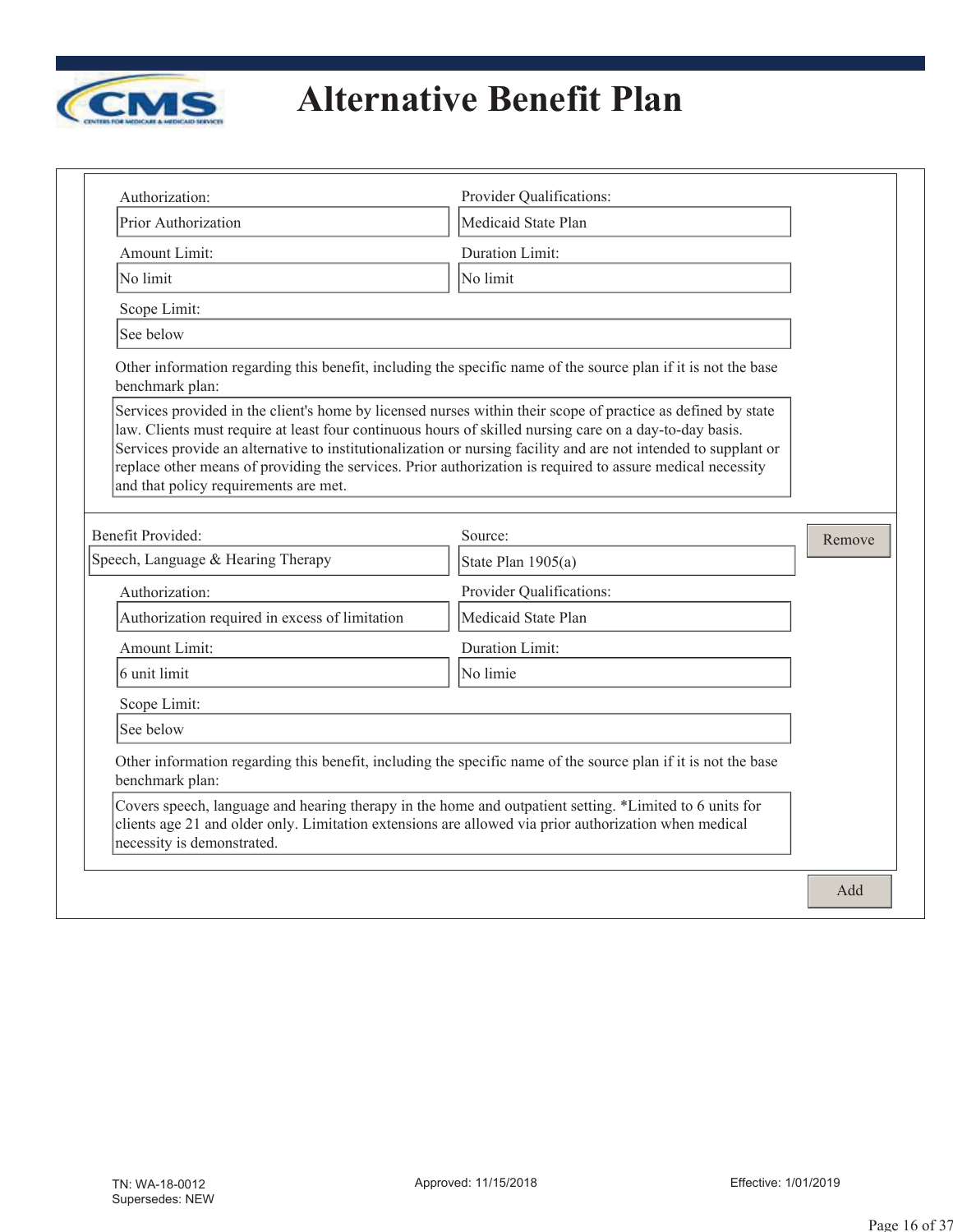

| Benefit Provided:                              | Source:                                                                                                                                                                                                                  | Remove |
|------------------------------------------------|--------------------------------------------------------------------------------------------------------------------------------------------------------------------------------------------------------------------------|--------|
| Laboratory and Radiology Services              | State Plan 1905(a)                                                                                                                                                                                                       |        |
| Authorization:                                 | Provider Qualifications:                                                                                                                                                                                                 |        |
| Prior Authorization                            | Medicaid State Plan                                                                                                                                                                                                      |        |
| Amount Limit:                                  | Duration Limit:                                                                                                                                                                                                          |        |
| No limit                                       | No limit                                                                                                                                                                                                                 |        |
| Scope Limit:                                   |                                                                                                                                                                                                                          |        |
| See below                                      |                                                                                                                                                                                                                          |        |
| benchmark plan:                                | Other information regarding this benefit, including the specific name of the source plan if it is not the base                                                                                                           |        |
| genetic testing), require prior authorization. | Services are covered in outpatient and inpatient hospital settings, clinic/office setting, and the home setting.<br>All advanced imaging procedures require prior authorization; some other diagnostic procedures, (e.g. |        |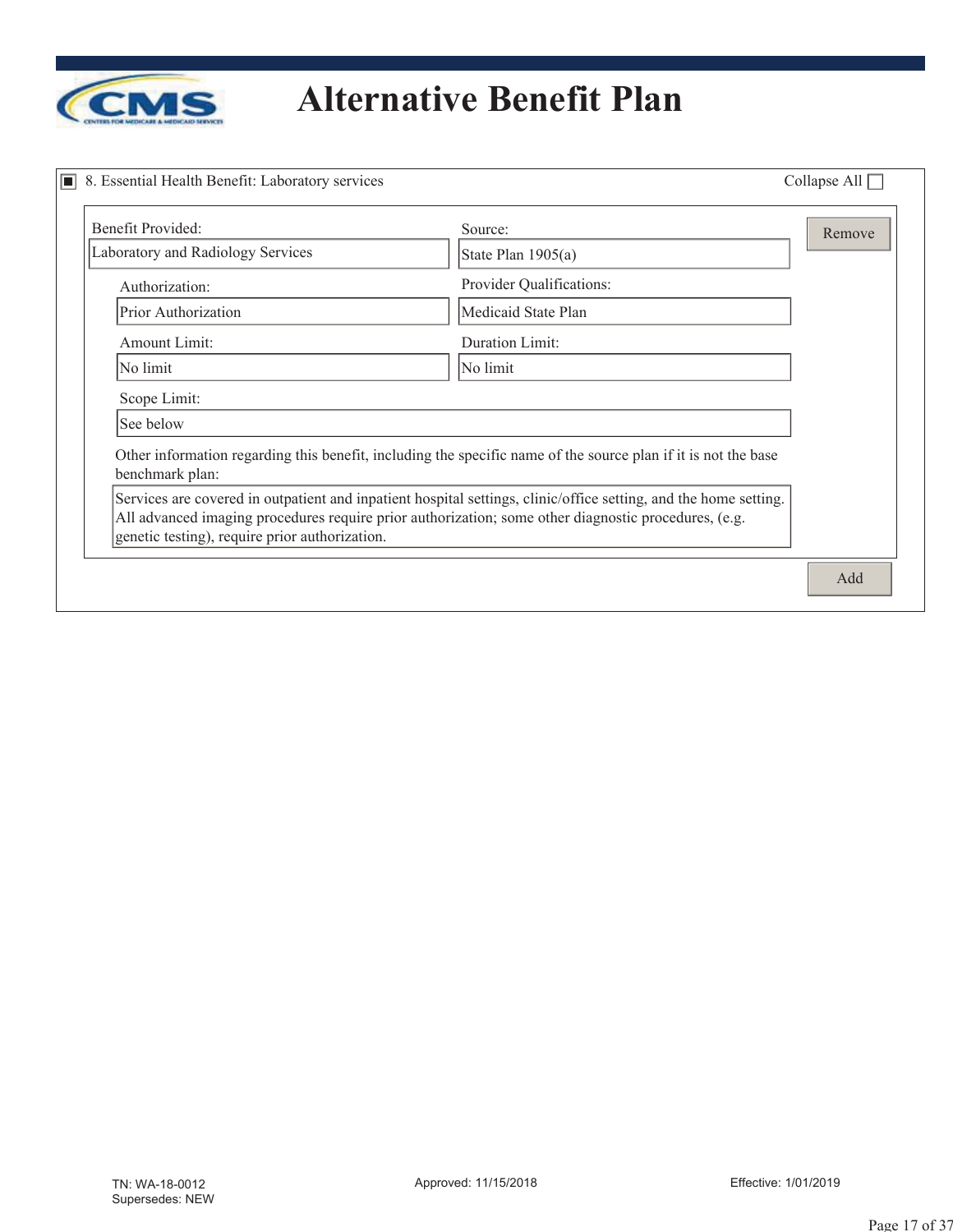

 $\Box$  9. Essential Health Benefit: Preventive and wellness services and chronic disease management Collapse All  $\Box$ 

The state/territory must provide, at a minimum, a broad range of preventive services including: "A" and "B" services recommended by the United States Preventive Services Task Force; Advisory Committee for Immunization Practices (ACIP) recommended vaccines; preventive care and screening for infants, children and adults recommended by HRSA's Bright Futures program/project; and additional preventive services for women recommended by the Institute of Medicine (IOM).

| Benefit Provided:                                                                                                                 | Source:                  | Remove |
|-----------------------------------------------------------------------------------------------------------------------------------|--------------------------|--------|
| <b>Preventive Services</b>                                                                                                        | State Plan 1905(a)       |        |
| Authorization:                                                                                                                    | Provider Qualifications: |        |
| None                                                                                                                              | Medicaid State Plan      |        |
| Amount Limit:                                                                                                                     | Duration Limit:          |        |
| No limit                                                                                                                          | No limit                 |        |
| Scope Limit:                                                                                                                      |                          |        |
| See below                                                                                                                         |                          |        |
| Other information regarding this benefit, including the specific name of the source plan if it is not the base<br>benchmark plan: |                          |        |
| As described above, including Screening, Brief Intervention, and Referral Treatment (SBIRT).                                      |                          |        |
|                                                                                                                                   |                          | Add    |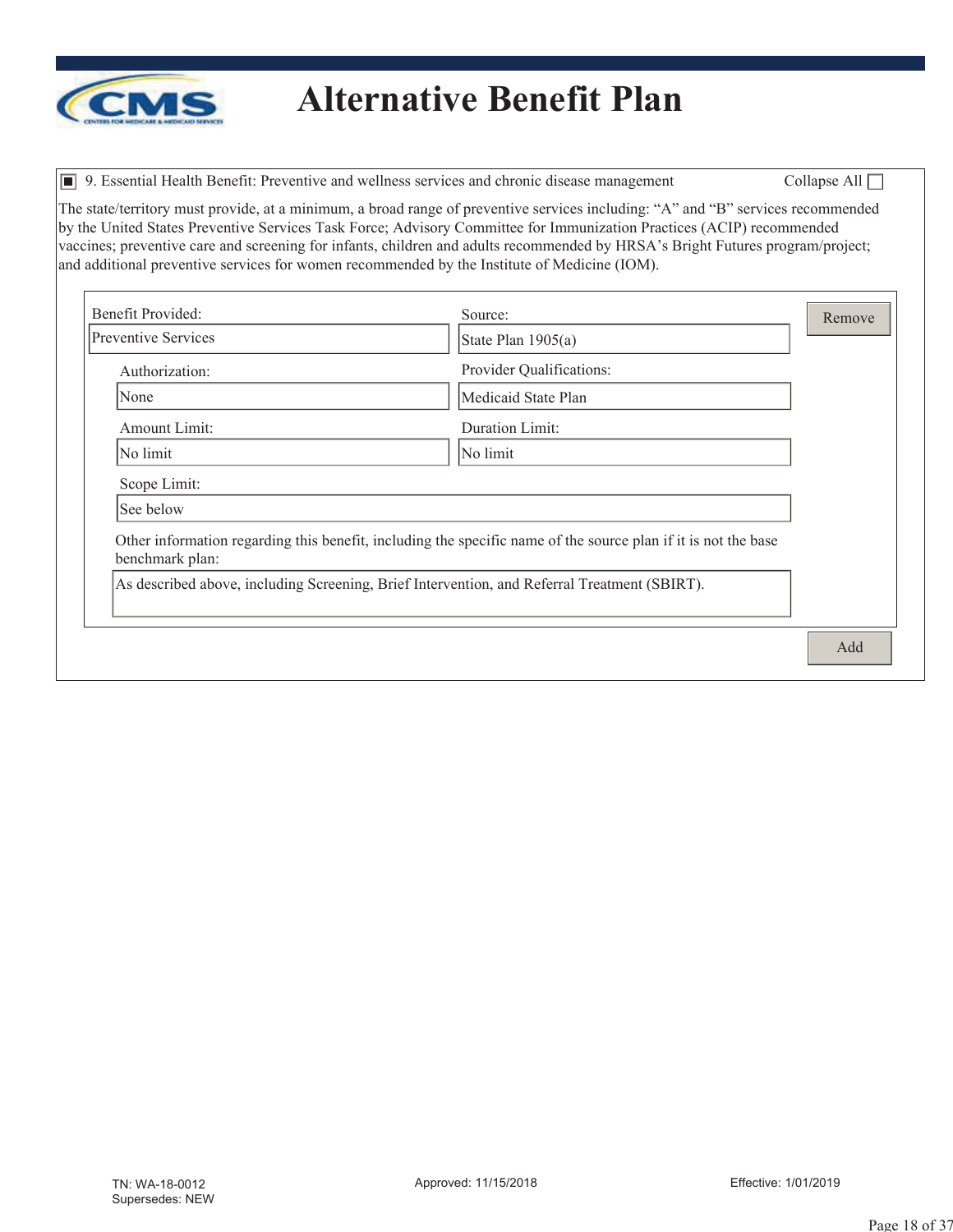

| Benefit Provided:                                    | Source:                                                                                                        | Remove |
|------------------------------------------------------|----------------------------------------------------------------------------------------------------------------|--------|
| Medicaid State Plan EPSDT Benefits                   | State Plan 1905(a)                                                                                             |        |
| Authorization:                                       | Provider Qualifications:                                                                                       |        |
| Prior Authorization                                  | Medicaid State Plan                                                                                            |        |
| Amount Limit:                                        | Duration Limit:                                                                                                |        |
| No limit                                             | No limit                                                                                                       |        |
| Scope Limit:                                         |                                                                                                                |        |
| No limit to services provided by qualified providers |                                                                                                                |        |
| benchmark plan:                                      | Other information regarding this benefit, including the specific name of the source plan if it is not the base |        |
|                                                      |                                                                                                                |        |
|                                                      |                                                                                                                |        |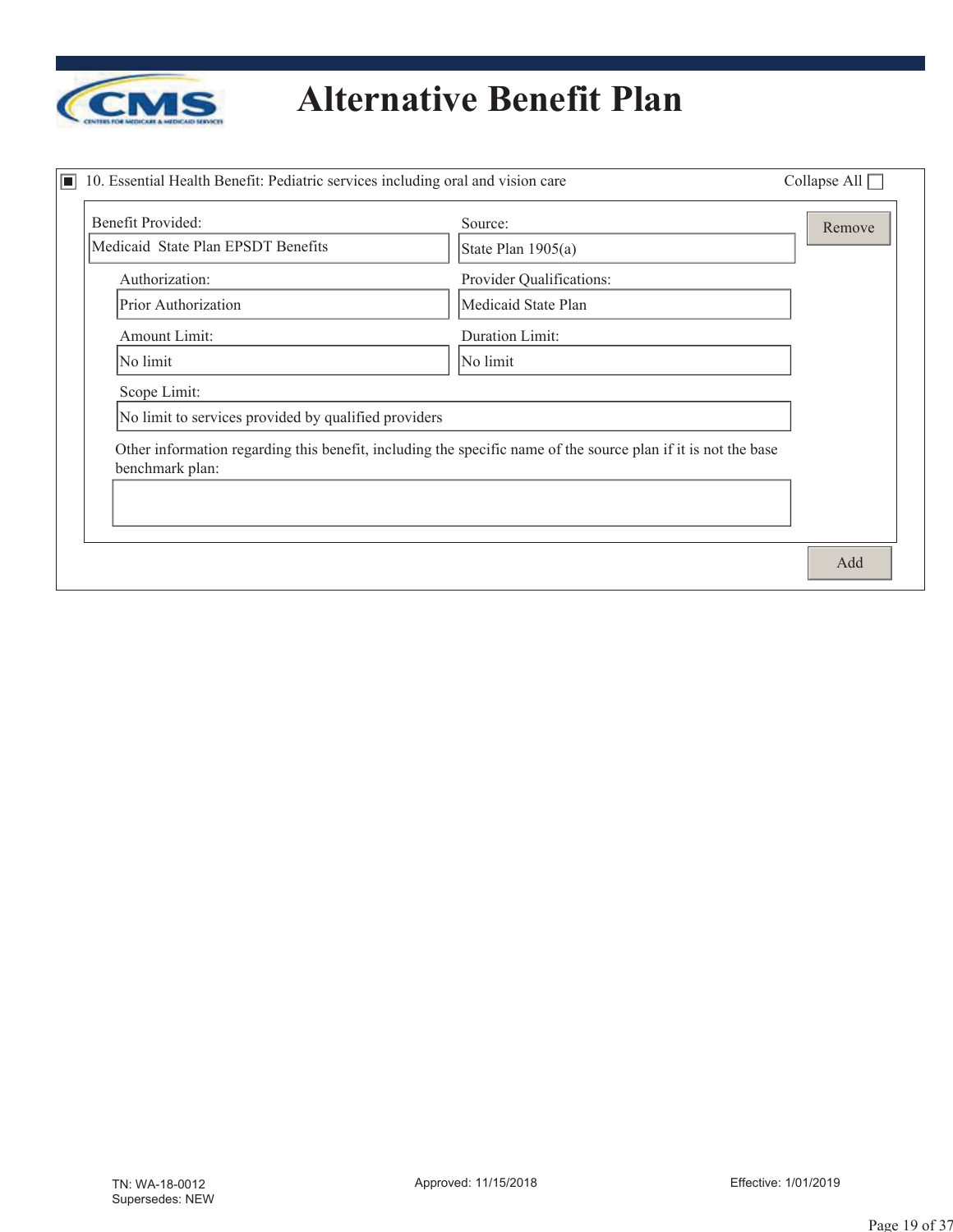

11. Other Covered Benefits from Base Benchmark Collapse All  $\times$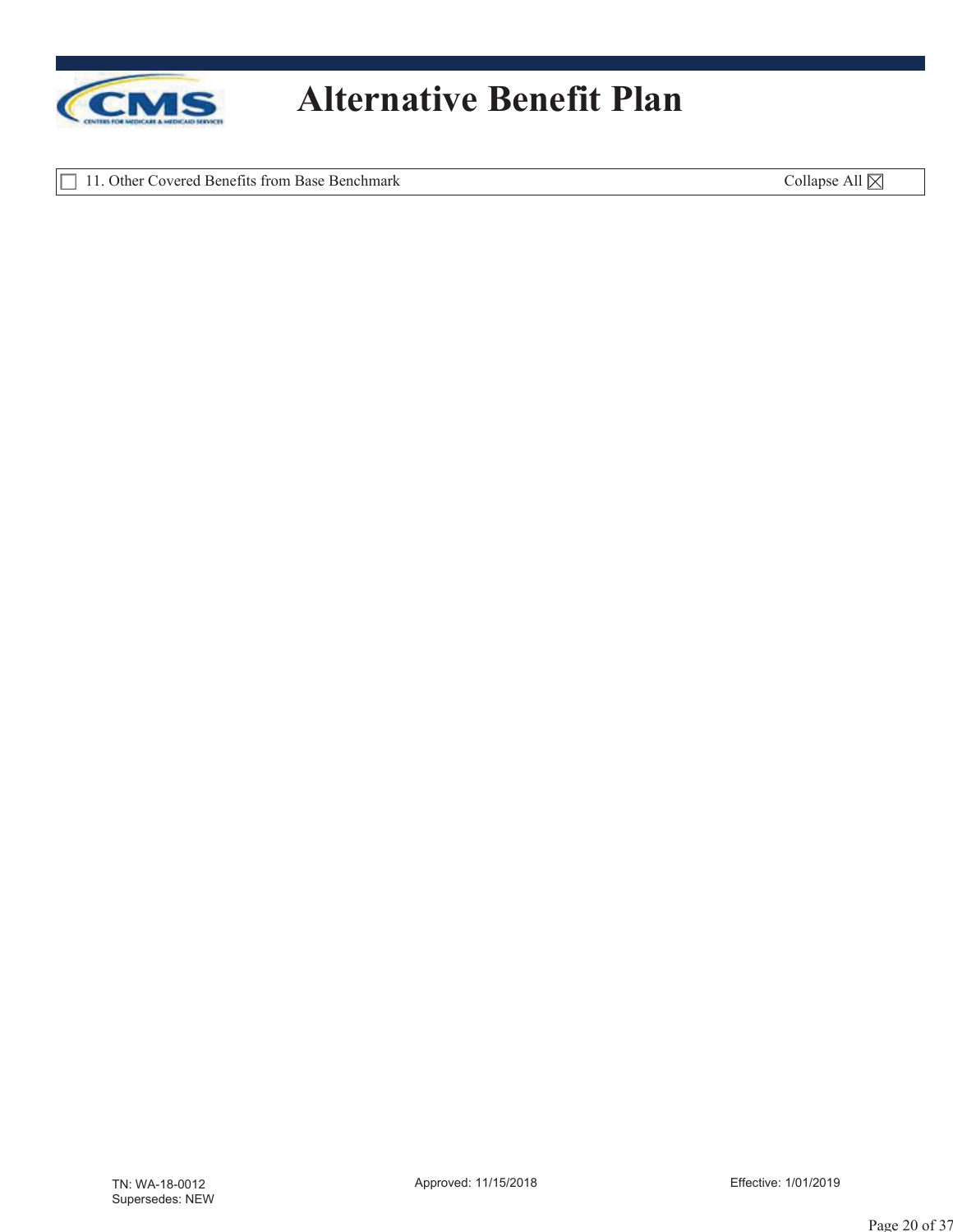

| 12. Base Benchmark Benefits Not Covered due to Substitution or Duplication                                                                            |                                                                                                                                                                                                            | Collapse All $\Box$ |
|-------------------------------------------------------------------------------------------------------------------------------------------------------|------------------------------------------------------------------------------------------------------------------------------------------------------------------------------------------------------------|---------------------|
| Base Benchmark Benefit that was Substituted:                                                                                                          | Source:                                                                                                                                                                                                    | Remove              |
| Acupuncture                                                                                                                                           | <b>Base Benchmark</b>                                                                                                                                                                                      |                     |
| section 1937 benchmark benefit(s) included above under Essential Health Benefits:                                                                     | Explain the substitution or duplication, including indicating the substituted benefit(s) or the duplicate                                                                                                  |                     |
| State Plan was used for substitution purposes.                                                                                                        | Acupuncture mapped to the "Ambulatory Patient Services" EHB. Adult dental from the existing Medicaid                                                                                                       |                     |
| Base Benchmark Benefit that was Substituted:                                                                                                          | Source:                                                                                                                                                                                                    | Remove              |
| Chiropractic Care: Adults-Substitution                                                                                                                | <b>Base Benchmark</b>                                                                                                                                                                                      |                     |
| section 1937 benchmark benefit(s) included above under Essential Health Benefits:                                                                     | Explain the substitution or duplication, including indicating the substituted benefit(s) or the duplicate                                                                                                  |                     |
| existing Medicaid State Plan was used for substitution purposes.                                                                                      | Chiropractic Care for Adults mapped to "Ambulatory Patient Services" EHB. Adult dental from the                                                                                                            |                     |
| Base Benchmark Benefit that was Substituted:                                                                                                          | Source:                                                                                                                                                                                                    | Remove              |
| Chiropractic Care: Children - Duplication                                                                                                             | <b>Base Benchmark</b>                                                                                                                                                                                      |                     |
| section 1937 benchmark benefit(s) included above under Essential Health Benefits:                                                                     | Explain the substitution or duplication, including indicating the substituted benefit(s) or the duplicate                                                                                                  |                     |
| care" EHB. This is a duplication of services in the existing Medicaid State Plan.                                                                     | Chiropractic Care for children mapped as an EPSDT service to "Pediatric services including oral and vision                                                                                                 |                     |
|                                                                                                                                                       |                                                                                                                                                                                                            |                     |
| Base Benchmark Benefit that was Substituted:                                                                                                          | Source:                                                                                                                                                                                                    | Remove              |
| Clinic Services: Free-Standing Amb Surgery - Dup                                                                                                      | <b>Base Benchmark</b>                                                                                                                                                                                      |                     |
| section 1937 benchmark benefit(s) included above under Essential Health Benefits:                                                                     | Explain the substitution or duplication, including indicating the substituted benefit(s) or the duplicate                                                                                                  |                     |
| Medicaid State Plan.                                                                                                                                  | Free Standing Ambulatory Surgery mapped to "Clinic Services- Free Standing Ambulatory Surgery<br>Services " under the "Ambulatory Patient Services" EHB. This is a duplication of services in the existing |                     |
| Base Benchmark Benefit that was Substituted:                                                                                                          | Source:                                                                                                                                                                                                    |                     |
| Cochlear Implants: Adults - Substitution                                                                                                              | <b>Base Benchmark</b>                                                                                                                                                                                      | Remove              |
| section 1937 benchmark benefit(s) included above under Essential Health Benefits:                                                                     | Explain the substitution or duplication, including indicating the substituted benefit(s) or the duplicate                                                                                                  |                     |
| Cochlear Implants mapped to "Home Health Services: Medical Equipment & Supplies" under the<br>Medicaid State Plan was used for substitution purposes. | "Rehabilitative and Habilitative Services and Devices" EHB. Private Duty Nursing from the existing                                                                                                         |                     |
| Base Benchmark Benefit that was Substituted:                                                                                                          | Source:                                                                                                                                                                                                    | Remove              |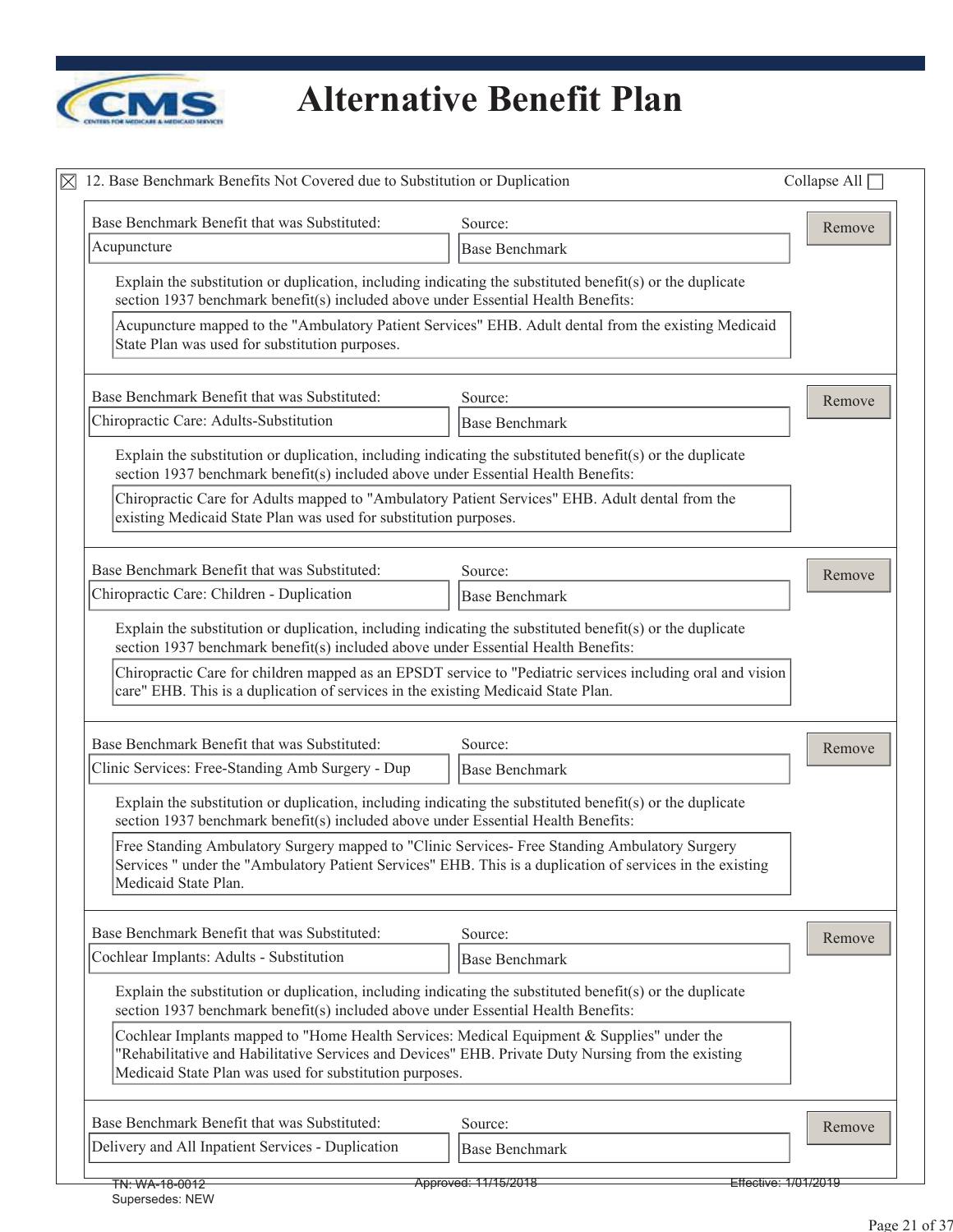

| existing Medicaid State Plan.                                                               | Delivery and all inpatient services mapped to "Inpatient Hospital Services- Maternity" under the "Maternity<br>an Newborn care" EHB. This is a duplication of the Inpatient Hospital Services-Maternity services in the |        |
|---------------------------------------------------------------------------------------------|-------------------------------------------------------------------------------------------------------------------------------------------------------------------------------------------------------------------------|--------|
| Base Benchmark Benefit that was Substituted:                                                | Source:                                                                                                                                                                                                                 | Remove |
| Dental Services: Children - Duplication                                                     | <b>Base Benchmark</b>                                                                                                                                                                                                   |        |
| section 1937 benchmark benefit(s) included above under Essential Health Benefits:           | Explain the substitution or duplication, including indicating the substituted benefit(s) or the duplicate                                                                                                               |        |
| care" EHB. This is a duplication of services in the existing Medicaid State Plan.           | Dental Services for children mapped as an EPSDT service to "Pediatric services including oral and vision                                                                                                                |        |
| Base Benchmark Benefit that was Substituted:                                                | Source:                                                                                                                                                                                                                 | Remove |
| Diabetes Education - Duplication                                                            | <b>Base Benchmark</b>                                                                                                                                                                                                   |        |
| section 1937 benchmark benefit(s) included above under Essential Health Benefits:           | Explain the substitution or duplication, including indicating the substituted benefit(s) or the duplicate                                                                                                               |        |
|                                                                                             | Diabetes Education services are mapped to "Outpatient Hospital Services- Diabetes Education" under the<br>"Ambulatory Patient Services" EHB. This is a duplication of services in the existing Medicaid State Plan.     |        |
| Base Benchmark Benefit that was Substituted:                                                | Source:                                                                                                                                                                                                                 | Remove |
| Diagnostic Tests                                                                            | <b>Base Benchmark</b>                                                                                                                                                                                                   |        |
| section 1937 benchmark benefit(s) included above under Essential Health Benefits:           | Explain the substitution or duplication, including indicating the substituted benefit(s) or the duplicate                                                                                                               |        |
| category. This is a duplication of diagnostic services in the existing Medicaid State Plan. | Diagnostic tests mapped to "Laboratory and Radiology Services" in the "Laboratory Services" EHB                                                                                                                         |        |
| Base Benchmark Benefit that was Substituted:                                                | Source:                                                                                                                                                                                                                 | Remove |
| Dialysis - Duplication                                                                      | <b>Base Benchmark</b>                                                                                                                                                                                                   |        |
| section 1937 benchmark benefit(s) included above under Essential Health Benefits:           | Explain the substitution or duplication, including indicating the substituted benefit(s) or the duplicate                                                                                                               |        |
| existing Medicaid State Plan.                                                               | Dialysis services mapped to "Clinic Services - Free-Standing Kidney Center" of the "Ambulatory Patient<br>Services" EHB category. This is a duplication of the clinic free-standing kidney dialysis services in the     |        |
| Base Benchmark Benefit that was Substituted:                                                | Source:                                                                                                                                                                                                                 | Remove |
| Durable Medical Equipment - Duplication                                                     | <b>Base Benchmark</b>                                                                                                                                                                                                   |        |
| section 1937 benchmark benefit(s) included above under Essential Health Benefits:           | Explain the substitution or duplication, including indicating the substituted benefit(s) or the duplicate                                                                                                               |        |
|                                                                                             | Durable Medical Equipment mapped to "Home Health Services: Medical Equipment & Supplies" under the                                                                                                                      |        |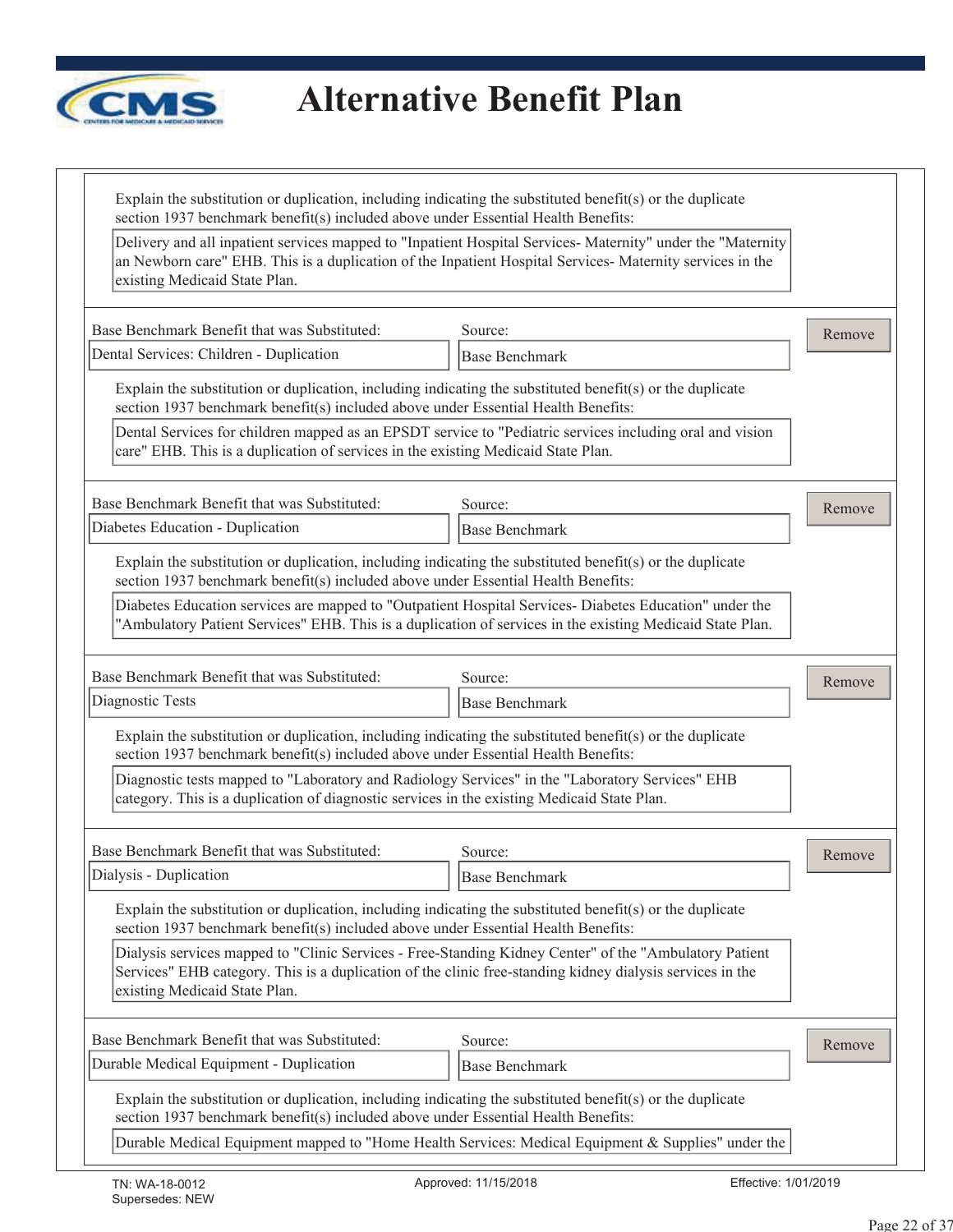

# *<u>CMS</u>* Alternative Benefit Plan

| and supplies service in the existing Medicaid State Plan.                                                                                                                                                                                                                      | "Rehabilitative and Habilitative Services and Devices" EHB. This is a duplication of the medical equipment                                                                                                      |        |
|--------------------------------------------------------------------------------------------------------------------------------------------------------------------------------------------------------------------------------------------------------------------------------|-----------------------------------------------------------------------------------------------------------------------------------------------------------------------------------------------------------------|--------|
| Base Benchmark Benefit that was Substituted:                                                                                                                                                                                                                                   | Source:                                                                                                                                                                                                         | Remove |
| <b>Emergency Medical Transportation - Duplication</b>                                                                                                                                                                                                                          | <b>Base Benchmark</b>                                                                                                                                                                                           |        |
| Explain the substitution or duplication, including indicating the substituted benefit(s) or the duplicate<br>section 1937 benchmark benefit(s) included above under Essential Health Benefits:                                                                                 |                                                                                                                                                                                                                 |        |
| Emergency Medical Transportation mapped to "Outpatient Hospital- Emergency Transportation<br>Ambulance" services under the "Emergency Services" EHB Category. This is a duplication of the<br>Emergency Transportation Ambulance services in the existing Medicaid State Plan. |                                                                                                                                                                                                                 |        |
| Base Benchmark Benefit that was Substituted:                                                                                                                                                                                                                                   | Source:                                                                                                                                                                                                         | Remove |
| <b>Emergency Room Services</b>                                                                                                                                                                                                                                                 | <b>Base Benchmark</b>                                                                                                                                                                                           |        |
| Explain the substitution or duplication, including indicating the substituted benefit(s) or the duplicate<br>section 1937 benchmark benefit(s) included above under Essential Health Benefits:                                                                                 |                                                                                                                                                                                                                 |        |
| State Plan.                                                                                                                                                                                                                                                                    | Emergency Room services mapped to "Outpatient Hospital Services - Emergency" under the "Emergency<br>Services" EHB Category. This is a duplication of the outpatient hospital services in the existing Medicaid |        |
| Base Benchmark Benefit that was Substituted:                                                                                                                                                                                                                                   | Source:                                                                                                                                                                                                         | Remove |
| Eye Glasses: Children - Duplications                                                                                                                                                                                                                                           | <b>Base Benchmark</b>                                                                                                                                                                                           |        |
| Explain the substitution or duplication, including indicating the substituted benefit(s) or the duplicate<br>section 1937 benchmark benefit(s) included above under Essential Health Benefits:                                                                                 |                                                                                                                                                                                                                 |        |
| EHB. This is a duplication of services in the existing Medicaid State Plan.                                                                                                                                                                                                    | Eye glasses for children mapped as an EPSDT service to "Pediatric services including oral and vision care"                                                                                                      |        |
| Base Benchmark Benefit that was Substituted:                                                                                                                                                                                                                                   | Source:                                                                                                                                                                                                         | Remove |
| Family Planning - Duplication                                                                                                                                                                                                                                                  | <b>Base Benchmark</b>                                                                                                                                                                                           |        |
| Explain the substitution or duplication, including indicating the substituted benefit(s) or the duplicate<br>section 1937 benchmark benefit(s) included above under Essential Health Benefits:                                                                                 |                                                                                                                                                                                                                 |        |
| duplication of services in the existing Medicaid State Plan.                                                                                                                                                                                                                   | Family Planning mapped to "Family Planning" under the "Ambulatory Patient Services" EHB. This is a                                                                                                              |        |
| Base Benchmark Benefit that was Substituted:                                                                                                                                                                                                                                   | Source:                                                                                                                                                                                                         | Remove |
| Habilitation Services - Duplication                                                                                                                                                                                                                                            | <b>Base Benchmark</b>                                                                                                                                                                                           |        |
| Explain the substitution or duplication, including indicating the substituted benefit(s) or the duplicate<br>section 1937 benchmark benefit(s) included above under Essential Health Benefits:                                                                                 |                                                                                                                                                                                                                 |        |
| Habilitation Services mapped to "Habilitative Services- PT, OT and ST" under the "Rehabilitative and<br>Habilitative Services and Devices" EHB.                                                                                                                                |                                                                                                                                                                                                                 |        |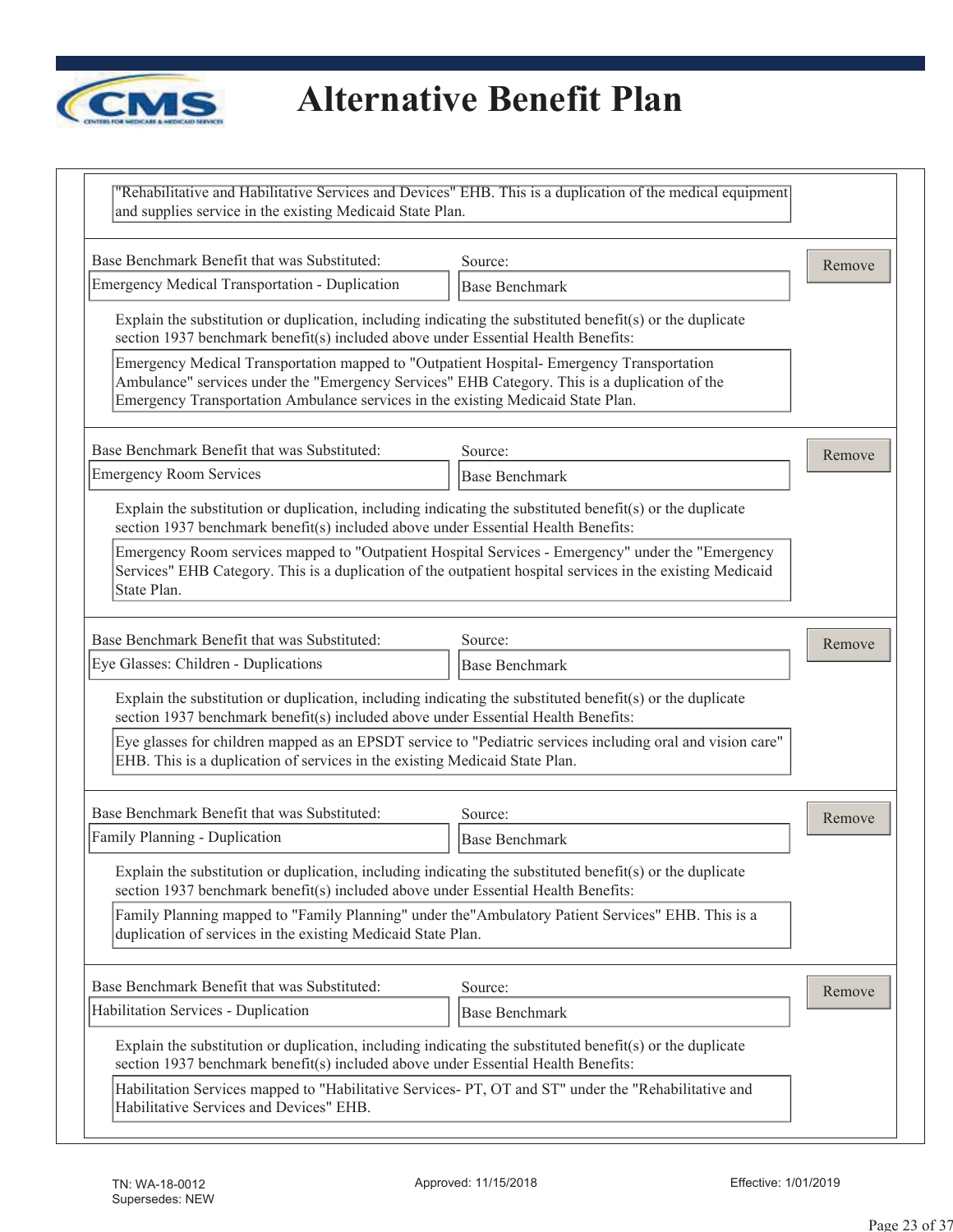

| Base Benchmark Benefit that was Substituted:                                                                                                                                                                                                                            | Source:                                                                                                                                                                                                           | Remove |
|-------------------------------------------------------------------------------------------------------------------------------------------------------------------------------------------------------------------------------------------------------------------------|-------------------------------------------------------------------------------------------------------------------------------------------------------------------------------------------------------------------|--------|
| Home Health Care - Duplication                                                                                                                                                                                                                                          | <b>Base Benchmark</b>                                                                                                                                                                                             |        |
| Explain the substitution or duplication, including indicating the substituted benefit(s) or the duplicate<br>section 1937 benchmark benefit(s) included above under Essential Health Benefits:                                                                          |                                                                                                                                                                                                                   |        |
| home health care services in the existing Medicaid State Plan.                                                                                                                                                                                                          | Home health care is mapped to "Ambulatory Patient Services" EHB category. This is duplication of the                                                                                                              |        |
| Base Benchmark Benefit that was Substituted:                                                                                                                                                                                                                            | Source:                                                                                                                                                                                                           | Remove |
| Hospice Service - Duplication                                                                                                                                                                                                                                           | <b>Base Benchmark</b>                                                                                                                                                                                             |        |
| Explain the substitution or duplication, including indicating the substituted benefit(s) or the duplicate<br>section 1937 benchmark benefit(s) included above under Essential Health Benefits:                                                                          |                                                                                                                                                                                                                   |        |
| hospice care services in the existing Medicaid State Plan.                                                                                                                                                                                                              | Hospice Services mapped to "Ambulatory Patient Services" EHB category. This is a duplication of the                                                                                                               |        |
| Base Benchmark Benefit that was Substituted:                                                                                                                                                                                                                            | Source:                                                                                                                                                                                                           | Remove |
| Hospital Outpatient Services - Duplication                                                                                                                                                                                                                              | <b>Base Benchmark</b>                                                                                                                                                                                             |        |
| Explain the substitution or duplication, including indicating the substituted benefit(s) or the duplicate<br>section 1937 benchmark benefit(s) included above under Essential Health Benefits:                                                                          |                                                                                                                                                                                                                   |        |
|                                                                                                                                                                                                                                                                         |                                                                                                                                                                                                                   |        |
| State Plan.                                                                                                                                                                                                                                                             | Hospital Outpatient Services mapped to "Outpatient Hospital" which were under the "Ambulatory Patient<br>Services" EHB category 1. This is a duplication of outpatient hospital services in the existing Medicaid |        |
|                                                                                                                                                                                                                                                                         | Source:                                                                                                                                                                                                           | Remove |
|                                                                                                                                                                                                                                                                         | <b>Base Benchmark</b>                                                                                                                                                                                             |        |
| Base Benchmark Benefit that was Substituted:<br>Imaging - Duplication<br>Explain the substitution or duplication, including indicating the substituted benefit(s) or the duplicate<br>section 1937 benchmark benefit(s) included above under Essential Health Benefits: |                                                                                                                                                                                                                   |        |
| Imaging mapped to "Laboratory and Radiology Services" in the "Laboratory Services" EHB category.                                                                                                                                                                        |                                                                                                                                                                                                                   |        |
|                                                                                                                                                                                                                                                                         | Source:                                                                                                                                                                                                           | Remove |
|                                                                                                                                                                                                                                                                         | <b>Base Benchmark</b>                                                                                                                                                                                             |        |
| Explain the substitution or duplication, including indicating the substituted benefit(s) or the duplicate<br>section 1937 benchmark benefit(s) included above under Essential Health Benefits:                                                                          |                                                                                                                                                                                                                   |        |
| Inpatient Hospital Services mapped to "Inpatient hospital Care" under the "Hospitalization" EHB and<br>duplication of services in the existing Medicaid State Plan.                                                                                                     | "Inpatient Rehabilitation Services" under "Rehabilitative and Habilitative Services and Devices." This is a                                                                                                       |        |
| Base Benchmark Benefit that was Substituted:<br><b>Inpatient Hospital Services</b><br>Base Benchmark Benefit that was Substituted:                                                                                                                                      | Source:                                                                                                                                                                                                           | Remove |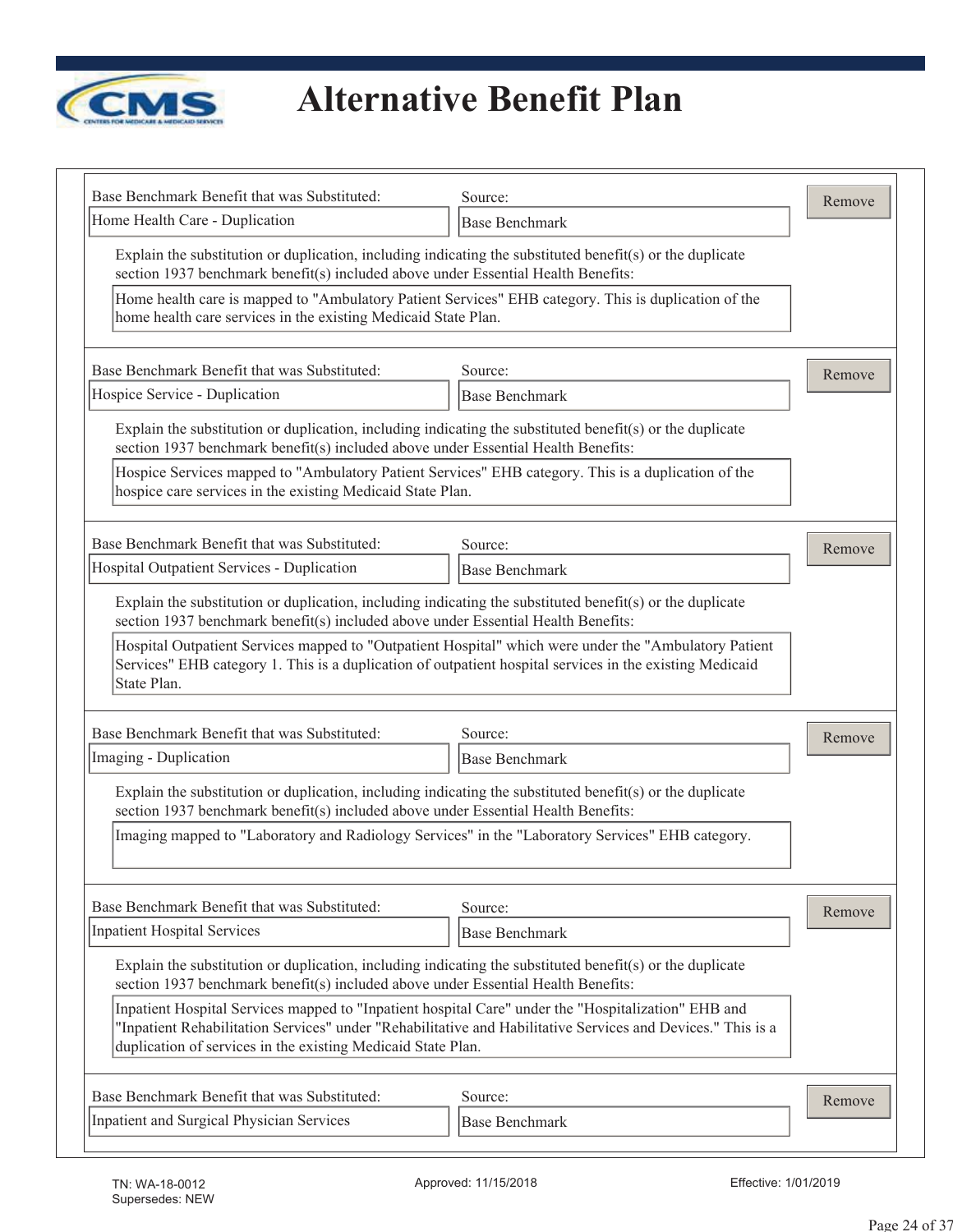

| "Hospitalization" EHB. This is a duplication of services in the existing Medicaid Sate Plan.                                                                                                                                                                                                       | Inpatient and Surgical Physician Services mapped to "Inpatient Physician's Services" under the |        |
|----------------------------------------------------------------------------------------------------------------------------------------------------------------------------------------------------------------------------------------------------------------------------------------------------|------------------------------------------------------------------------------------------------|--------|
| Base Benchmark Benefit that was Substituted:                                                                                                                                                                                                                                                       | Source:                                                                                        | Remove |
| Mental/Behavioral Health Inpatient Services - Dup                                                                                                                                                                                                                                                  | <b>Base Benchmark</b>                                                                          |        |
| Explain the substitution or duplication, including indicating the substituted benefit(s) or the duplicate<br>section 1937 benchmark benefit(s) included above under Essential Health Benefits:                                                                                                     |                                                                                                |        |
| Mental/Behavioral Health Inpatient Services mapped to "Rehab:Inpatient Mental/Behavioral Health<br>services" under the "Mental health and substance use disorder services, including behavioral health<br>treatment" EHB. This is a duplication of services in the existing Medicaid State Plan.   |                                                                                                |        |
| Base Benchmark Benefit that was Substituted:                                                                                                                                                                                                                                                       | Source:                                                                                        | Remove |
| Mental/Behavorial Health Outpatient Svcs - Dup                                                                                                                                                                                                                                                     | <b>Base Benchmark</b>                                                                          |        |
| Explain the substitution or duplication, including indicating the substituted benefit(s) or the duplicate<br>section 1937 benchmark benefit(s) included above under Essential Health Benefits:                                                                                                     |                                                                                                |        |
| Mental/Behavioral Health OP Services mapped to "Rehab: Outpt. Mental/Behavioral Health Services"<br>under the "Mental health and substance use disorder services, including behavioral health treatment" EHB.<br>This is a duplication of services in the existing Medicaid State Plan.            |                                                                                                |        |
| Base Benchmark Benefit that was Substituted:                                                                                                                                                                                                                                                       | Source:                                                                                        | Remove |
| Orthodontia Services: Children - Duplication                                                                                                                                                                                                                                                       | <b>Base Benchmark</b>                                                                          |        |
| Explain the substitution or duplication, including indicating the substituted benefit(s) or the duplicate<br>section 1937 benchmark benefit(s) included above under Essential Health Benefits:                                                                                                     |                                                                                                |        |
| Orthodontia Services for children mapped as an EPSDT service to "Pediatric services including oral and<br>vision care" EHB. This is a duplication of services in the existing Medicaid State Plan.                                                                                                 |                                                                                                |        |
|                                                                                                                                                                                                                                                                                                    |                                                                                                |        |
| Base Benchmark Benefit that was Substituted:                                                                                                                                                                                                                                                       | Source:                                                                                        |        |
| Other Practitioner Office Visits - Duplication                                                                                                                                                                                                                                                     | <b>Base Benchmark</b>                                                                          | Remove |
| Explain the substitution or duplication, including indicating the substituted benefit(s) or the duplicate<br>section 1937 benchmark benefit(s) included above under Essential Health Benefits:                                                                                                     |                                                                                                |        |
| Other practitioner office visits and care mapped to "Ambulatory Patient Services" EHB category. This is<br>a duplication of the other licensed practitioner services in the existing Medicaid State Plan.                                                                                          |                                                                                                |        |
|                                                                                                                                                                                                                                                                                                    | Source:                                                                                        | Remove |
|                                                                                                                                                                                                                                                                                                    | <b>Base Benchmark</b>                                                                          |        |
| Base Benchmark Benefit that was Substituted:<br>Outpatient Rehabilitation Services - Duplication<br>Explain the substitution or duplication, including indicating the substituted benefit(s) or the duplicate<br>section 1937 benchmark benefit(s) included above under Essential Health Benefits: |                                                                                                |        |
| Outpatient Rehabilitation Services mapped to "Physical Therapy", "Occupational Therapy" and<br>"Speech, Language and Hearing Therapy" under the "Rehabilitative and Habilitative Services and Devices"                                                                                             |                                                                                                |        |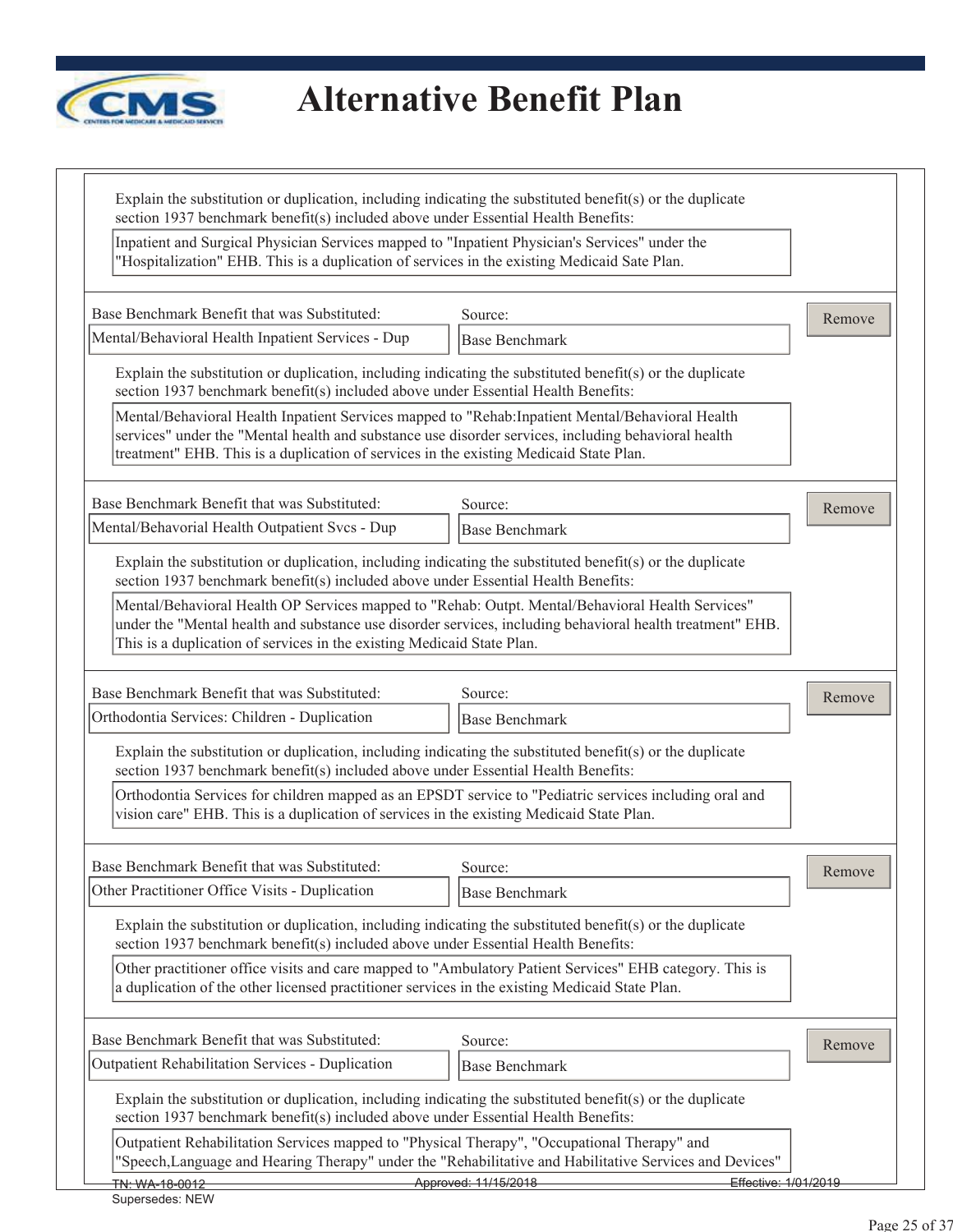

| EHB.<br>This is a duplication of the physical, occupational and speech therapy services in the existing Medicaid<br>State Plan.                                                                                                     |                                                                                                           |        |
|-------------------------------------------------------------------------------------------------------------------------------------------------------------------------------------------------------------------------------------|-----------------------------------------------------------------------------------------------------------|--------|
| Base Benchmark Benefit that was Substituted:                                                                                                                                                                                        | Source:                                                                                                   | Remove |
| Physician/Surgeon Fee - Duplication                                                                                                                                                                                                 | <b>Base Benchmark</b>                                                                                     |        |
| Explain the substitution or duplication, including indicating the substituted benefit(s) or the duplicate<br>section 1937 benchmark benefit(s) included above under Essential Health Benefits:                                      |                                                                                                           |        |
| Physician/Surgeon Fee mapped to "Physician Services" under the "Ambulatory Patient Services" EHB<br>category.                                                                                                                       |                                                                                                           |        |
| Base Benchmark Benefit that was Substituted:                                                                                                                                                                                        | Source:                                                                                                   | Remove |
| Prenatal and Postnatal Care - Duplication                                                                                                                                                                                           | <b>Base Benchmark</b>                                                                                     |        |
| Explain the substitution or duplication, including indicating the substituted benefit(s) or the duplicate<br>section 1937 benchmark benefit(s) included above under Essential Health Benefits:                                      |                                                                                                           |        |
| the "Maternity and Newborn Care" EHB category. This is a duplication of the Maternity and Newborn<br>Care services in the existing Medicaid State Plan.                                                                             | Prenatal and Postnatal Care mapped to "Physician Services -Maternity and Newborn Care Services" under     |        |
| Base Benchmark Benefit that was Substituted:                                                                                                                                                                                        | Source:                                                                                                   | Remove |
| Prescription Drugs - Duplication                                                                                                                                                                                                    | <b>Base Benchmark</b>                                                                                     |        |
| Explain the substitution or duplication, including indicating the substituted benefit(s) or the duplicate<br>section 1937 benchmark benefit(s) included above under Essential Health Benefits:                                      |                                                                                                           |        |
| Pharmacy service in the existing Medicaid State Plan.                                                                                                                                                                               | Prescription Drugs services mapped to the "Prescription drugs" EHB category. This is a duplication of the |        |
| Base Benchmark Benefit that was Substituted:                                                                                                                                                                                        | Source:                                                                                                   | Remove |
| Preventive Care, Screening, Immunizations - Dup                                                                                                                                                                                     | <b>Base Benchmark</b>                                                                                     |        |
| Explain the substitution or duplication, including indicating the substituted benefit(s) or the duplicate<br>section 1937 benchmark benefit(s) included above under Essential Health Benefits:                                      |                                                                                                           |        |
| Preventive care, screening, immunizations mapped to "Preventive Services" EHB category. This is a<br>duplication of services in the existing Medicaid State Plan.                                                                   |                                                                                                           |        |
| Base Benchmark Benefit that was Substituted:                                                                                                                                                                                        | Source:                                                                                                   | Remove |
| Primary Care and Specialist Visits - Duplication                                                                                                                                                                                    | <b>Base Benchmark</b>                                                                                     |        |
| Explain the substitution or duplication, including indicating the substituted benefit(s) or the duplicate<br>section 1937 benchmark benefit(s) included above under Essential Health Benefits:                                      |                                                                                                           |        |
| Primary care and specialist care bundled and mapped to "Physician Services" under "Ambulatory Patient<br>Services" EHB category. This is a duplication of the physician services in the existing Washington<br>Medicaid State Plan. |                                                                                                           |        |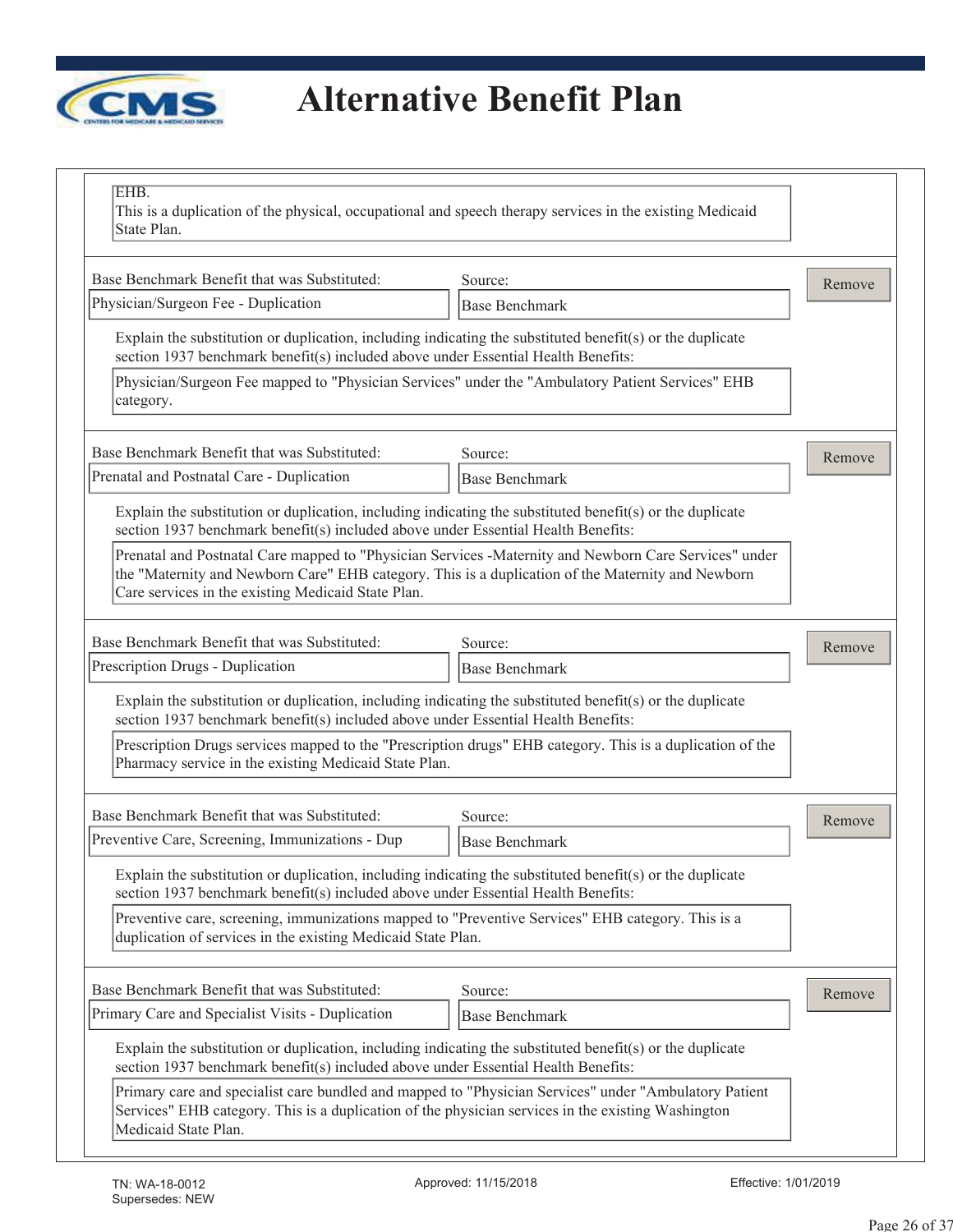

| Base Benchmark Benefit that was Substituted:                                                                                                                                                                                                 | Source:                                                                                                   | Remove |
|----------------------------------------------------------------------------------------------------------------------------------------------------------------------------------------------------------------------------------------------|-----------------------------------------------------------------------------------------------------------|--------|
| Provider Contraceptives - Duplication                                                                                                                                                                                                        | <b>Base Benchmark</b>                                                                                     |        |
| Explain the substitution or duplication, including indicating the substituted benefit(s) or the duplicate<br>section 1937 benchmark benefit(s) included above under Essential Health Benefits:                                               |                                                                                                           |        |
| Provider Contraceptives mapped to "Physician Services" under the "Ambulatory Patient Services" EHB<br>category. This is a duplication of the physician's services in the existing Medicaid State Plan.                                       |                                                                                                           |        |
| Base Benchmark Benefit that was Substituted:                                                                                                                                                                                                 | Source:                                                                                                   | Remove |
| Routine Eye Care: Children - Duplication                                                                                                                                                                                                     | <b>Base Benchmark</b>                                                                                     |        |
| Explain the substitution or duplication, including indicating the substituted benefit(s) or the duplicate<br>section 1937 benchmark benefit(s) included above under Essential Health Benefits:                                               |                                                                                                           |        |
| Routine eye care for children mapped as an EPSDT service to "Pediatric services including oral and vision<br>care" EHB. This is a duplication of services in the existing Medicaid State Plan.                                               |                                                                                                           |        |
| Base Benchmark Benefit that was Substituted:                                                                                                                                                                                                 | Source:                                                                                                   | Remove |
| Routine Foot Care for Diabetics - Duplication                                                                                                                                                                                                | <b>Base Benchmark</b>                                                                                     |        |
| Explain the substitution or duplication, including indicating the substituted benefit(s) or the duplicate<br>section 1937 benchmark benefit(s) included above under Essential Health Benefits:                                               |                                                                                                           |        |
| Routine Foot Care for Diabetics mapped to "Physician Services" and " Other Licensed Practitioners" under<br>the "Ambulatory Patient Services" EHB. This is a duplication of the physician's services in the existing<br>Medicaid State Plan. |                                                                                                           |        |
| Base Benchmark Benefit that was Substituted:                                                                                                                                                                                                 | Source:                                                                                                   | Remove |
| Skilled Nursing Care - Duplication                                                                                                                                                                                                           | <b>Base Benchmark</b>                                                                                     |        |
| Explain the substitution or duplication, including indicating the substituted benefit(s) or the duplicate<br>section 1937 benchmark benefit(s) included above under Essential Health Benefits:                                               |                                                                                                           |        |
| Skilled Nursing Care mapped to " Nursing Facility- Skilled" under the "Rehabilitative and Habilitative<br>Services and Devices" EHB. This is a duplication of skilled nursing care service in the existing Medicaid<br>State Plan.           |                                                                                                           |        |
| Base Benchmark Benefit that was Substituted:                                                                                                                                                                                                 | Source:                                                                                                   | Remove |
| Substance Use Disorder Inpatient Services - Dup                                                                                                                                                                                              | <b>Base Benchmark</b>                                                                                     |        |
| Explain the substitution or duplication, including indicating the substituted benefit(s) or the duplicate<br>section 1937 benchmark benefit(s) included above under Essential Health Benefits:                                               |                                                                                                           |        |
| Mental/Behavioral Health OP Services mapped to "Rehab: Outpt. Mental/Behavioral Health Services"                                                                                                                                             | under the "Mental health and substance use disorder services, including behavioral health treatment" EHB. |        |
| This is a duplication of services in the existing Medicaid State Plan.                                                                                                                                                                       |                                                                                                           |        |
| Base Benchmark Benefit that was Substituted:<br>Substance Use Disorder Outpatient Services - Dup                                                                                                                                             | Source:                                                                                                   | Remove |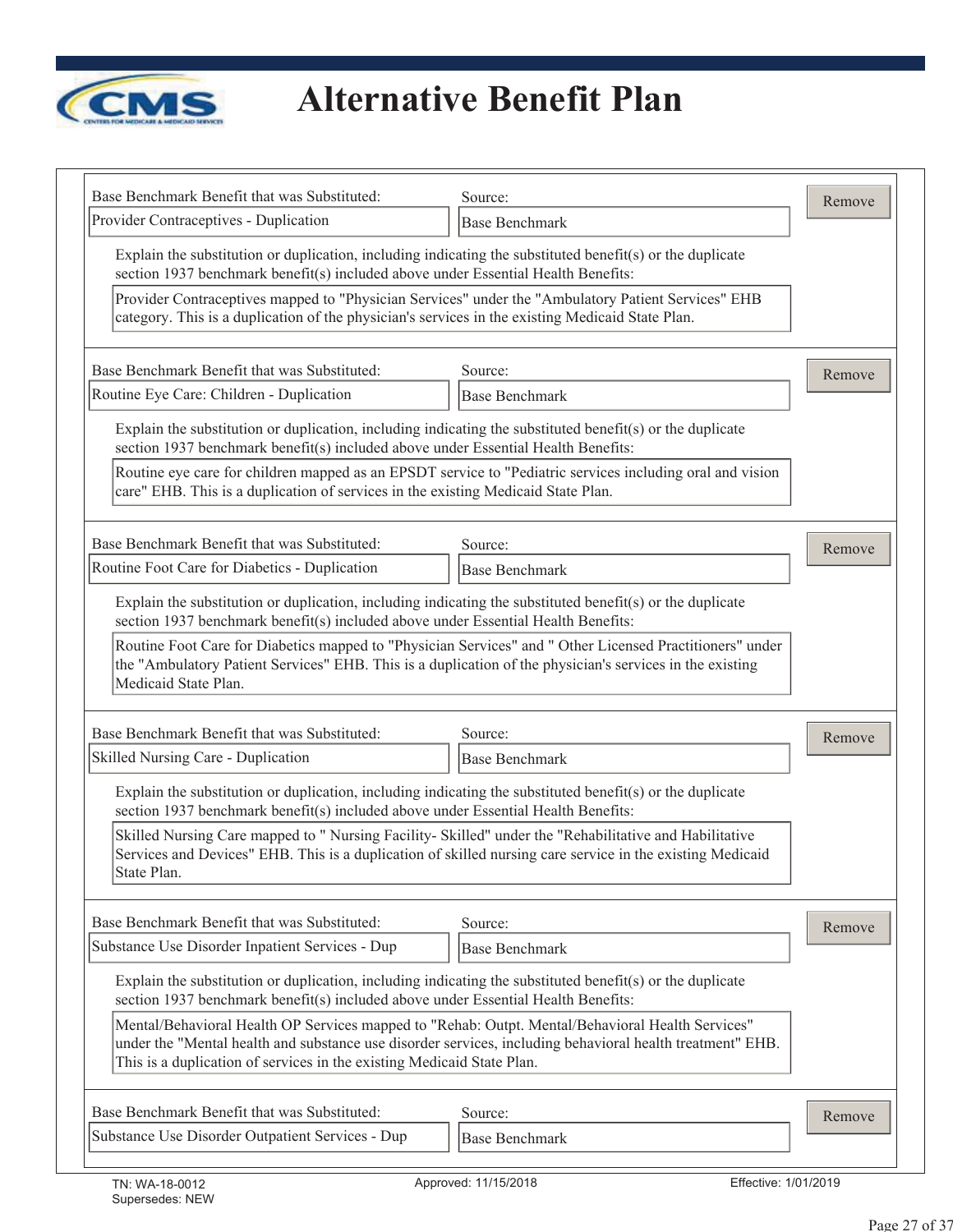

Explain the substitution or duplication, including indicating the substituted benefit(s) or the duplicate section 1937 benchmark benefit(s) included above under Essential Health Benefits:

Substance Use Disorder Outpatient Services mapped to "Rehab:OP Chemical Dependency Treatment services" under the "Mental health and substance use disorder services, including behavioral health treatment" EHB. This is a duplication of services in the existing Medicaid State Plan.

| Urgent Care - Duplication                                                                      | Base Benchmark                                                                                            |  |
|------------------------------------------------------------------------------------------------|-----------------------------------------------------------------------------------------------------------|--|
| section 1937 benchmark benefit(s) included above under Essential Health Benefits:              | Explain the substitution or duplication, including indicating the substituted benefit(s) or the duplicate |  |
| duplication of Outpatient Hospital - Urgent Care services in the existing Medicaid State Plan. | Urgent care services in this setting are mapped to "Emergency Services" EHB category. This is a           |  |

 $\blacksquare$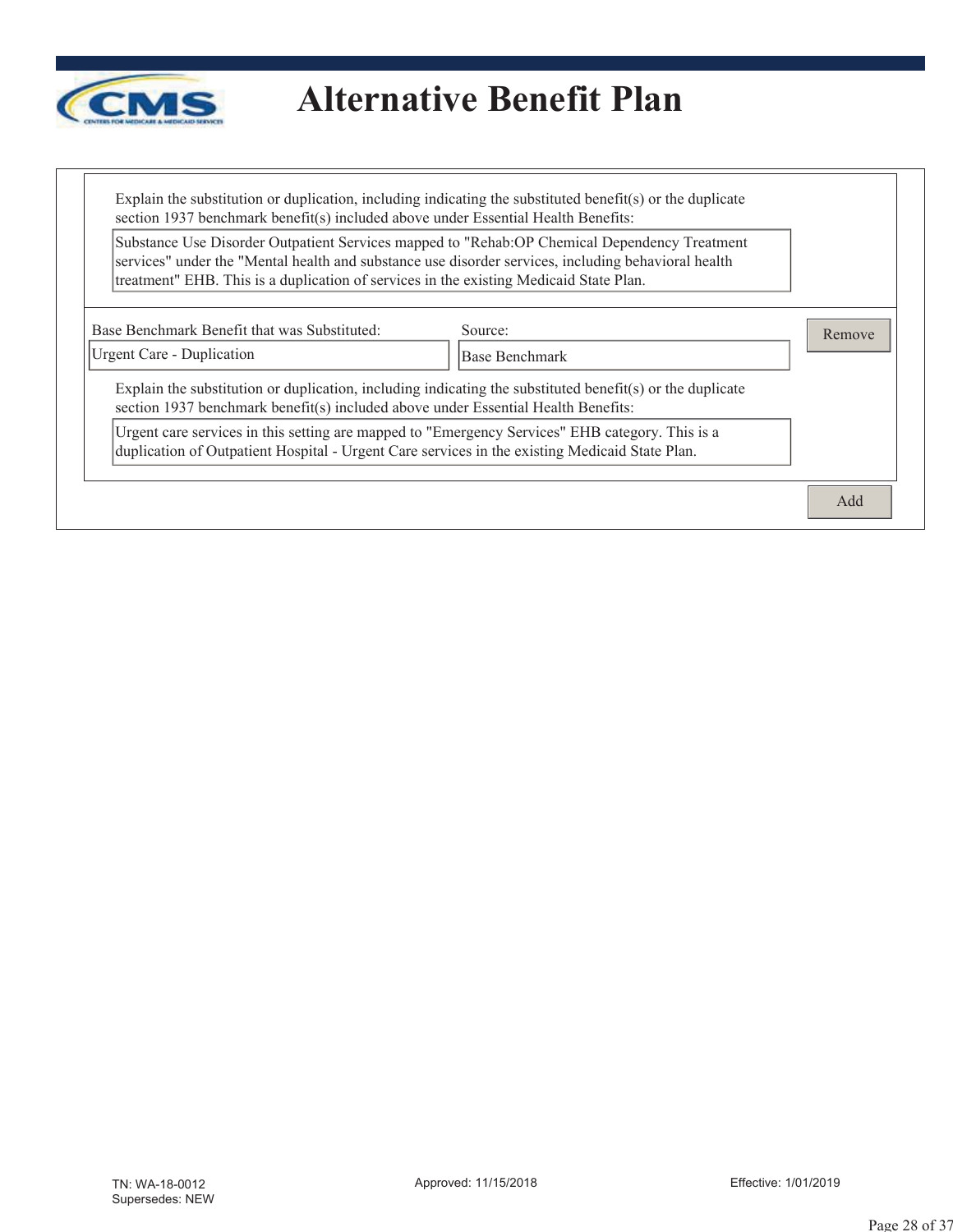

| $\boxtimes$<br>13. Other Base Benchmark Benefits Not Covered                                                                                                                             |                           | Collapse All $\Box$ |
|------------------------------------------------------------------------------------------------------------------------------------------------------------------------------------------|---------------------------|---------------------|
| Base Benchmark Benefit not Included in the Alternative Benefit Plan:<br>Routine Non-Pediatric Eye Exam: Adult                                                                            | Source:<br>Base Benchmark | Remove              |
| Explain why the state/territory chose not to include this benefit:<br>Per 45 CFR 156.115(d), routine non-pediatric eye exam services are exempted from the essential health<br>benefits. |                           |                     |
|                                                                                                                                                                                          |                           | Add                 |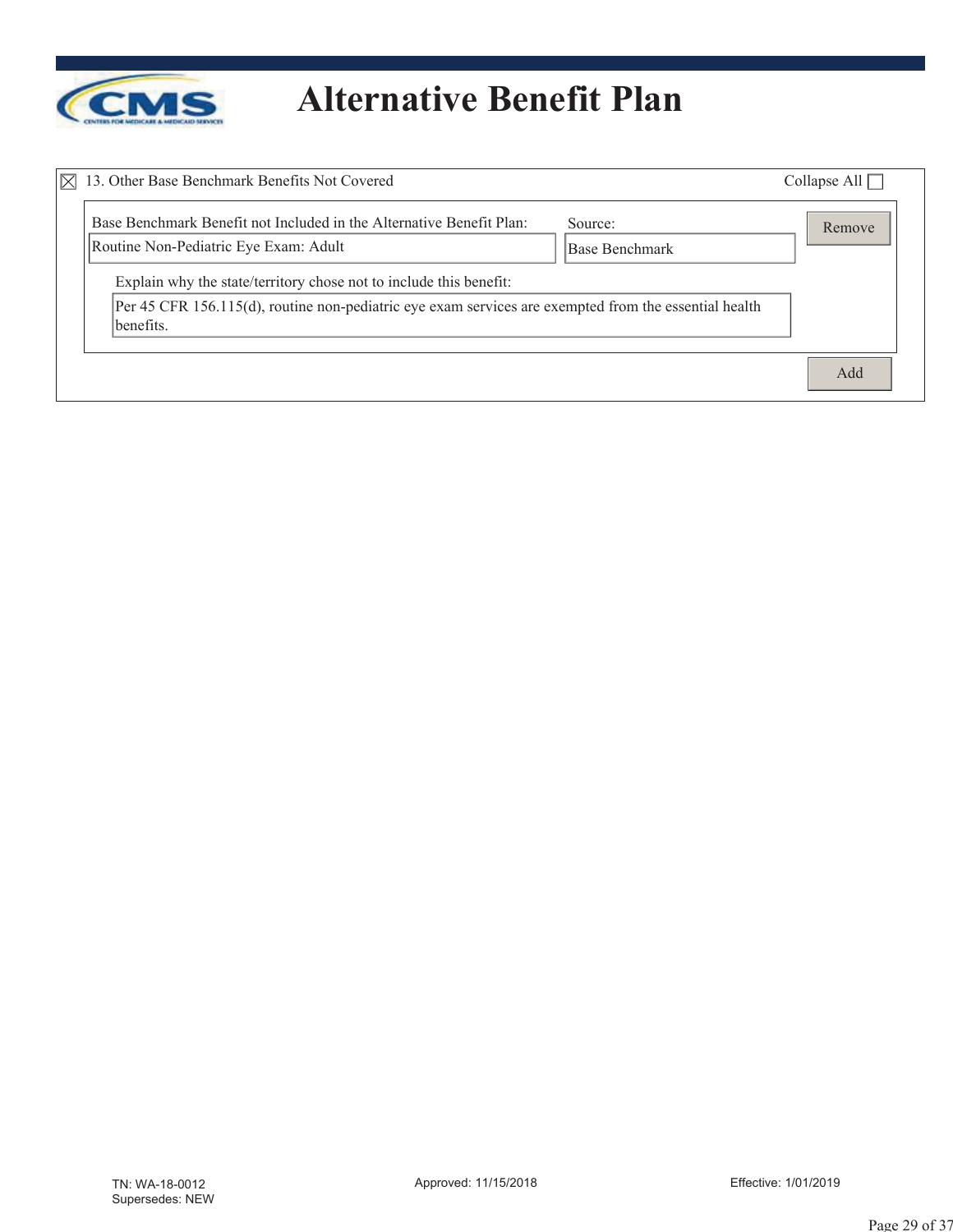

| Other 1937 Benefit Provided:            | Source:                                                                                                                                                                                                             | Remove |
|-----------------------------------------|---------------------------------------------------------------------------------------------------------------------------------------------------------------------------------------------------------------------|--------|
| 1915(k) Community First Choice          | Section 1937 Coverage Option Benchmark Benefit<br>Package                                                                                                                                                           |        |
| Authorization:                          | Provider Qualifications:                                                                                                                                                                                            |        |
| Prior Authorization                     | Medicaid State Plan                                                                                                                                                                                                 |        |
| Amount Limit:                           | Duration Limit:                                                                                                                                                                                                     |        |
| Se below                                | 12 months with redetermination                                                                                                                                                                                      |        |
| Scope Limit:                            |                                                                                                                                                                                                                     |        |
| See below                               |                                                                                                                                                                                                                     |        |
| Other:                                  |                                                                                                                                                                                                                     |        |
| integrated community setting.           | and over, if the cost would be reimbursed under the State Plan. These services must be provided in a home<br>or community-based setting that allows an individual to lead the most independent life in the most     |        |
|                                         | Services are provided in accordance with benefit descriptions on Attachment 3.1-K, pages 2 - 6 of the State<br>Plan. Some activities include amount limitations that may be exceeded based on medical necessity     |        |
| Other 1937 Benefit Provided:            | Source:                                                                                                                                                                                                             | Remove |
| Federally Qualified Health Centers      | Section 1937 Coverage Option Benchmark Benefit<br>Package                                                                                                                                                           |        |
| Authorization:                          | Provider Qualifications:                                                                                                                                                                                            |        |
| Prior Authorization                     | Medicaid State Plan                                                                                                                                                                                                 |        |
| Amount Limit:                           | Duration Limit:                                                                                                                                                                                                     |        |
| No limit                                | No limit                                                                                                                                                                                                            |        |
| Scope Limit:                            |                                                                                                                                                                                                                     |        |
| See below                               |                                                                                                                                                                                                                     |        |
| Other:                                  |                                                                                                                                                                                                                     |        |
| prior authorization to use the setting. | Covers these sites for the provision of a broad range of medical, dental and mental health services.<br>Services provided in this setting may be subject to prior authorization per service descriptions in ABP and |        |
| Other 1937 Benefit Provided:            | Source:                                                                                                                                                                                                             |        |
| Free-Standing Birthing Centers          | Section 1937 Coverage Option Benchmark Benefit<br>Package                                                                                                                                                           | Remove |
| Authorization:                          | Provider Qualifications:                                                                                                                                                                                            |        |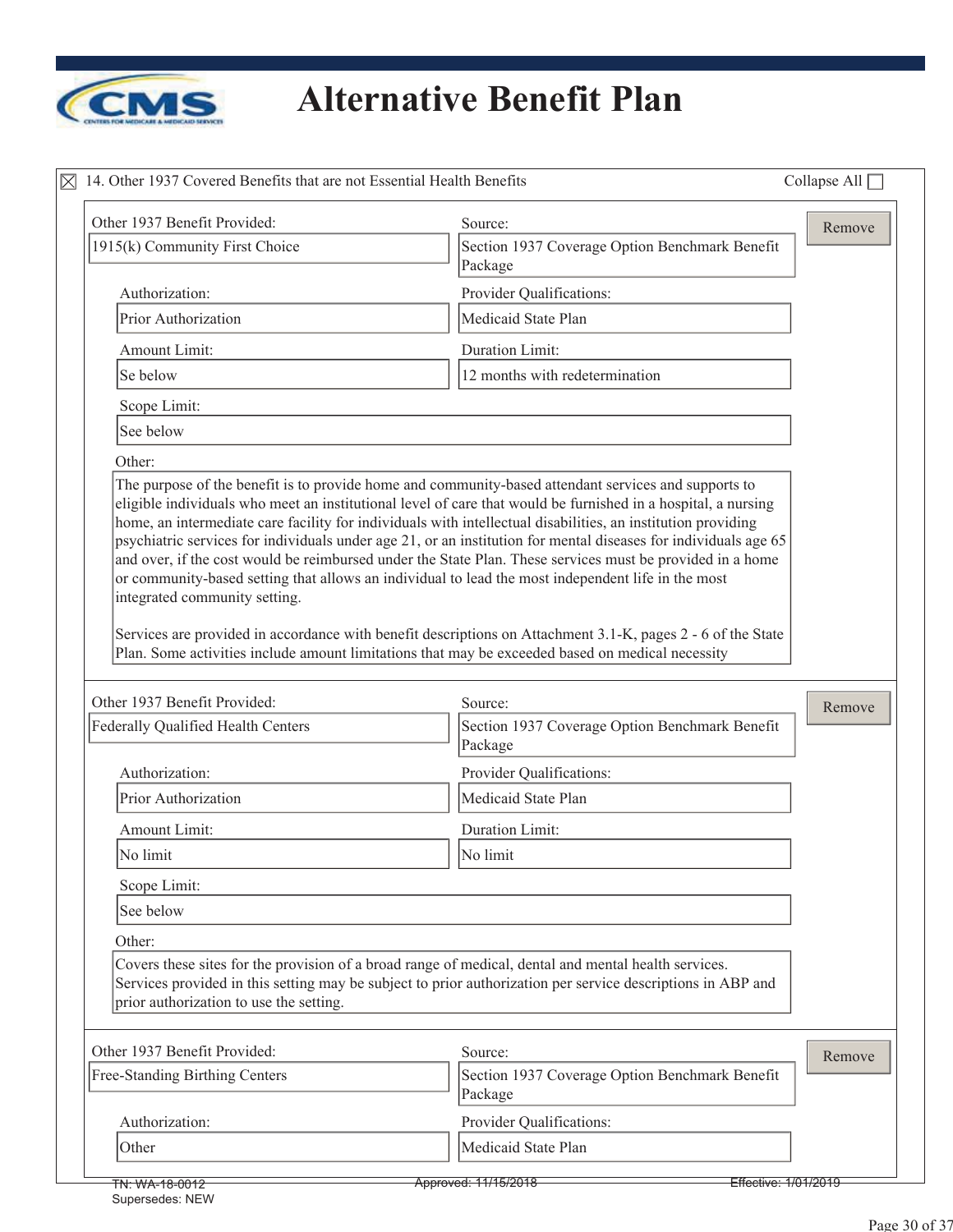

|                                   | Duration Limit:                                                                                                                                                                                                                                                                                                                  |        |
|-----------------------------------|----------------------------------------------------------------------------------------------------------------------------------------------------------------------------------------------------------------------------------------------------------------------------------------------------------------------------------|--------|
| No limit                          | No limit                                                                                                                                                                                                                                                                                                                         |        |
| Scope Limit:                      |                                                                                                                                                                                                                                                                                                                                  |        |
| See below                         |                                                                                                                                                                                                                                                                                                                                  |        |
| Other:                            |                                                                                                                                                                                                                                                                                                                                  |        |
|                                   | Covers birthing services rendered in a facility licensed under state law. No authorization required.                                                                                                                                                                                                                             |        |
| Other 1937 Benefit Provided:      | Source:                                                                                                                                                                                                                                                                                                                          | Remove |
| Health Homes                      | Section 1937 Coverage Option Benchmark Benefit<br>Package                                                                                                                                                                                                                                                                        |        |
| Authorization:                    | Provider Qualifications:                                                                                                                                                                                                                                                                                                         |        |
| Other                             | Medicaid State Plan                                                                                                                                                                                                                                                                                                              |        |
| Amount Limit:                     | Duration Limit:                                                                                                                                                                                                                                                                                                                  |        |
| No limit                          | No limit                                                                                                                                                                                                                                                                                                                         |        |
| Scope Limit:                      |                                                                                                                                                                                                                                                                                                                                  |        |
|                                   |                                                                                                                                                                                                                                                                                                                                  |        |
| See below                         |                                                                                                                                                                                                                                                                                                                                  |        |
| Other:                            | Provides health home services to covered adults and children who have a specified chronic condition, meet                                                                                                                                                                                                                        |        |
| authorization is required.        | certain risk criteria, and reside in one of thirty-seven (37) counties, in order to improve health outcomes and<br>reduce costs. Services are provided to assure the coordination and delivery of integrated medical, mental<br>health, chemical dependency, long-term care and other community- based social services. No prior |        |
| Other 1937 Benefit Provided:      | Source:                                                                                                                                                                                                                                                                                                                          | Remove |
|                                   | Section 1937 Coverage Option Benchmark Benefit<br>Package                                                                                                                                                                                                                                                                        |        |
| Authorization:                    | Provider Qualifications:                                                                                                                                                                                                                                                                                                         |        |
| Prior Authorization               | Medicaid State Plan                                                                                                                                                                                                                                                                                                              |        |
| Amount Limit:                     | Duration Limit:                                                                                                                                                                                                                                                                                                                  |        |
| No limit                          | No limit                                                                                                                                                                                                                                                                                                                         |        |
| Scope Limit:                      |                                                                                                                                                                                                                                                                                                                                  |        |
| See below                         |                                                                                                                                                                                                                                                                                                                                  |        |
| <b>ICF/IID Services</b><br>Other: |                                                                                                                                                                                                                                                                                                                                  |        |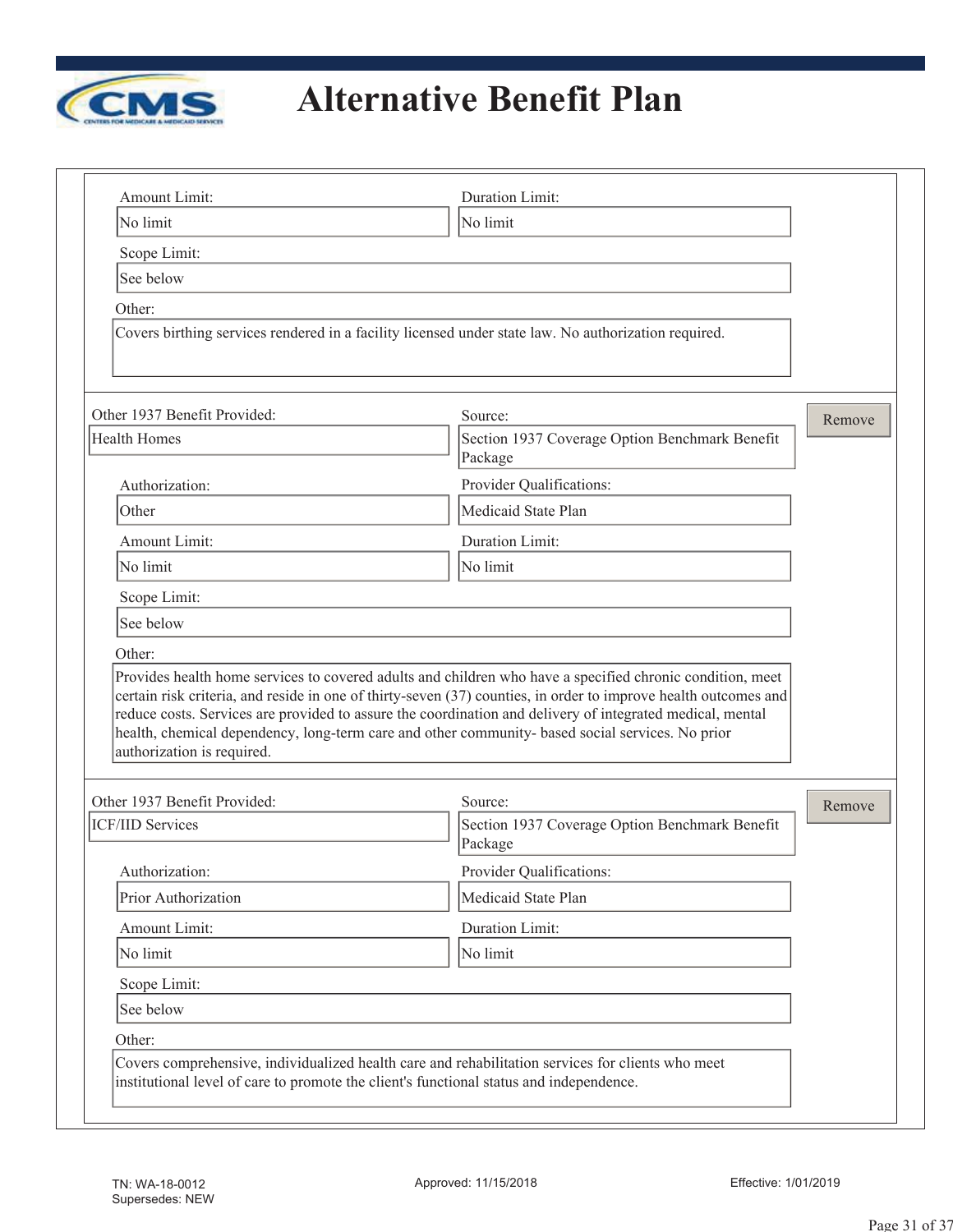

|                                                                             |                                                                                                                                                                                                                                                                                                                                                                                                                                              | Remove |
|-----------------------------------------------------------------------------|----------------------------------------------------------------------------------------------------------------------------------------------------------------------------------------------------------------------------------------------------------------------------------------------------------------------------------------------------------------------------------------------------------------------------------------------|--------|
| Nursing Facility: Long-Term Care                                            | Section 1937 Coverage Option Benchmark Benefit<br>Package                                                                                                                                                                                                                                                                                                                                                                                    |        |
| Authorization:                                                              | Provider Qualifications:                                                                                                                                                                                                                                                                                                                                                                                                                     |        |
| Prior Authorization                                                         | Medicaid State Plan                                                                                                                                                                                                                                                                                                                                                                                                                          |        |
| Amount Limit:                                                               | Duration Limit:                                                                                                                                                                                                                                                                                                                                                                                                                              |        |
| No limit                                                                    | No limit                                                                                                                                                                                                                                                                                                                                                                                                                                     |        |
| Scope Limit:                                                                |                                                                                                                                                                                                                                                                                                                                                                                                                                              |        |
| See below                                                                   |                                                                                                                                                                                                                                                                                                                                                                                                                                              |        |
| Other:                                                                      |                                                                                                                                                                                                                                                                                                                                                                                                                                              |        |
| functional level and independence to support their return to the community. | Nursing services for clients who meet institutional level of care criteria and require long-term care.<br>Includes specialized add-on services as medically necessary to assist clients in achieving a higher                                                                                                                                                                                                                                |        |
| Other 1937 Benefit Provided:                                                | Source:                                                                                                                                                                                                                                                                                                                                                                                                                                      | Remove |
| <b>Personal Care Services</b>                                               | Section 1937 Coverage Option Benchmark Benefit<br>Package                                                                                                                                                                                                                                                                                                                                                                                    |        |
| Authorization:                                                              | Provider Qualifications:                                                                                                                                                                                                                                                                                                                                                                                                                     |        |
| Prior Authorization                                                         | Medicaid State Plan                                                                                                                                                                                                                                                                                                                                                                                                                          |        |
| Amount Limit:                                                               | Duration Limit:                                                                                                                                                                                                                                                                                                                                                                                                                              |        |
| No limit                                                                    | No limit                                                                                                                                                                                                                                                                                                                                                                                                                                     |        |
| Scope Limit:                                                                |                                                                                                                                                                                                                                                                                                                                                                                                                                              |        |
| See below                                                                   |                                                                                                                                                                                                                                                                                                                                                                                                                                              |        |
|                                                                             |                                                                                                                                                                                                                                                                                                                                                                                                                                              |        |
| Other:                                                                      |                                                                                                                                                                                                                                                                                                                                                                                                                                              |        |
| self-directed treatment.                                                    | Covers physical or verbal assistance services provided to clients who have three activities of daily living<br>(ADL) needs which require minimal assistance or one ADL requiring more than minimal assistance and<br>result in functional limitations for the client. Examples: bathing, turning and repositioning, body care,<br>dressing, eating, mobility, medication assistance, toileting, personal hygiene, nurse-delegated tasks, and |        |
| Other 1937 Benefit Provided:                                                |                                                                                                                                                                                                                                                                                                                                                                                                                                              |        |
| Program for All Inclusive Care to Elderly (PACE)                            | Source:<br>Section 1937 Coverage Option Benchmark Benefit<br>Package                                                                                                                                                                                                                                                                                                                                                                         | Remove |
| Authorization:                                                              | Provider Qualifications:                                                                                                                                                                                                                                                                                                                                                                                                                     |        |
| Other                                                                       | Medicaid State Plan                                                                                                                                                                                                                                                                                                                                                                                                                          |        |
| Amount Limit:                                                               | Duration Limit:                                                                                                                                                                                                                                                                                                                                                                                                                              |        |
| No limit                                                                    | No limit                                                                                                                                                                                                                                                                                                                                                                                                                                     |        |
| Scope Limit:                                                                |                                                                                                                                                                                                                                                                                                                                                                                                                                              |        |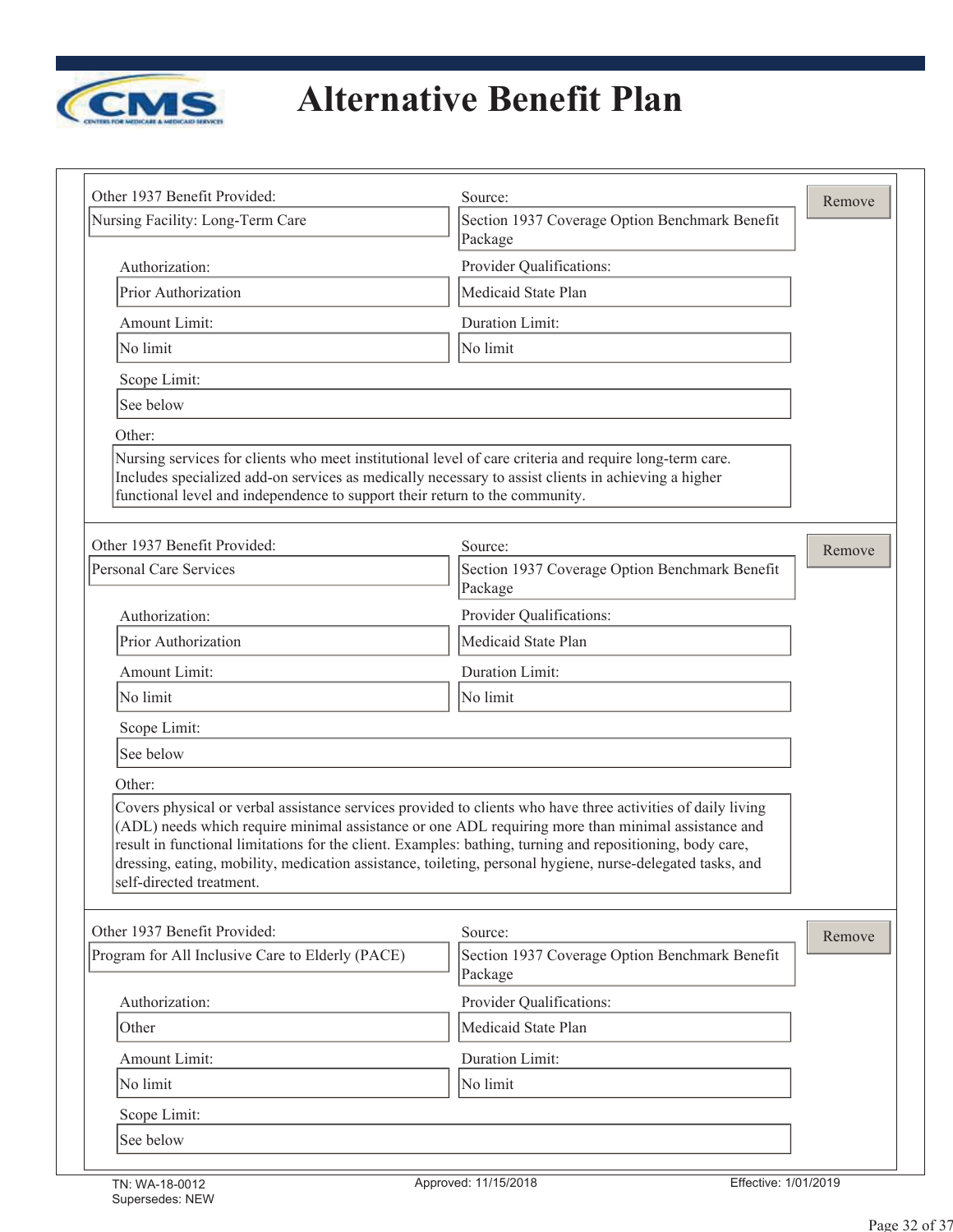

#### Other:

Covers comprehensive, long-term State Plan-approved services on a fee-for-service basis: medical, mental health, and chemical dependency services. Provided through an interdisciplinary team of health care professionals to clients meeting a very specific criteria. These services enable the clients to remain at home rather than be admitted to a nursing facility.

| Other 1937 Benefit Provided:                                                                                                                    | Source:                                                                                                     | Remove |
|-------------------------------------------------------------------------------------------------------------------------------------------------|-------------------------------------------------------------------------------------------------------------|--------|
| Routine Non-Pediatric Eye Exam: Adult                                                                                                           | Section 1937 Coverage Option Benchmark Benefit<br>Package                                                   |        |
| Authorization:                                                                                                                                  | Provider Qualifications:                                                                                    |        |
| Other                                                                                                                                           | Medicaid State Plan                                                                                         |        |
| Amount Limit:                                                                                                                                   | Duration Limit:                                                                                             |        |
| One per year                                                                                                                                    | No limit                                                                                                    |        |
| Scope Limit:                                                                                                                                    |                                                                                                             |        |
| See below                                                                                                                                       |                                                                                                             |        |
| Other:                                                                                                                                          |                                                                                                             |        |
| Comprehensive eye and vision examination by qualified practitioners are covered. No prior authorization<br>required                             |                                                                                                             |        |
| Other 1937 Benefit Provided:                                                                                                                    | Source:                                                                                                     | Remove |
| <b>Rural Health Centers</b>                                                                                                                     | Section 1937 Coverage Option Benchmark Benefit<br>Package                                                   |        |
| Authorization:                                                                                                                                  | Provider Qualifications:                                                                                    |        |
| Prior Authorization                                                                                                                             | Medicaid State Plan                                                                                         |        |
| Amount Limit:                                                                                                                                   | Duration Limit:                                                                                             |        |
| No limit                                                                                                                                        | No limit                                                                                                    |        |
| Scope Limit:                                                                                                                                    |                                                                                                             |        |
| See below                                                                                                                                       |                                                                                                             |        |
| Other:                                                                                                                                          |                                                                                                             |        |
| Covers these sites for the provision of a broad range of medical, dental and mental health services.<br>prior authorization to use the setting. | Services provided in this setting may be subject to prior authorization per service descriptions in ABP and |        |
| Other 1937 Benefit Provided:                                                                                                                    | Source:                                                                                                     | Remove |
| Targeted Case Mgt: Alcohol & Other Drug Dependency                                                                                              | Section 1937 Coverage Option Benchmark Benefit<br>Package                                                   |        |
| Authorization:                                                                                                                                  | Provider Qualifications:                                                                                    |        |
|                                                                                                                                                 |                                                                                                             |        |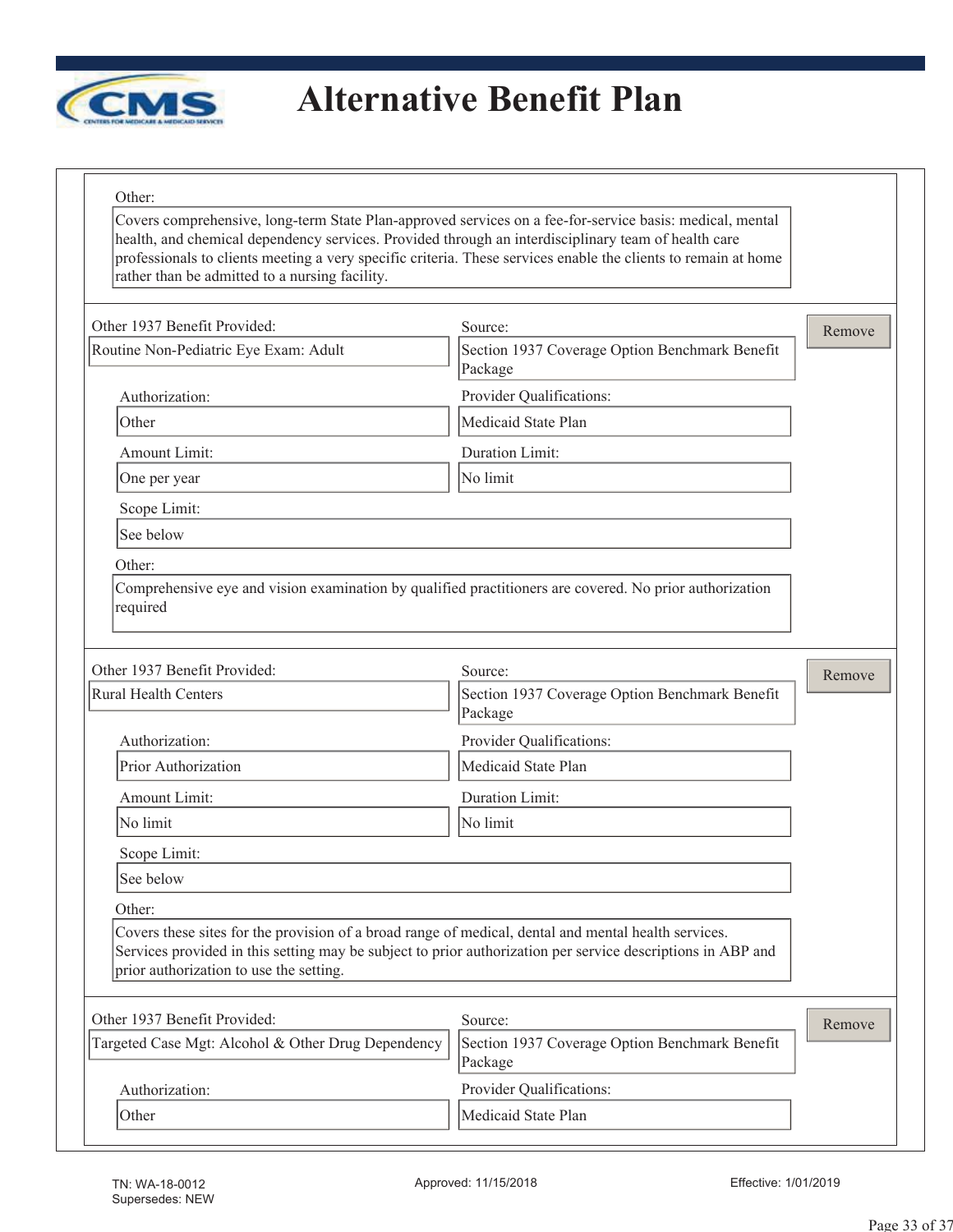

| No limit                                                                                                       | Duration Limit:                                                                                                                                                                                                                                                                                                                   |        |
|----------------------------------------------------------------------------------------------------------------|-----------------------------------------------------------------------------------------------------------------------------------------------------------------------------------------------------------------------------------------------------------------------------------------------------------------------------------|--------|
|                                                                                                                | No limit                                                                                                                                                                                                                                                                                                                          |        |
| Scope Limit:                                                                                                   |                                                                                                                                                                                                                                                                                                                                   |        |
| See below                                                                                                      |                                                                                                                                                                                                                                                                                                                                   |        |
| Other:                                                                                                         |                                                                                                                                                                                                                                                                                                                                   |        |
|                                                                                                                | Covers case management and assistance in obtaining necessary medical, social, educational, vocational, and<br>other services. Services are to assess needs, develop a plan, facilitate access to services and links to support<br>systems, and serve as a liaison to providers and an client advocate. No authorization required. |        |
| Other 1937 Benefit Provided:                                                                                   | Source:                                                                                                                                                                                                                                                                                                                           | Remove |
| Targeted Case Management: HIV/AIDS                                                                             | Section 1937 Coverage Option Benchmark Benefit<br>Package                                                                                                                                                                                                                                                                         |        |
| Authorization:                                                                                                 | Provider Qualifications:                                                                                                                                                                                                                                                                                                          |        |
| Other                                                                                                          | Medicaid State Plan                                                                                                                                                                                                                                                                                                               |        |
| Amount Limit:                                                                                                  | Duration Limit:                                                                                                                                                                                                                                                                                                                   |        |
| No limit                                                                                                       | No limit                                                                                                                                                                                                                                                                                                                          |        |
| Scope Limit:                                                                                                   |                                                                                                                                                                                                                                                                                                                                   |        |
| See below                                                                                                      |                                                                                                                                                                                                                                                                                                                                   |        |
| Other:                                                                                                         |                                                                                                                                                                                                                                                                                                                                   |        |
| and benefits; serves as a liaison with providers; links the client to formal and informal support systems; and | Covers case management services and assistance to clients to assure the client receives appropriate services                                                                                                                                                                                                                      |        |
| assures access to support resources for the family. No authorization required.<br>Other 1937 Benefit Provided: | Source:                                                                                                                                                                                                                                                                                                                           |        |
| Targeted Case Management: Infants & Parents                                                                    | Section 1937 Coverage Option Benchmark Benefit<br>Package                                                                                                                                                                                                                                                                         | Remove |
| Authorization:                                                                                                 | Provider Qualifications:                                                                                                                                                                                                                                                                                                          |        |
| Other                                                                                                          | Medicaid State Plan                                                                                                                                                                                                                                                                                                               |        |
| Amount Limit:                                                                                                  | Duration Limit:                                                                                                                                                                                                                                                                                                                   |        |
| No limit                                                                                                       | No limit                                                                                                                                                                                                                                                                                                                          |        |
| Scope Limit:                                                                                                   |                                                                                                                                                                                                                                                                                                                                   |        |
| See below                                                                                                      |                                                                                                                                                                                                                                                                                                                                   |        |
| Other:                                                                                                         |                                                                                                                                                                                                                                                                                                                                   |        |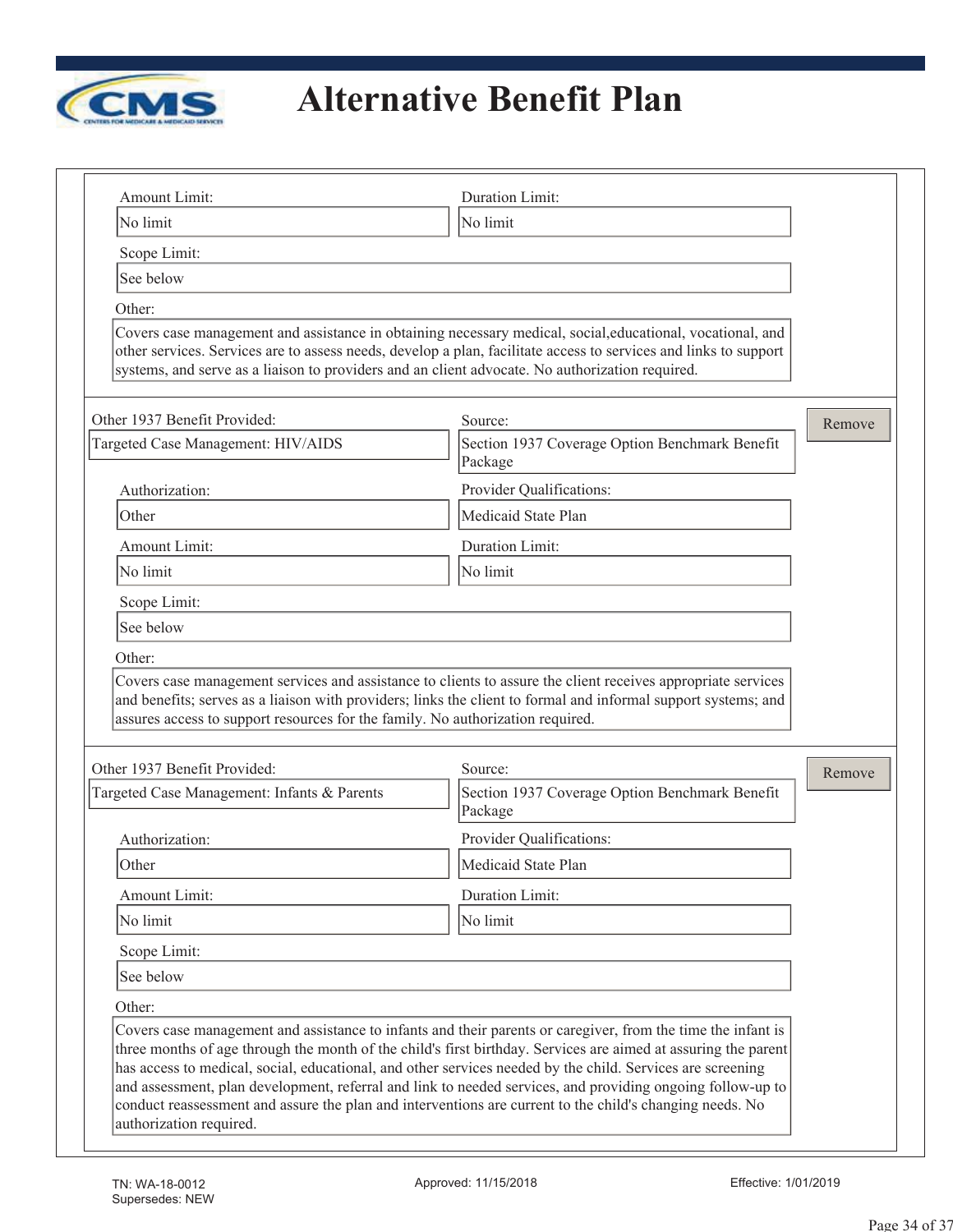

| Other 1937 Benefit Provided:                                                                                                                                                                                                                                       | Source:                                                                                                                                                                                                                     | Remove |
|--------------------------------------------------------------------------------------------------------------------------------------------------------------------------------------------------------------------------------------------------------------------|-----------------------------------------------------------------------------------------------------------------------------------------------------------------------------------------------------------------------------|--------|
| Targeted Case Management: Non-English Speaking                                                                                                                                                                                                                     | Section 1937 Coverage Option Benchmark Benefit<br>Package                                                                                                                                                                   |        |
| Authorization:                                                                                                                                                                                                                                                     | Provider Qualifications:                                                                                                                                                                                                    |        |
| Other                                                                                                                                                                                                                                                              | Medicaid State Plan                                                                                                                                                                                                         |        |
| Amount Limit:                                                                                                                                                                                                                                                      | Duration Limit:                                                                                                                                                                                                             |        |
| No limit                                                                                                                                                                                                                                                           | No limit                                                                                                                                                                                                                    |        |
| Scope Limit:                                                                                                                                                                                                                                                       |                                                                                                                                                                                                                             |        |
| See below                                                                                                                                                                                                                                                          |                                                                                                                                                                                                                             |        |
| Other:                                                                                                                                                                                                                                                             |                                                                                                                                                                                                                             |        |
| friends to assist them. Services include: an assessment; information as to how to access needed services;<br>and links to organizations that can assist the client and help the client receive appropriate benefits and<br>services.<br>No authorization required. | speaking skills, and are therefore unable to access information, obtain assistance or a job in order to become<br>economically independent, unable to obtain required health and social services, and do not have family or |        |
| Other 1937 Benefit Provided:                                                                                                                                                                                                                                       | Source:                                                                                                                                                                                                                     | Remove |
| Targeted Case Management: Vulnerable Adults                                                                                                                                                                                                                        | Section 1937 Coverage Option Benchmark Benefit<br>Package                                                                                                                                                                   |        |
| Authorization:                                                                                                                                                                                                                                                     | Provider Qualifications:                                                                                                                                                                                                    |        |
| Other                                                                                                                                                                                                                                                              | Medicaid State Plan                                                                                                                                                                                                         |        |
| Amount Limit:                                                                                                                                                                                                                                                      | Duration Limit:                                                                                                                                                                                                             |        |
| No limit                                                                                                                                                                                                                                                           | No limit                                                                                                                                                                                                                    |        |
| Scope Limit:                                                                                                                                                                                                                                                       |                                                                                                                                                                                                                             |        |
| See below                                                                                                                                                                                                                                                          |                                                                                                                                                                                                                             |        |
| Other:                                                                                                                                                                                                                                                             |                                                                                                                                                                                                                             |        |
| providers, are unable to obtain the required services themselves, do not have family or friends to assist<br>them, and have at least a minimal need for assistance with one or more activities of daily living (ADL).                                              | Covers case management and assistance to clients over age 18 who require multiple health or social service                                                                                                                  |        |
| This service is to assure clients receive appropriate services and benefits and receive assistance in<br>support systems, and intervenes in emergency situations. No authorization required.                                                                       | accomplishing necessary tasks. This service serves as a liaison with providers, links to formal and informal                                                                                                                |        |
|                                                                                                                                                                                                                                                                    | Source:                                                                                                                                                                                                                     |        |
| Other 1937 Benefit Provided:<br><b>Tobacco Cessation Counseling Services</b>                                                                                                                                                                                       | Section 1937 Coverage Option Benchmark Benefit<br>Package                                                                                                                                                                   |        |
| Authorization:                                                                                                                                                                                                                                                     | Provider Qualifications:                                                                                                                                                                                                    | Remove |

 $\overline{\phantom{0}}$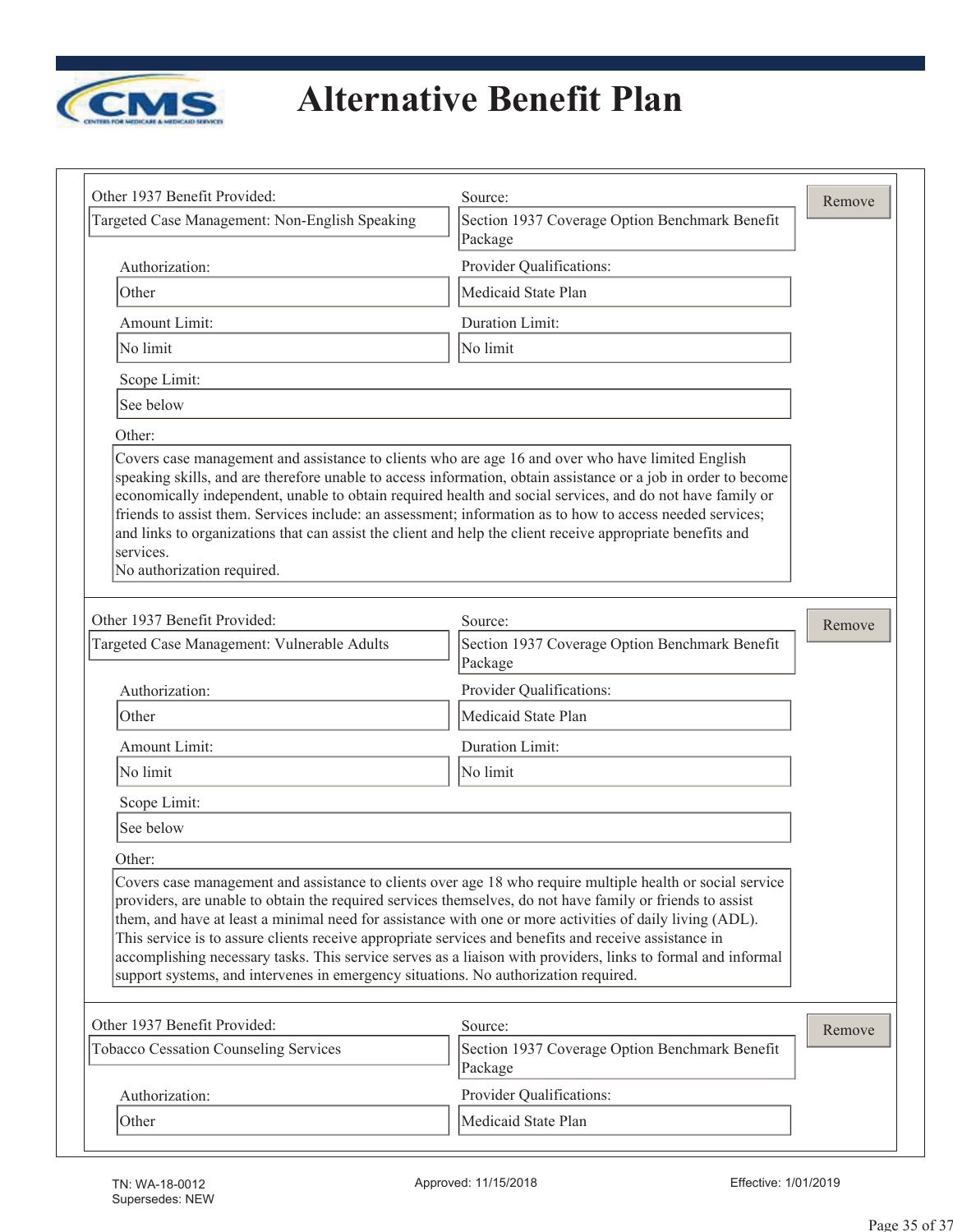

| Amount Limit:                                                                     | Duration Limit:                                                                                                                                                                                                                                                                                                                                                                                                                                         |        |
|-----------------------------------------------------------------------------------|---------------------------------------------------------------------------------------------------------------------------------------------------------------------------------------------------------------------------------------------------------------------------------------------------------------------------------------------------------------------------------------------------------------------------------------------------------|--------|
| 4 counseling sessions per quit attempt                                            | No limit                                                                                                                                                                                                                                                                                                                                                                                                                                                |        |
| Scope Limit:                                                                      |                                                                                                                                                                                                                                                                                                                                                                                                                                                         |        |
| See below                                                                         |                                                                                                                                                                                                                                                                                                                                                                                                                                                         |        |
| Other:                                                                            |                                                                                                                                                                                                                                                                                                                                                                                                                                                         |        |
| pregnant women, in an effort to support the client in the effort to stop smoking. | Covers services provided by a physician or under the supervision of a physician, to all clients including                                                                                                                                                                                                                                                                                                                                               |        |
| Other 1937 Benefit Provided:                                                      | Source:                                                                                                                                                                                                                                                                                                                                                                                                                                                 | Remove |
| Dental - additional periodontal visits                                            | Section 1937 Coverage Option Benchmark Benefit<br>Package                                                                                                                                                                                                                                                                                                                                                                                               |        |
| Authorization:                                                                    | Provider Qualifications:                                                                                                                                                                                                                                                                                                                                                                                                                                |        |
| Authorization required in excess of limitation                                    | Medicaid State Plan                                                                                                                                                                                                                                                                                                                                                                                                                                     |        |
| Amount Limit:                                                                     | Duration Limit:                                                                                                                                                                                                                                                                                                                                                                                                                                         |        |
| 4 periodontal visits per calendar year                                            | 3 years                                                                                                                                                                                                                                                                                                                                                                                                                                                 |        |
| Scope Limit:                                                                      |                                                                                                                                                                                                                                                                                                                                                                                                                                                         |        |
| See below                                                                         |                                                                                                                                                                                                                                                                                                                                                                                                                                                         |        |
| Other:                                                                            |                                                                                                                                                                                                                                                                                                                                                                                                                                                         |        |
| three designated counties.                                                        | Covers all of the existing dental benefits (which includes 1 periodontal visit per calendar year) plus up to 3<br>additional periodontal visits per calendar year for a total of 4 visits, for all qualified clients (i.e., adult<br>pregnant women or adult clients with a diabetic diagnosis) when rendered by dental providers certified<br>through the University of Washington/Oral health Connections continuing education program, in one of the |        |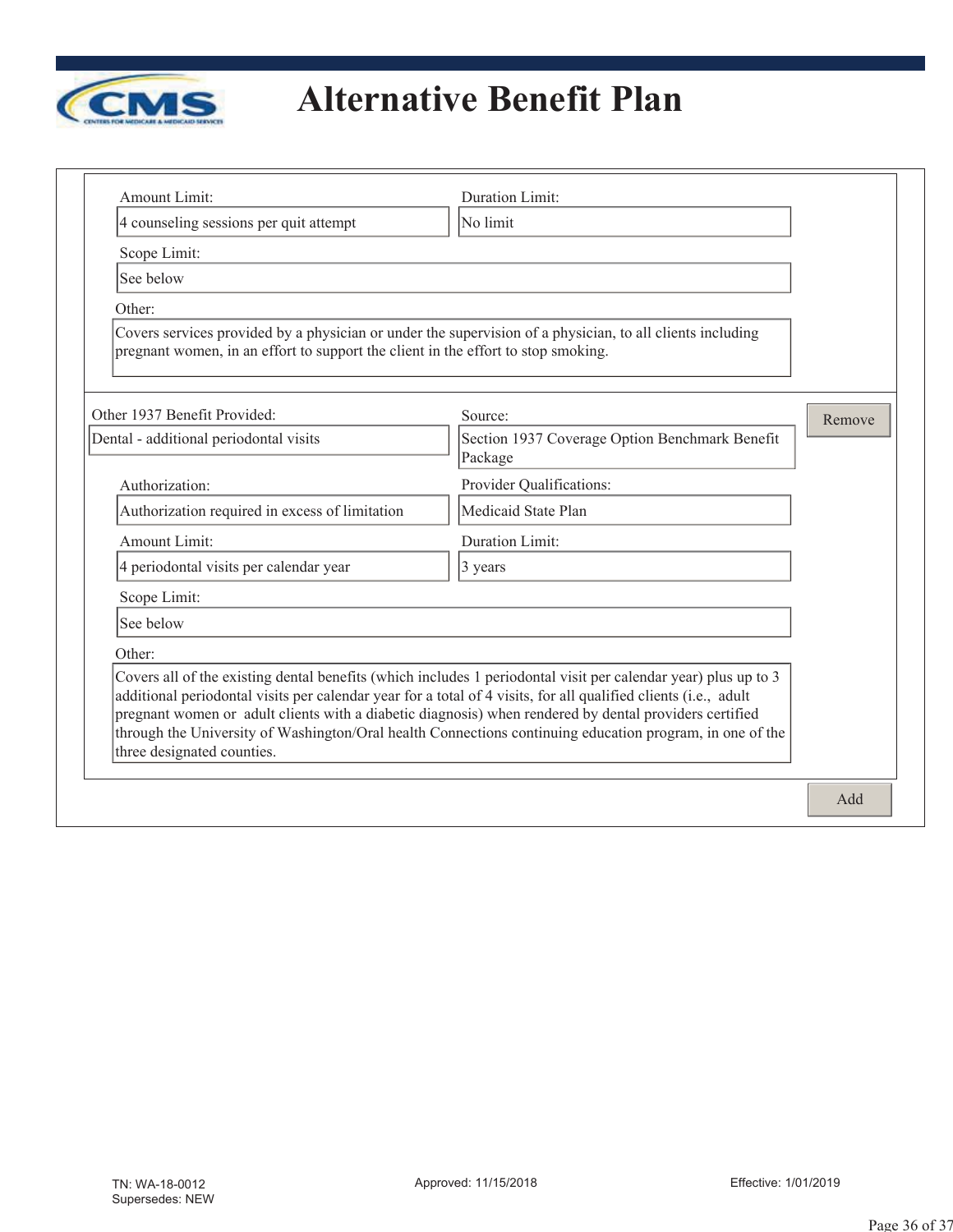

15. Additional Covered Benefits (This category of benefits is not applicable to the adult group under section  $1902(a)(10)(A)(i)(VIII)$  of the Act.)

Collapse All  $\Box$ 

### PRA Disclosure Statement

According to the Paperwork Reduction Act of 1995, no persons are required to respond to a collection of information unless it displays a valid OMB control number. The valid OMB control number for this information collection is 0938-1148. The time required to complete this information collection is estimated to average 5 hours per response, including the time to review instructions, search existing data resources, gather the data needed, and complete and review the information collection. If you have comments concerning the accuracy of the time estimate(s) or suggestions for improving this form, please write to: CMS, 7500 Security Boulevard, Attn: PRA Reports Clearance Officer, Mail Stop C4-26-05, Baltimore, Maryland 21244-1850.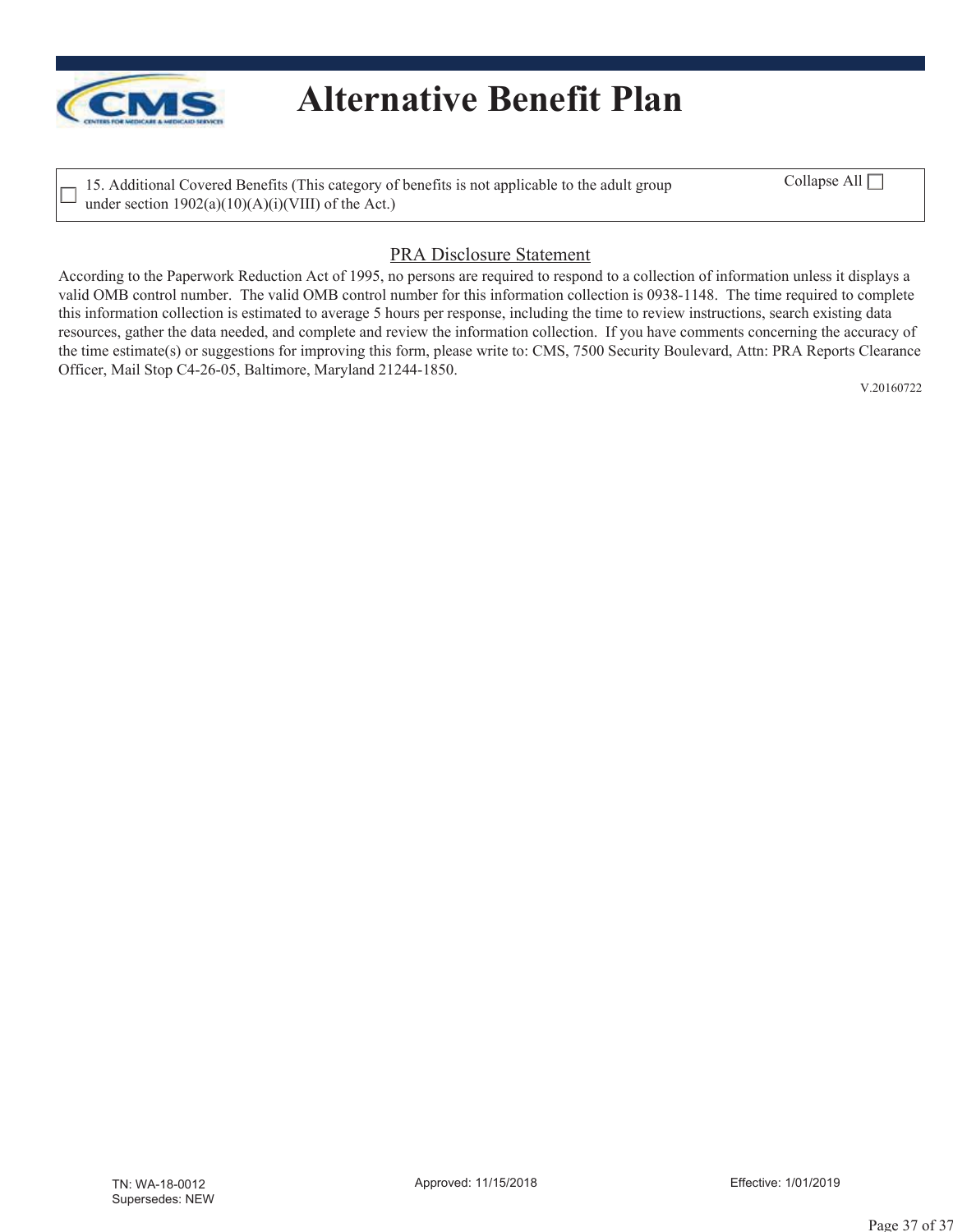

| State Name: Washington                                                                                                                                                                                                                                                                                                                                                                                                                                                                                   | Attachment 3.1-L-<br>2 | OMB Control Number: 0938-1148 |
|----------------------------------------------------------------------------------------------------------------------------------------------------------------------------------------------------------------------------------------------------------------------------------------------------------------------------------------------------------------------------------------------------------------------------------------------------------------------------------------------------------|------------------------|-------------------------------|
| Transmittal Number: WA - 18 - 0012                                                                                                                                                                                                                                                                                                                                                                                                                                                                       |                        |                               |
| <b>Benefits Assurances</b>                                                                                                                                                                                                                                                                                                                                                                                                                                                                               |                        | ABP7                          |
| <b>EPSDT</b> Assurances                                                                                                                                                                                                                                                                                                                                                                                                                                                                                  |                        |                               |
| If the target population includes persons under 21, please complete the following assurances regarding EPSDT. Otherwise, skip to the<br>Prescription Drug Coverage Assurances below.                                                                                                                                                                                                                                                                                                                     |                        |                               |
| The alternative benefit plan includes beneficiaries under 21 years of age.                                                                                                                                                                                                                                                                                                                                                                                                                               | No                     |                               |
| <b>Prescription Drug Coverage Assurances</b>                                                                                                                                                                                                                                                                                                                                                                                                                                                             |                        |                               |
| $\sqrt{\sqrt{ }}$ The state/territory assures that it meets the minimum requirements for prescription drug coverage in section 1937 of the Act and<br>implementing regulations at 42 CFR 440.347. Coverage is at least the greater of one drug in each United States Pharmacopeia (USP)<br>category and class or the same number of prescription drugs in each category and class as the base benchmark.                                                                                                 |                        |                               |
| $\sqrt{\phantom{a}}$ The state/territory assures that procedures are in place to allow a beneficiary to request and gain access to clinically appropriate<br>prescription drugs when not covered.                                                                                                                                                                                                                                                                                                        |                        |                               |
| The state/territory assures that when it pays for outpatient prescription drugs covered under an Alternative Benefit Plan, it meets the<br>$\vert \sqrt{2} \vert$<br>requirements of section 1927 of the Act and implementing regulations at 42 CFR 440.345, except for those requirements that are<br>directly contrary to amount, duration and scope of coverage permitted under section 1937 of the Act.                                                                                              |                        |                               |
| The state/territory assures that when conducting prior authorization of prescription drugs under an Alternative Benefit Plan, it<br>$\vert \overline{\checkmark} \vert$<br>complies with prior authorization program requirements in section $1927(d)(5)$ of the Act.                                                                                                                                                                                                                                    |                        |                               |
| <b>Other Benefit Assurances</b>                                                                                                                                                                                                                                                                                                                                                                                                                                                                          |                        |                               |
| $\sqrt{\sqrt{ }}$ The state/territory assures that substituted benefits are actuarially equivalent to the benefits they replaced from the base benchmark<br>plan, and that the state/territory has actuarial certification for substituted benefits available for CMS inspection if requested by CMS.                                                                                                                                                                                                    |                        |                               |
| $\sqrt{ }$ The state/territory assures that individuals will have access to services in Rural Health Clinics (RHC) and Federally Qualified Health<br>Centers (FQHC) as defined in subparagraphs (B) and (C) of section $1905(a)(2)$ of the Social Security Act.                                                                                                                                                                                                                                          |                        |                               |
| $\sqrt{\phantom{a}}$ The state/territory assures that payment for RHC and FQHC services is made in accordance with the requirements of section<br>1902(bb) of the Social Security Act.                                                                                                                                                                                                                                                                                                                   |                        |                               |
| $\sqrt{\phantom{a}}$ The state/territory assures that it will comply with the requirement of section 1937(b)(5) of the Act by providing, effective January 1,<br>2014, to all Alternative Benefit Plan participants at least Essential Health Benefits as described in section 1302(b) of the Patient<br>Protection and Affordable Care Act.                                                                                                                                                             |                        |                               |
| The state/territory assures that it will comply with the mental health and substance use disorder parity requirements of section<br>$\vert \textcolor{red}{\checkmark} \vert$<br>1937(b)(6) of the Act by ensuring that the financial requirements and treatment limitations applicable to mental health or substance<br>use disorder benefits comply with the requirements of section 2705(a) of the Public Health Service Act in the same manner as such<br>requirements apply to a group health plan. |                        |                               |
| The state/territory assures that it will comply with section $1937(b)(7)$ of the Act by ensuring that benefits provided to Alternative<br>$ {\mathcal{Y}} $<br>Benefit Plan participants include, for any individual described in section $1905(a)(4)(C)$ , medical assistance for family planning<br>services and supplies in accordance with such section.                                                                                                                                             |                        |                               |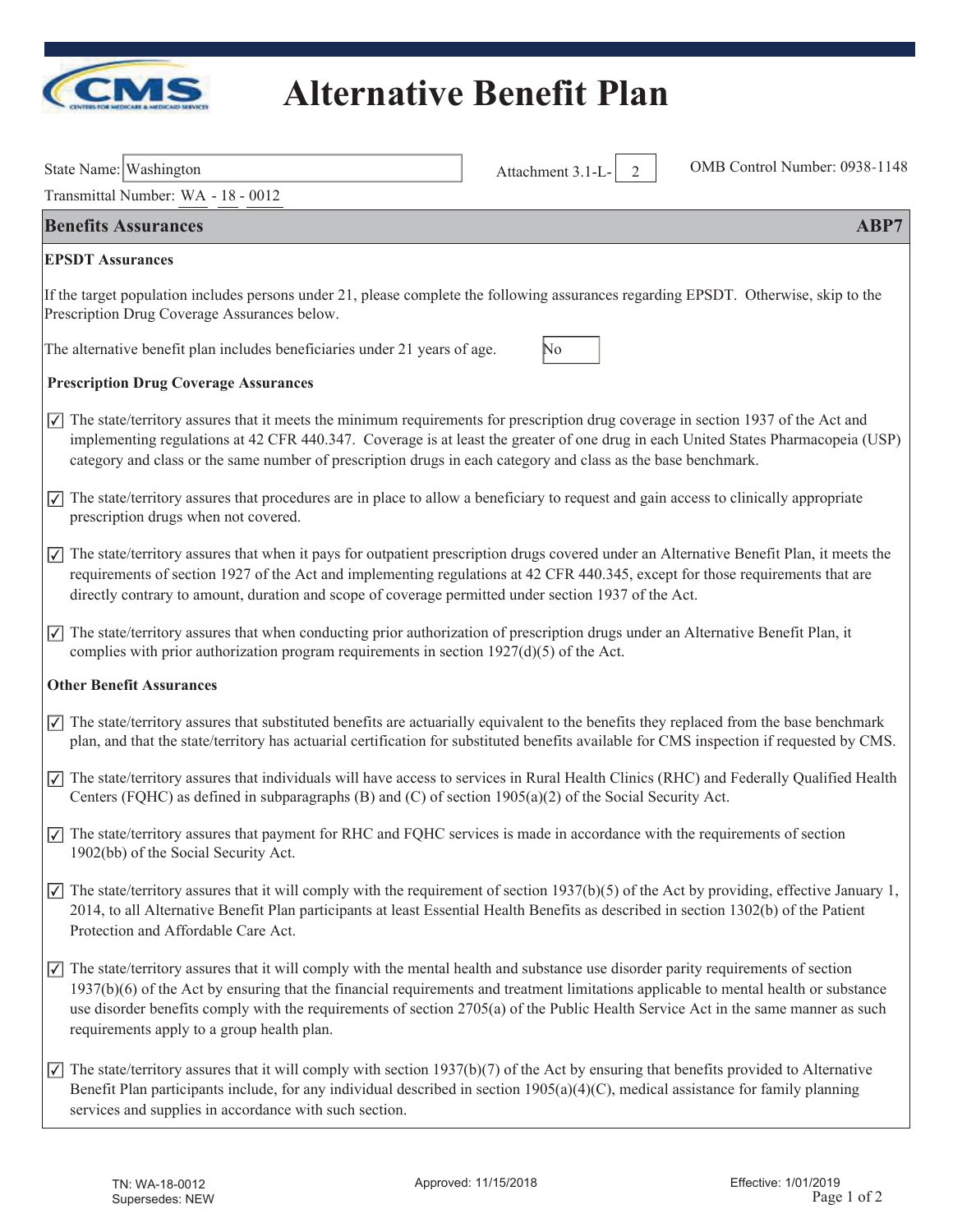

 $\overline{\mathcal{L}}$  The state/territory assures transportation (emergency and non-emergency) for individuals enrolled in an Alternative Benefit Plan in accordance with 42 CFR 431.53.

 $\overline{\mathcal{A}}$  The state/territory assures, in accordance with 45 CFR 156.115(a)(4) and 45 CFR 147.130, that it will provide as Essential Health Benefits a broad range of preventive services including: "A" and "B" services recommended by the United States Preventive Services Task Force; Advisory Committee for Immunization Practices (ACIP) recommended vaccines; preventive care and screening for infants, children and adults recommended by HRSA's Bright Futures program/project; and additional preventive services for women recommended by the Institute of Medicine (IOM).

### PRA Disclosure Statement

According to the Paperwork Reduction Act of 1995, no persons are required to respond to a collection of information unless it displays a valid OMB control number. The valid OMB control number for this information collection is 0938-1148. The time required to complete this information collection is estimated to average 5 hours per response, including the time to review instructions, search existing data resources, gather the data needed, and complete and review the information collection. If you have comments concerning the accuracy of the time estimate(s) or suggestions for improving this form, please write to: CMS, 7500 Security Boulevard, Attn: PRA Reports Clearance Officer, Mail Stop C4-26-05, Baltimore, Maryland 21244-1850.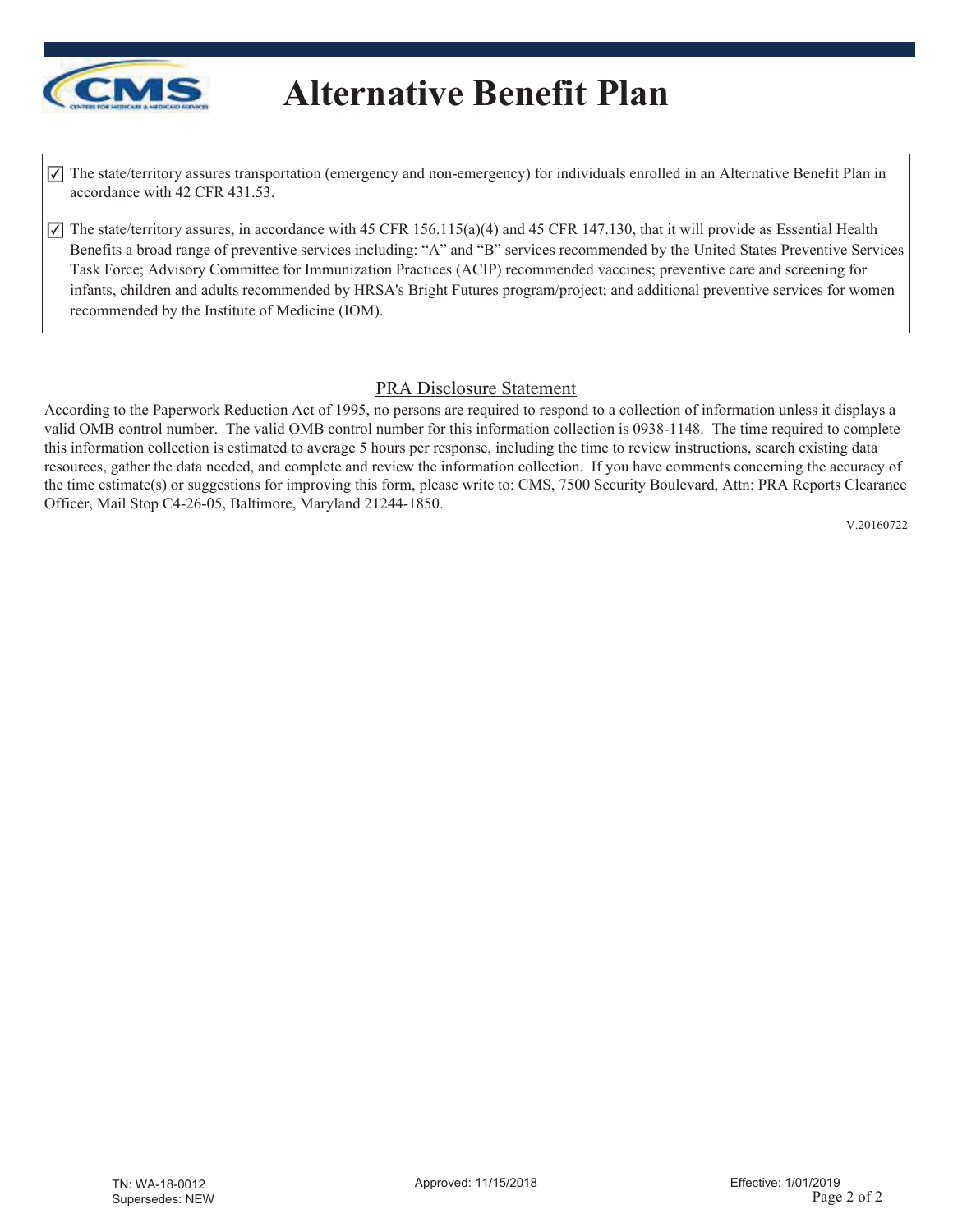

Transmittal Number: WA - 18 - 0012

#### **Service Delivery Systems ABP8**

Provide detail on the type of delivery system(s) the state/territory will use for the Alternative Benefit Plan's benchmark benefit package or benchmark-equivalent benefit package, including any variation by the participants' geographic area.

Type of service delivery system(s) the state/territory will use for this Alternative Benefit Plan(s).

Select one or more service delivery systems:

- Managed care.
- $\boxtimes$  Fee-for-service.

 $\Box$  Other service delivery system.

#### **Fee-For-Service Options**

Indicate whether the state/territory offers traditional fee-for-service and/or services managed under an administrative services organization:

- Traditional state-managed fee-for-service
- $\circ$  Services managed under an administrative services organization (ASO) arrangement

Please describe this fee-for-service delivery system, including any bundled payment arrangements, pay for performance, fee-forservice care management models/non-risk, contractual incentives as well as the population served via this delivery system.

The fee-for-service program (FFS) covers services for eligible clients who are not enrolled in the managed care organization program.

Examples of clients remaining in FFS are: those in state-funded only programs; those who qualify for alien (undocumented) emergency medical coverage; those who live in regions where there is only one dental managed care entity; AI/AN who choose not to opt in to managed care; foster care clients who can choose to opt out of managed care; and those whose managed care enrollment period has not yet started. In general, anyone who is not enrolled in a managed care plan will be covered under FFS.

Reimbursement methodologies for services are those approved in the State Plan Attachments 3.1-A, 3.1-B, and 4.19.

#### **Additional Information: Fee-For-Service (Optional)**

Provide any additional details regarding this service delivery system (optional):

#### PRA Disclosure Statement

According to the Paperwork Reduction Act of 1995, no persons are required to respond to a collection of information unless it displays a valid OMB control number. The valid OMB control number for this information collection is 0938-1148. The time required to complete this information collection is estimated to average 5 hours per response, including the time to review instructions, search existing data resources, gather the data needed, and complete and review the information collection. If you have comments concerning the accuracy of the time estimate(s) or suggestions for improving this form, please write to: CMS, 7500 Security Boulevard, Attn: PRA Reports Clearance Officer, Mail Stop C4-26-05, Baltimore, Maryland 21244-1850.

V.20160722

State Name: Washington Attachment 3.1-L- 2 OMB Control Number: 0938-1148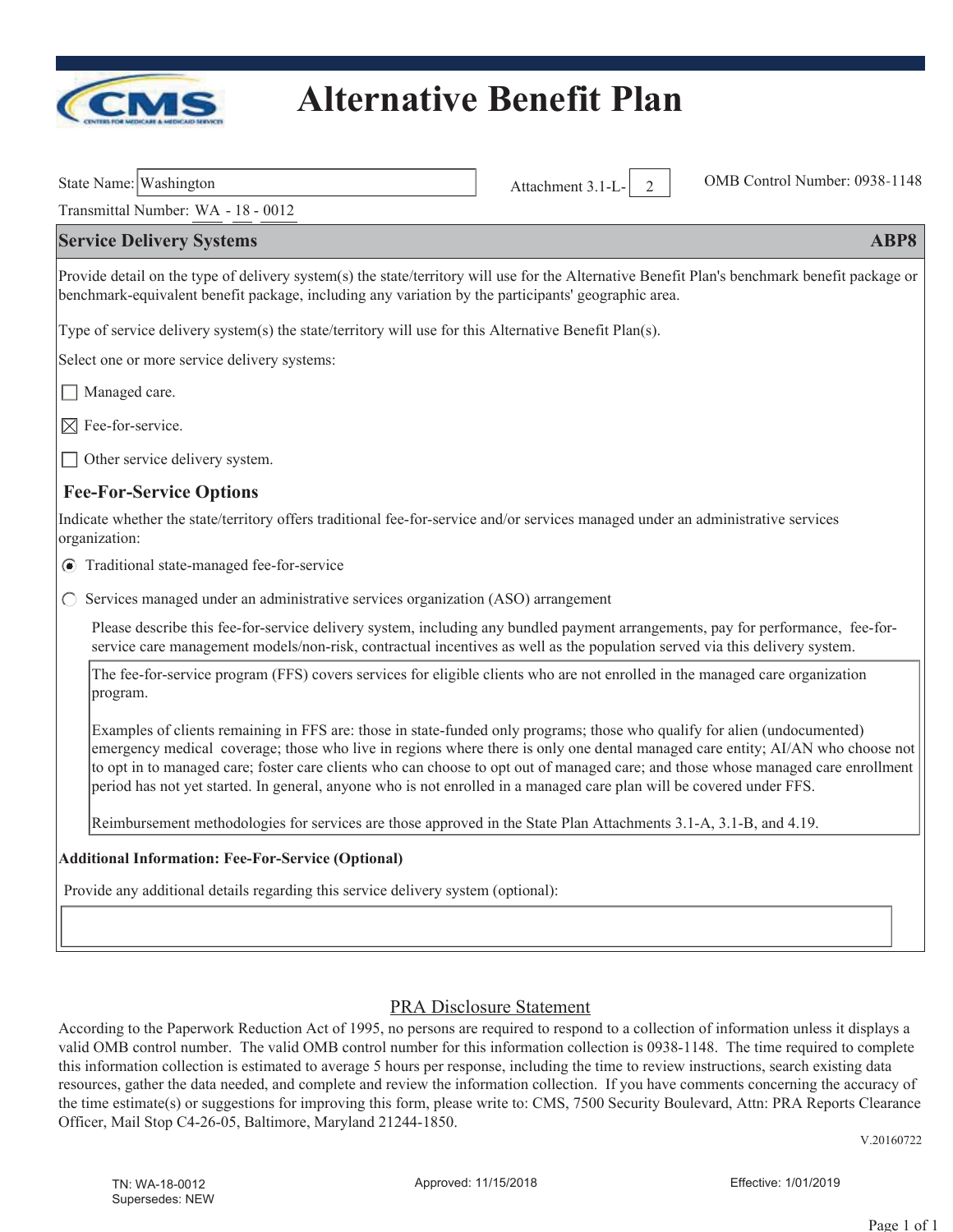

State Name: Washington Attachment 3.1-L- 2 OMB Control Number: 0938-1148

Transmittal Number: WA - 18 - 0012

#### **Employer Sponsored Insurance and Payment of Premiums ABP9 ABP9**

The state/territory provides the Alternative Benefit Plan through the payment of employer sponsored insurance for participants with such coverage, with additional benefits and services provided through a Benchmark or Benchmark-Equivalent Benefit Package. No

The state/territory otherwise provides for payment of premiums.

Other Information Regarding Employer Sponsored Insurance or Payment of Premiums:

For a Medicaid client who receives coverage in a health plan in the individual market through the state's approved Medicaid State Plan that provides premium assistance under section 1905(a) and regulations codified at 42 CFR §435.1015, the state assures that the Medicaid client will receive a benefit package that includes a wrap around of benefits in the individual market health plan that equals the benefit package to which the client is entitled. The client will not be responsible for payment of premiums or other cost sharing that exceeds nominal levels as established at 42 CFR part 447 subpart A.

#### PRA Disclosure Statement

According to the Paperwork Reduction Act of 1995, no persons are required to respond to a collection of information unless it displays a valid OMB control number. The valid OMB control number for this information collection is 0938-1148. The time required to complete this information collection is estimated to average 5 hours per response, including the time to review instructions, search existing data resources, gather the data needed, and complete and review the information collection. If you have comments concerning the accuracy of the time estimate(s) or suggestions for improving this form, please write to: CMS, 7500 Security Boulevard, Attn: PRA Reports Clearance Officer, Mail Stop C4-26-05, Baltimore, Maryland 21244-1850.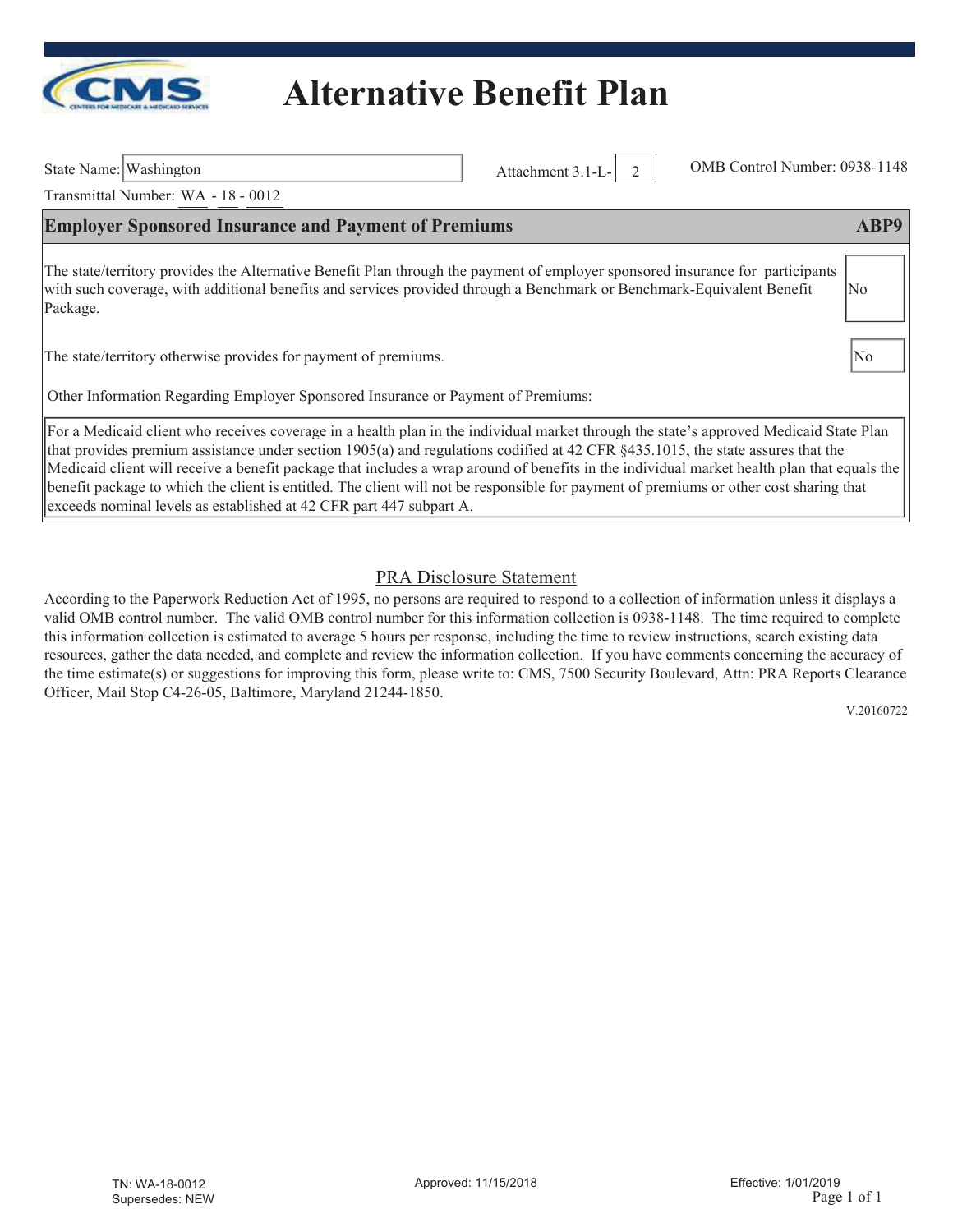

| State Name: Washington |  |
|------------------------|--|
|                        |  |

Transmittal Number: WA - 18 - 0012

Attachment 3.1-L- 2 OMB Control Number: 0938-1148

| <b>General Assurances</b>                                                                                                                                                                                                                                                                                                                        | <b>ABP10</b> |  |
|--------------------------------------------------------------------------------------------------------------------------------------------------------------------------------------------------------------------------------------------------------------------------------------------------------------------------------------------------|--------------|--|
| <b>Economy and Efficiency of Plans</b>                                                                                                                                                                                                                                                                                                           |              |  |
| The state/territory assures that Alternative Benefit Plan coverage is provided in accordance with Federal upper payment limit<br>$\vert \sqrt{\vert}$<br>requirements and other economy and efficiency principles that would otherwise be applicable to the services or delivery system<br>through which the coverage and benefits are obtained. |              |  |
| Economy and efficiency will be achieved using the same approach as used for Medicaid state plan services.                                                                                                                                                                                                                                        | Yes          |  |
| <b>Compliance with the Law</b>                                                                                                                                                                                                                                                                                                                   |              |  |
| $\boxed{\check{y}}$ The state/territory will continue to comply with all other provisions of the Social Security Act in the administration of the state/<br>territory plan under this title.                                                                                                                                                     |              |  |
| $\sqrt{7}$ The state/territory assures that Alternative Benefit Plan benefits designs shall conform to the non-discrimination requirements at 42<br>CFR 430.2 and 42 CFR 440.347(e).                                                                                                                                                             |              |  |
| $\sqrt{7}$ The state/territory assures that all providers of Alternative Benefit Plan benefits shall meet the provider qualification requirements of<br>the Base Benchmark Plan and/or the Medicaid state plan.                                                                                                                                  |              |  |

### PRA Disclosure Statement

According to the Paperwork Reduction Act of 1995, no persons are required to respond to a collection of information unless it displays a valid OMB control number. The valid OMB control number for this information collection is 0938-1148. The time required to complete this information collection is estimated to average 5 hours per response, including the time to review instructions, search existing data resources, gather the data needed, and complete and review the information collection. If you have comments concerning the accuracy of the time estimate(s) or suggestions for improving this form, please write to: CMS, 7500 Security Boulevard, Attn: PRA Reports Clearance Officer, Mail Stop C4-26-05, Baltimore, Maryland 21244-1850.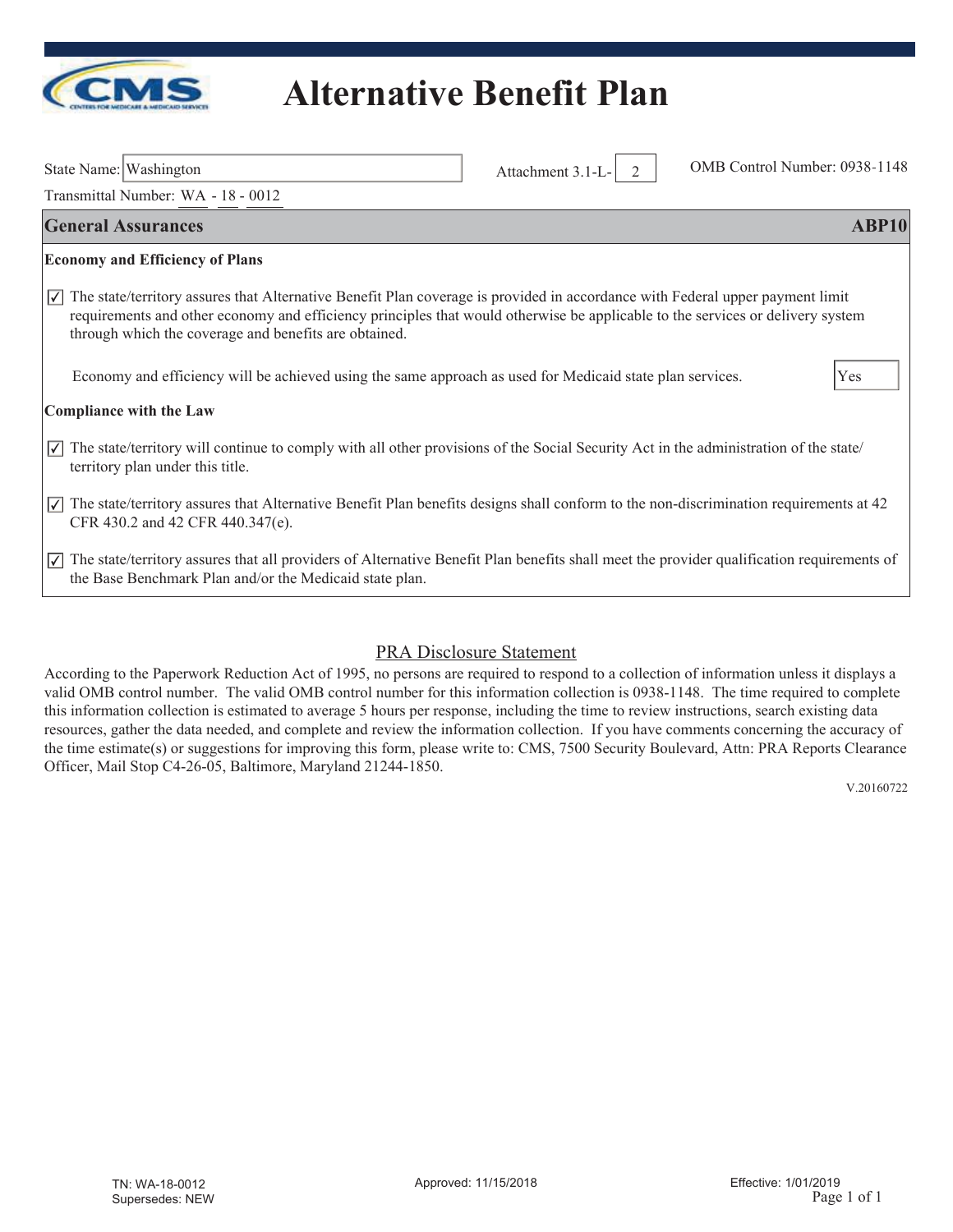

State Name: Washington Attachment 3.1-L- 2 OMB Control Number: 0938-1148

Transmittal Number: WA - 18 - 0012

#### **Payment Methodology ABP11**

#### **Alternative Benefit Plans - Payment Methodologies**

 $\overline{\mathcal{L}}$  The state/territory provides assurance that, for each benefit provided under an Alternative Benefit Plan that is not provided through managed care, it will use the payment methodology in its approved state plan or hereby submits state plan amendment Attachment 4.19a, 4.19b or 4.19d, as appropriate, describing the payment methodology for the benefit.

**An attachment is submitted.**

#### PRA Disclosure Statement

According to the Paperwork Reduction Act of 1995, no persons are required to respond to a collection of information unless it displays a valid OMB control number. The valid OMB control number for this information collection is 0938-1148. The time required to complete this information collection is estimated to average 5 hours per response, including the time to review instructions, search existing data resources, gather the data needed, and complete and review the information collection. If you have comments concerning the accuracy of the time estimate(s) or suggestions for improving this form, please write to: CMS, 7500 Security Boulevard, Attn: PRA Reports Clearance Officer, Mail Stop C4-26-05, Baltimore, Maryland 21244-1850.